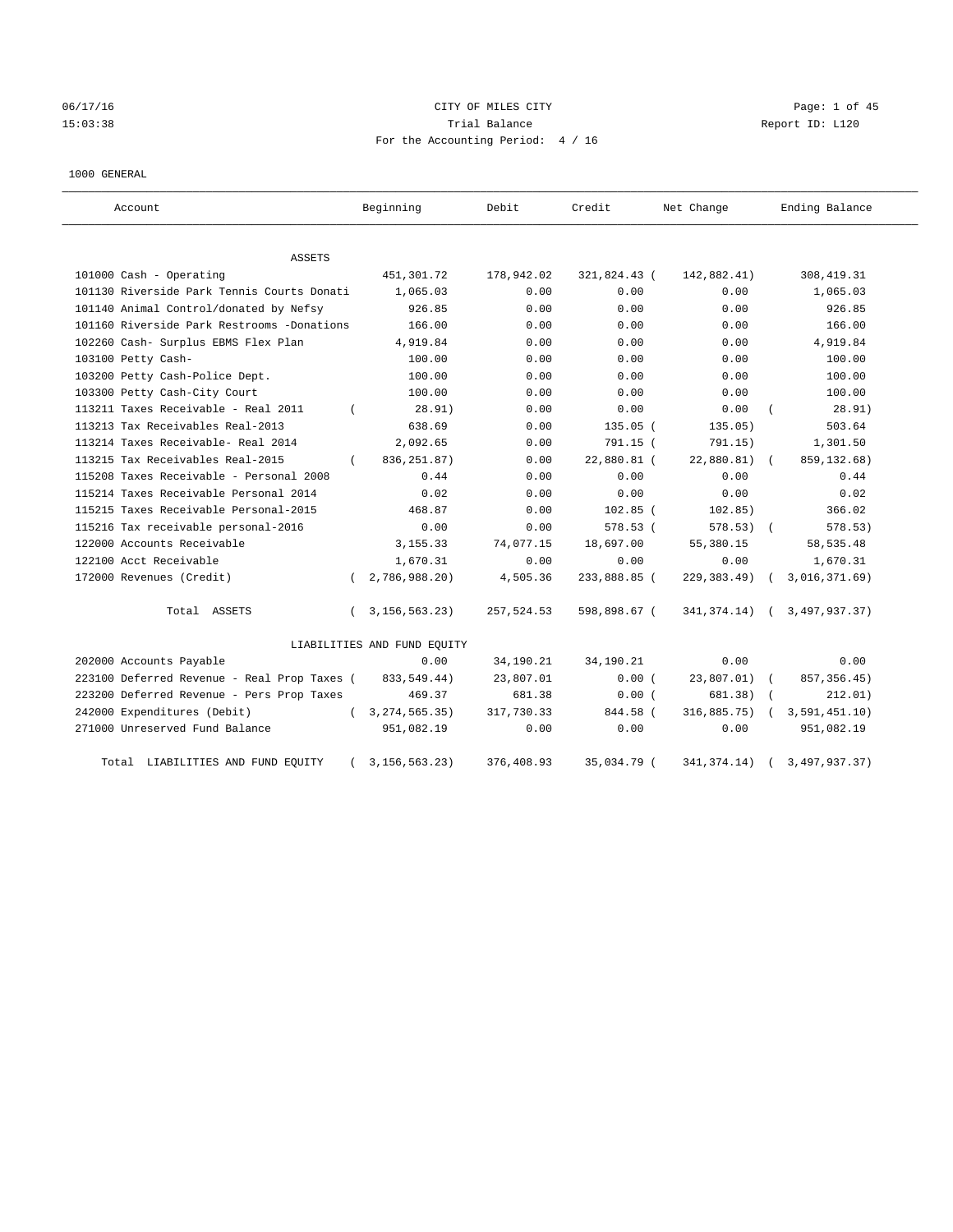# 06/17/16 CITY OF MILES CITY Page: 2 of 45 15:03:38 Trial Balance Trial Balance Report ID: L120 For the Accounting Period: 4 / 16

#### 2220 LIBRARY

| Account                                    | Beginning                   | Debit      | Credit        | Net Change      | Ending Balance |
|--------------------------------------------|-----------------------------|------------|---------------|-----------------|----------------|
|                                            |                             |            |               |                 |                |
| ASSETS                                     |                             |            |               |                 |                |
| 101000 Cash - Operating                    | 8, 299.50)                  | 24, 475.37 | 26,734.26 (   | $2, 258.89$ (   | 10, 558.39)    |
| 101032 Cash- Library Board of Trustees Mul | 28,835.68                   | 0.00       | 0.00          | 0.00            | 28,835.68      |
| $101270$ R & D Cash - Can/Fax              | 199.77)                     | 0.00       | $80.83$ (     | $80.83$ ) (     | 280.60)        |
| 103000 Petty Cash                          | 75.00                       | 0.00       | 0.00          | 0.00            | 75.00          |
| 172000 Revenues (Credit)                   | 225, 314.07)                | 0.00       | 24,475.37 (   | $24, 475, 37$ ( | 249,789.44)    |
| Total ASSETS                               | 204,902.66)                 | 24, 475.37 | $51,290.46$ ( | 26,815.09) (    | 231,717.75)    |
|                                            | LIABILITIES AND FUND EQUITY |            |               |                 |                |
| 202000 Accounts Payable                    | 0.00                        | 3,538.77   | 3,538.77      | 0.00            | 0.00           |
| 242000 Expenditures (Debit)                | 252,816.04)                 | 26,815.09  | 0.00(         | 26,815.09) (    | 279,631.13)    |
| 271000 Unreserved Fund Balance             | 47,913.38                   | 0.00       | 0.00          | 0.00            | 47,913.38      |
| LIABILITIES AND FUND EQUITY<br>Total       | 204,902.66)                 | 30, 353.86 | 3,538.77 (    | 26, 815.09      | 231, 717. 75)  |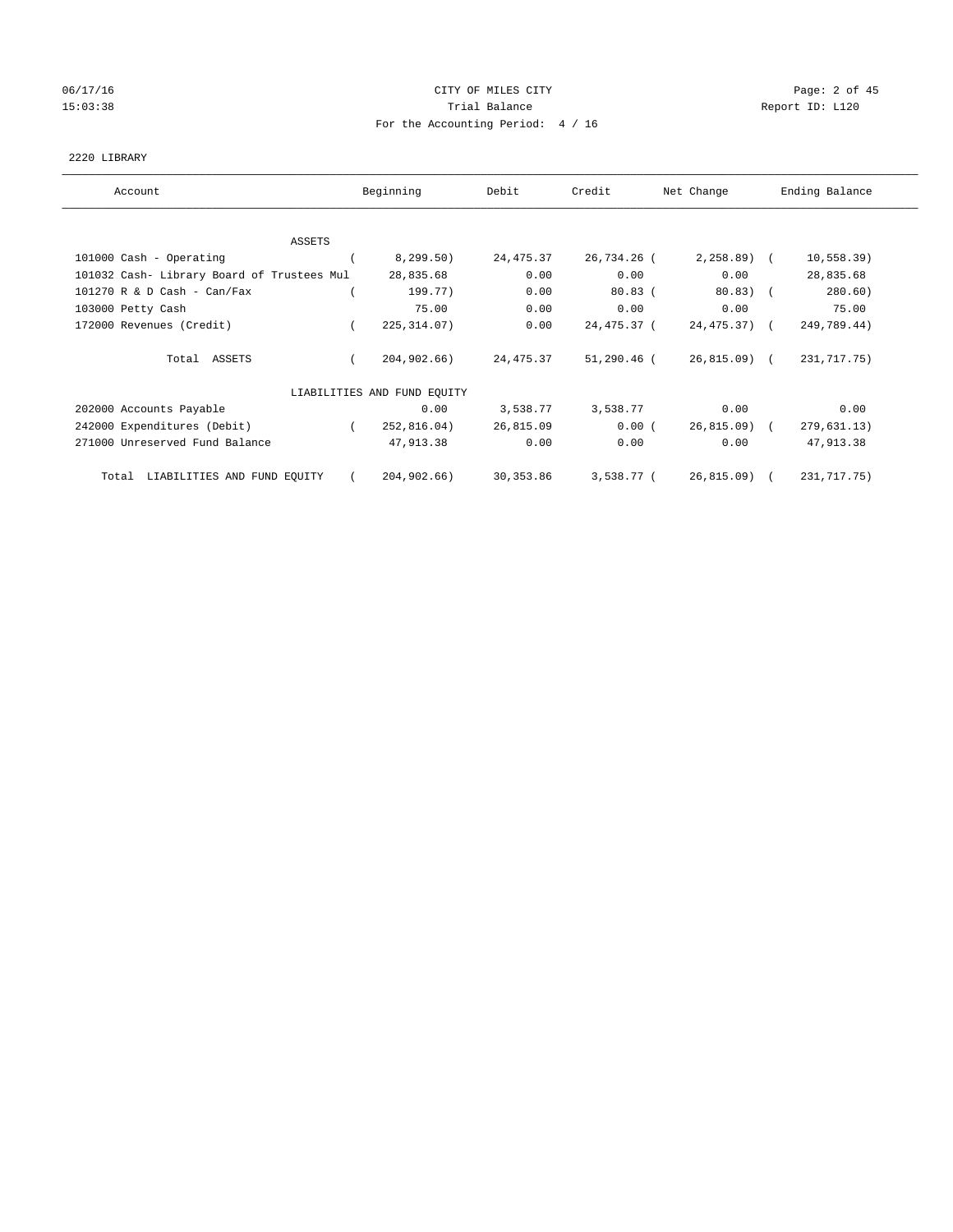# 06/17/16 CITY OF MILES CITY Page: 3 of 45 15:03:38 Trial Balance Trial Balance Report ID: L120 For the Accounting Period: 4 / 16

#### 2260 EMERGENCY DISASTER

| Account                                   | Beginning                   | Debit | Credit   | Net Change          | Ending Balance |
|-------------------------------------------|-----------------------------|-------|----------|---------------------|----------------|
|                                           |                             |       |          |                     |                |
| ASSETS                                    |                             |       |          |                     |                |
| 101000 Cash - Operating                   | 63.72                       | 2.66  | 0.00     | 2.66                | 66.38          |
| 113211 Taxes Receivable - Real 2011       | 3.46                        | 0.00  | 0.00     | 0.00                | 3.46           |
| 172000 Revenues (Credit)                  | 24.42)                      | 0.00  | $2.66$ ( | 2.66)<br>$\sqrt{2}$ | 27.08)         |
| Total ASSETS                              | 42.76                       | 2.66  | 2.66     | 0.00                | 42.76          |
|                                           | LIABILITIES AND FUND EQUITY |       |          |                     |                |
| 223100 Deferred Revenue - Real Prop Taxes | 3.46                        | 0.00  | 0.00     | 0.00                | 3.46           |
| 271000 Unreserved Fund Balance            | 39.30                       | 0.00  | 0.00     | 0.00                | 39.30          |
| LIABILITIES AND FUND EQUITY<br>Total      | 42.76                       | 0.00  | 0.00     | 0.00                | 42.76          |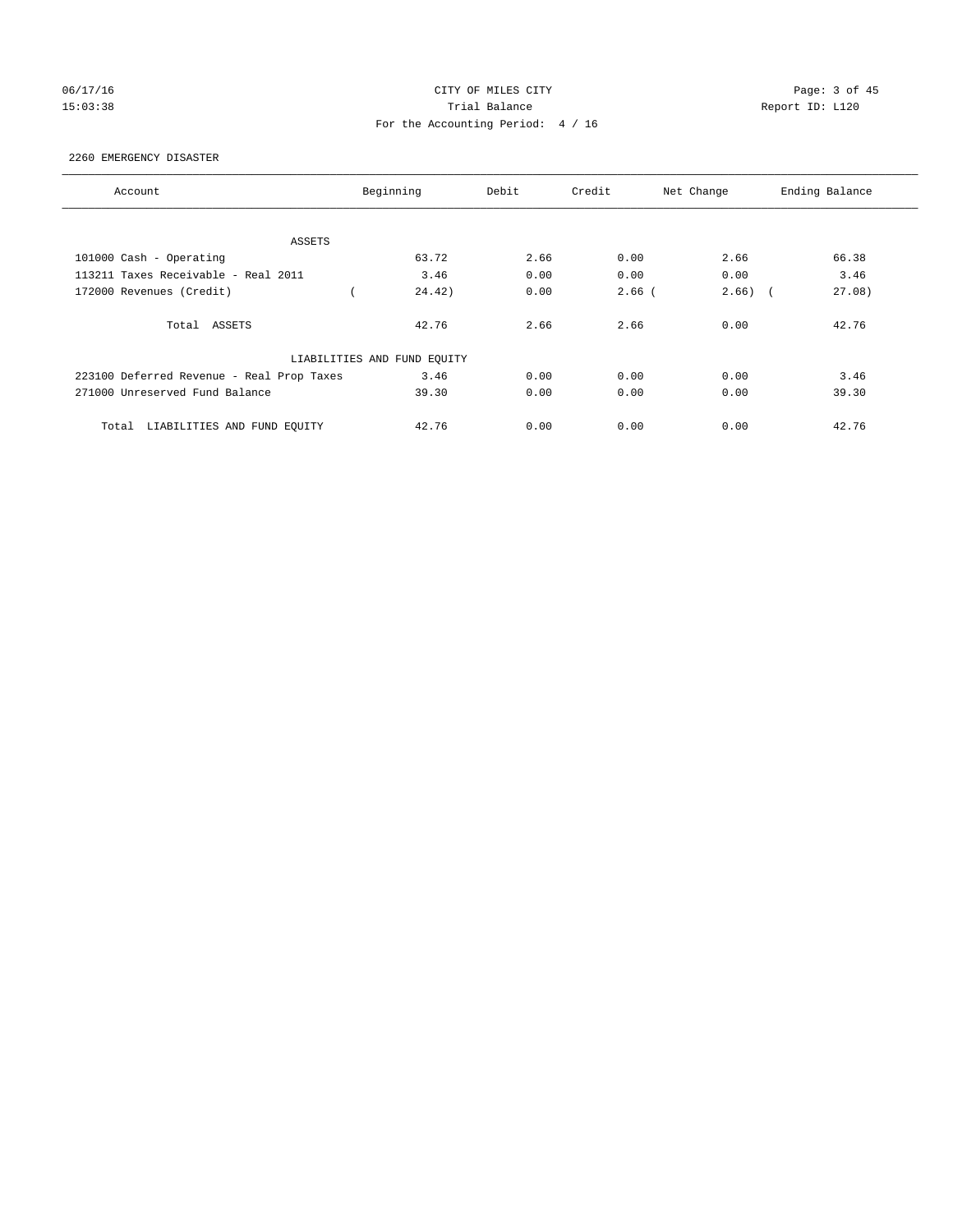# 06/17/16 CITY OF MILES CITY Page: 4 of 45 15:03:38 Trial Balance Trial Balance Report ID: L120 For the Accounting Period: 4 / 16

#### 2270 Health

| Account                              | Beginning                   | Debit | Credit | Net Change | Ending Balance |
|--------------------------------------|-----------------------------|-------|--------|------------|----------------|
| ASSETS                               |                             |       |        |            |                |
| 101000 Cash - Operating              | 43,897.76                   | 0.00  | 0.00   | 0.00       | 43,897.76      |
| 172000 Revenues (Credit)             | 27,176.00)                  | 0.00  | 0.00   | 0.00       | 27,176.00)     |
| Total ASSETS                         | 16,721.76                   | 0.00  | 0.00   | 0.00       | 16,721.76      |
|                                      | LIABILITIES AND FUND EQUITY |       |        |            |                |
| 242000 Expenditures (Debit)          | 16, 506.98)                 | 0.00  | 0.00   | 0.00       | 16, 506.98)    |
| 271000 Unreserved Fund Balance       | 33, 228.74                  | 0.00  | 0.00   | 0.00       | 33, 228.74     |
| LIABILITIES AND FUND EQUITY<br>Total | 16,721.76                   | 0.00  | 0.00   | 0.00       | 16,721.76      |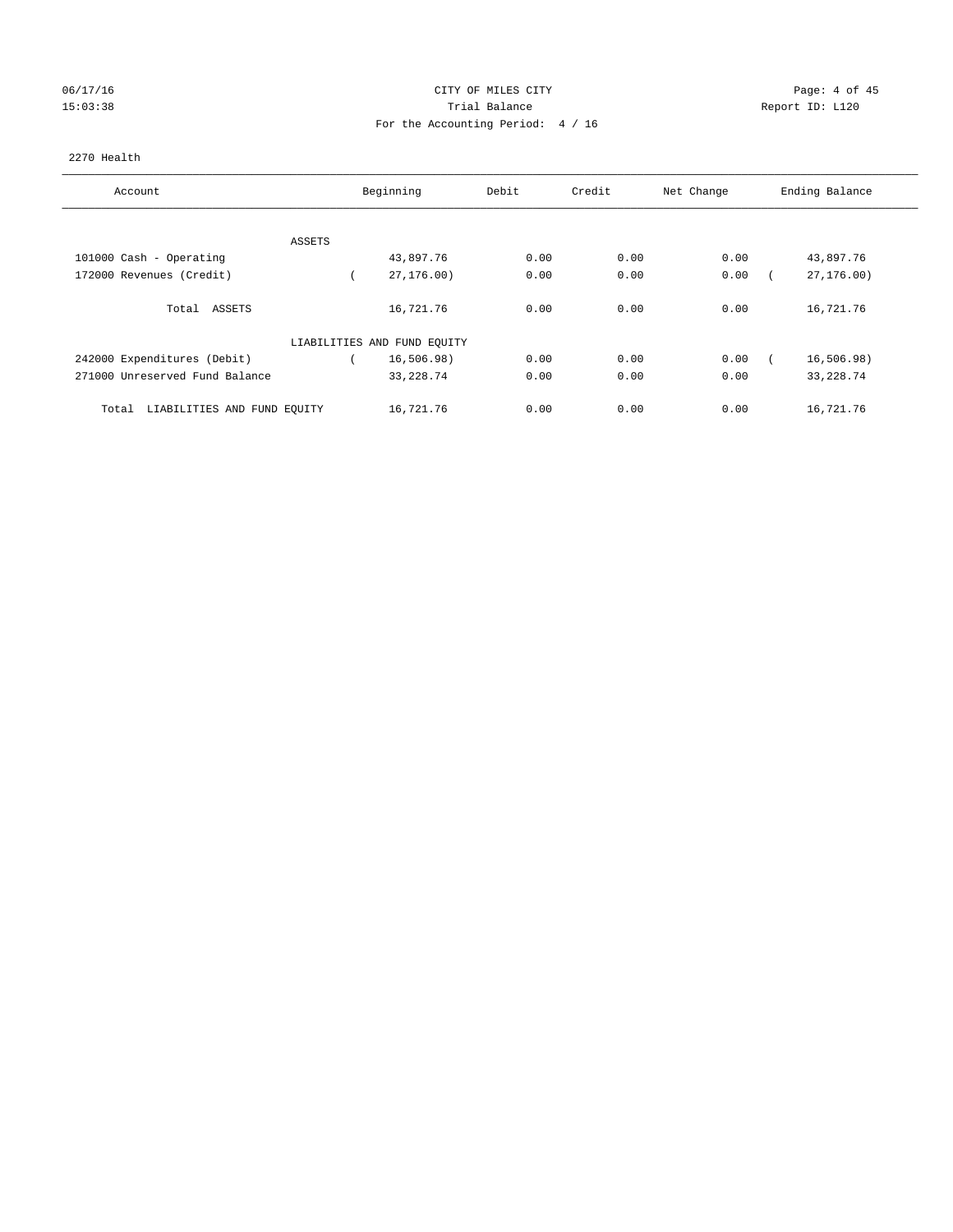# 06/17/16 Page: 5 of 45 15:03:38 Trial Balance Trial Balance Report ID: L120 For the Accounting Period: 4 / 16

#### 2310 TIFD-Downtown

| Account                              | Beginning                   | Debit     | Credit      | Net Change    | Ending Balance    |
|--------------------------------------|-----------------------------|-----------|-------------|---------------|-------------------|
|                                      | ASSETS                      |           |             |               |                   |
| 101000 Cash - Operating              | 0.00                        | 12,750.00 | 823.72      | 11,926.28     | 11,926.28         |
| 172000 Revenues (Credit)             | 0.00                        | 0.00      | 12,750.00 ( | $12,750.00$ ( | 12,750.00)        |
| Total ASSETS                         | 0.00                        | 12,750.00 | 13,573.72 ( | 823.72) (     | 823.72)           |
|                                      | LIABILITIES AND FUND EQUITY |           |             |               |                   |
| 202000 Accounts Payable              | 0.00                        | 823.72    | 823.72      | 0.00          | 0.00              |
| 242000 Expenditures (Debit)          | 0.00                        | 823.72    | 0.00(       | 823.72) (     | 823.72)           |
| LIABILITIES AND FUND EQUITY<br>Total | 0.00                        | 1,647.44  | 823.72 (    | 823.72)       | 823.72)<br>$\sim$ |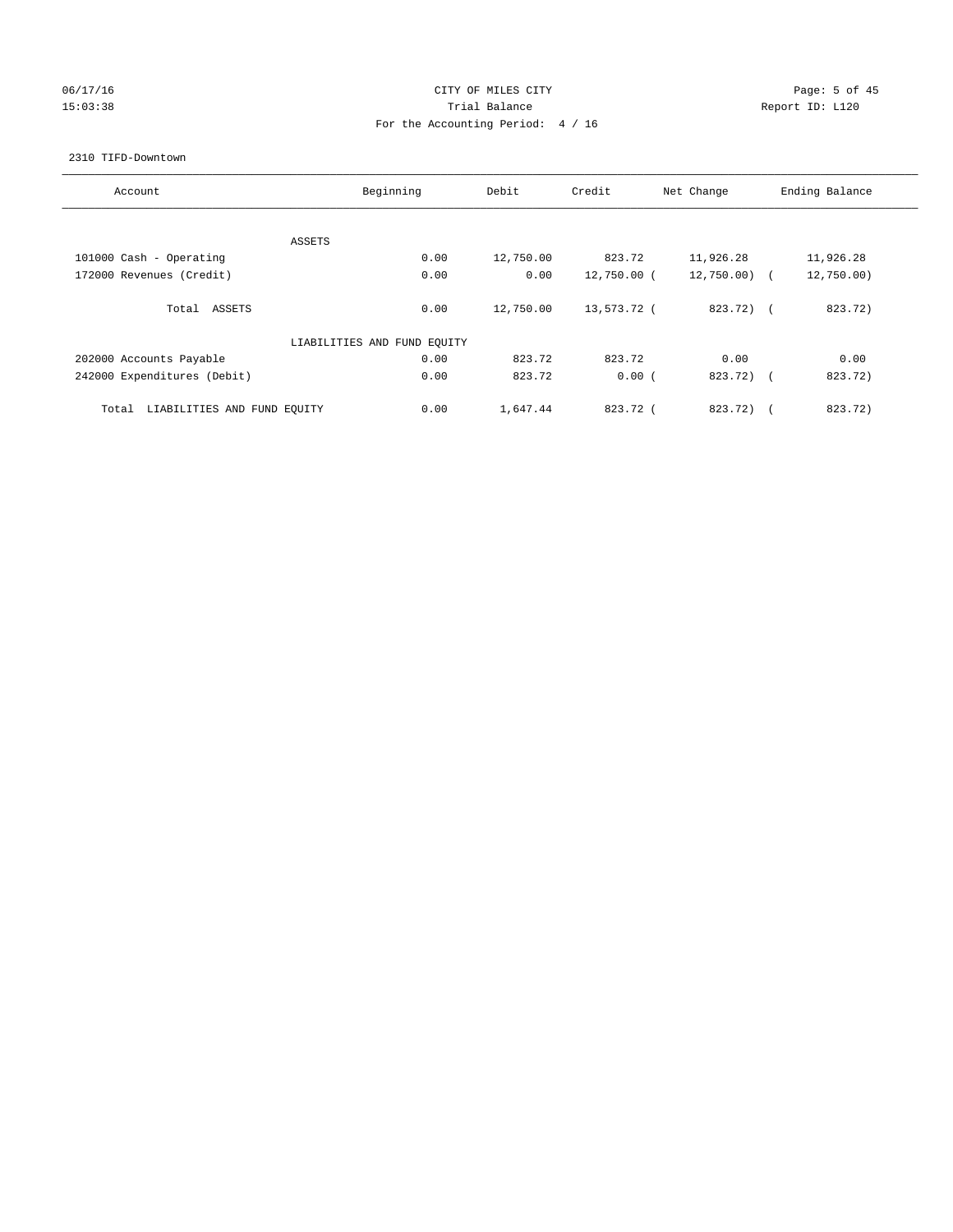# 06/17/16 CITY OF MILES CITY Page: 6 of 45 15:03:38 Trial Balance Report ID: L120 For the Accounting Period: 4 / 16

# 2350 Local Government/Study Commission

| Account                                     | Beginning                   | Debit  | Credit     | Net Change     | Ending Balance |
|---------------------------------------------|-----------------------------|--------|------------|----------------|----------------|
|                                             |                             |        |            |                |                |
| <b>ASSETS</b>                               |                             |        |            |                |                |
| 101000 Cash - Operating                     | 7,327.18                    | 137.87 | 0.00       | 137.87         | 7,465.05       |
| 113214 Taxes Receivable- Real 2014          | 10.06                       | 0.00   | $3.81$ (   | 3.81)          | 6.25           |
| 113215 Tax Receivables Real-2015            | 4,761.06)                   | 0.00   | $130.27$ ( | $130.27$ ) $($ | 4,891.33)      |
| 115215 Taxes Receivable Personal-2015       | 2.26                        | 0.00   | 0.50(      | 0.50)          | 1.76           |
| 115216 Tax receivable personal-2016         | 0.00                        | 0.00   | $3.29$ (   | $3.29$ (       | 3.29)          |
| 172000 Revenues (Credit)                    | 4,896.54)                   | 0.00   | 137.87 (   | 137.87) (      | 5,034.41)      |
| Total ASSETS                                | 2,318.10)                   | 137.87 | 275.74 (   | 137.87) (      | 2,455.97)      |
|                                             | LIABILITIES AND FUND EQUITY |        |            |                |                |
| 223100 Deferred Revenue - Real Prop Taxes ( | 4,751.00)                   | 134.08 | 0.00(      | $134.08)$ (    | 4,885.08)      |
| 223200 Deferred Revenue - Pers Prop Taxes   | 2.26                        | 3.79   | 0.00(      | $3.79$ )       | 1.53)          |
| 242000 Expenditures (Debit)                 | 523.43)                     | 0.00   | 0.00       | 0.00           | 523.43)        |
| 271000 Unreserved Fund Balance              | 2,954.07                    | 0.00   | 0.00       | 0.00           | 2,954.07       |
| Total LIABILITIES AND FUND EQUITY           | 2,318.10)                   | 137.87 | 0.00(      | 137.87)        | 2,455.97)      |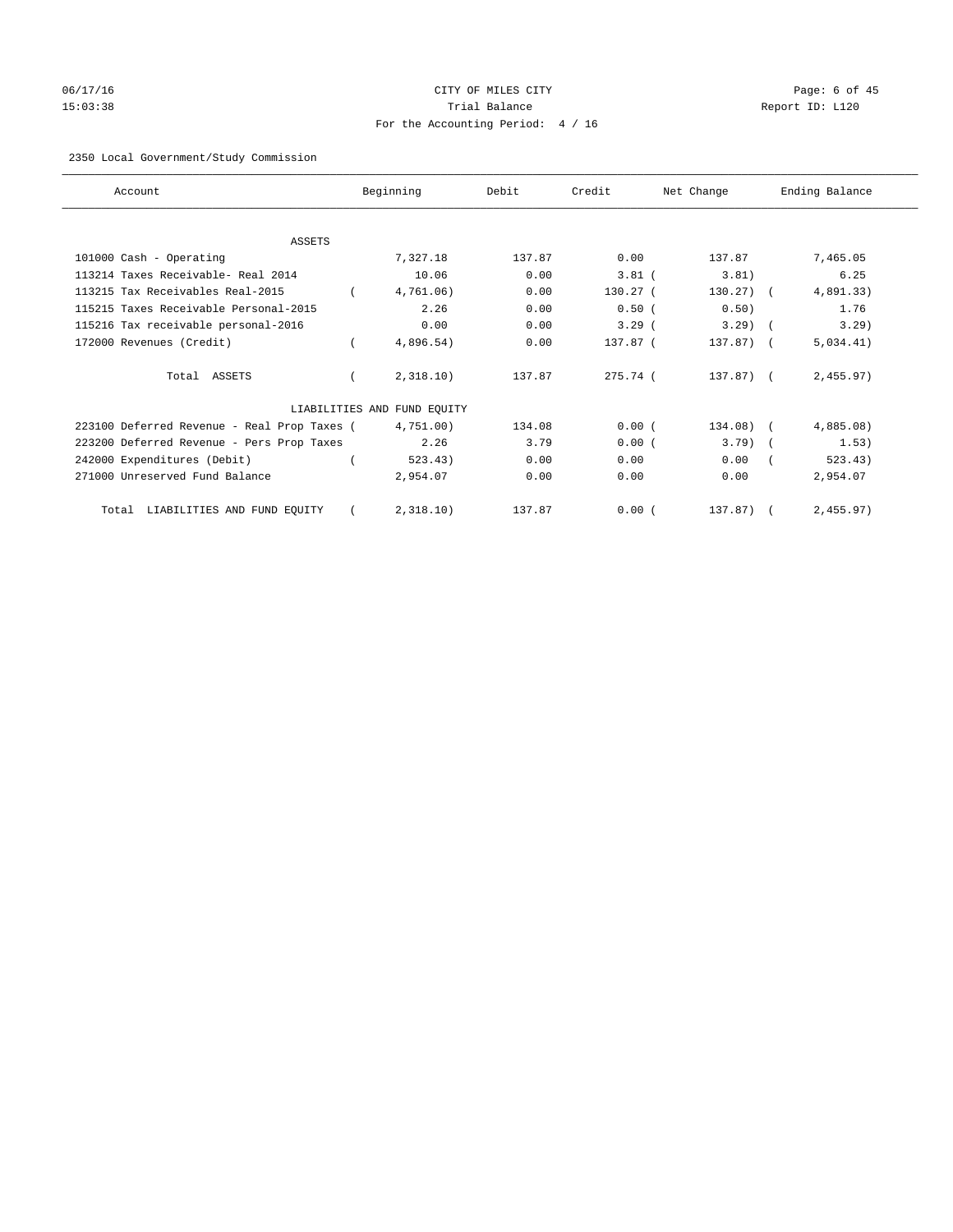# 06/17/16 Page: 7 of 45 15:03:38 Trial Balance Trial Balance Report ID: L120 For the Accounting Period: 4 / 16

2372 Permissive Medical Levy

| Account                                     |          | Beginning                   | Debit    | Credit       | Net Change   | Ending Balance |
|---------------------------------------------|----------|-----------------------------|----------|--------------|--------------|----------------|
| ASSETS                                      |          |                             |          |              |              |                |
| 101000 Cash - Operating                     |          | 11,794.14                   | 2,699.62 | 0.00         | 2,699.62     | 14,493.76      |
| 113211 Taxes Receivable - Real 2011         |          | 5.80)                       | 0.00     | 0.00         | 0.00         | 5.80)          |
| 113213 Tax Receivables Real-2013            |          | 63.26                       | 0.00     | 13.37(       | 13.37        | 49.89          |
| 113214 Taxes Receivable- Real 2014          |          | 229.62                      | 0.00     | $86.81$ (    | 86.81)       | 142.81         |
| 113215 Tax Receivables Real-2015            |          | 91,927.52)                  | 0.00     | $2,515.24$ ( | $2,515.24$ ( | 94, 442. 76)   |
| 115214 Taxes Receivable Personal 2014       |          | 0.01)                       | 0.00     | 0.00         | 0.00         | 0.01)          |
| 115215 Taxes Receivable Personal-2015       |          | 51.45                       | 0.00     | $11.29$ (    | 11.29)       | 40.16          |
| 115216 Tax receivable personal-2016         |          | 0.00                        | 0.00     | 63.60(       | $63.60$ (    | 63.60)         |
| 172000 Revenues (Credit)                    |          | 95,199.14)                  | 0.00     | $2,699.62$ ( | $2,699.62$ ( | 97,898.76)     |
| Total ASSETS                                | $\left($ | 174,994.00)                 | 2,699.62 | 5,389.93 (   | $2,690.31$ ( | 177,684.31)    |
|                                             |          | LIABILITIES AND FUND EQUITY |          |              |              |                |
| 223100 Deferred Revenue - Real Prop Taxes ( |          | 91,640.47)                  | 2,615.42 | 0.00(        | $2,615.42$ ( | 94,255.89)     |
| 223200 Deferred Revenue - Pers Prop Taxes   |          | 48.84                       | 74.89    | 0.00(        | 74.89) (     | 26.05)         |
| 242000 Expenditures (Debit)                 | $\left($ | 83,405.00)                  | 0.00     | 0.00         | 0.00         | 83,405.00)     |
| 271000 Unreserved Fund Balance              |          | 2.63                        | 0.00     | 0.00         | 0.00         | 2.63           |
| Total LIABILITIES AND FUND EQUITY           | $\left($ | 174,994.00)                 | 2,690.31 | 0.00(        | $2,690.31$ ( | 177,684.31)    |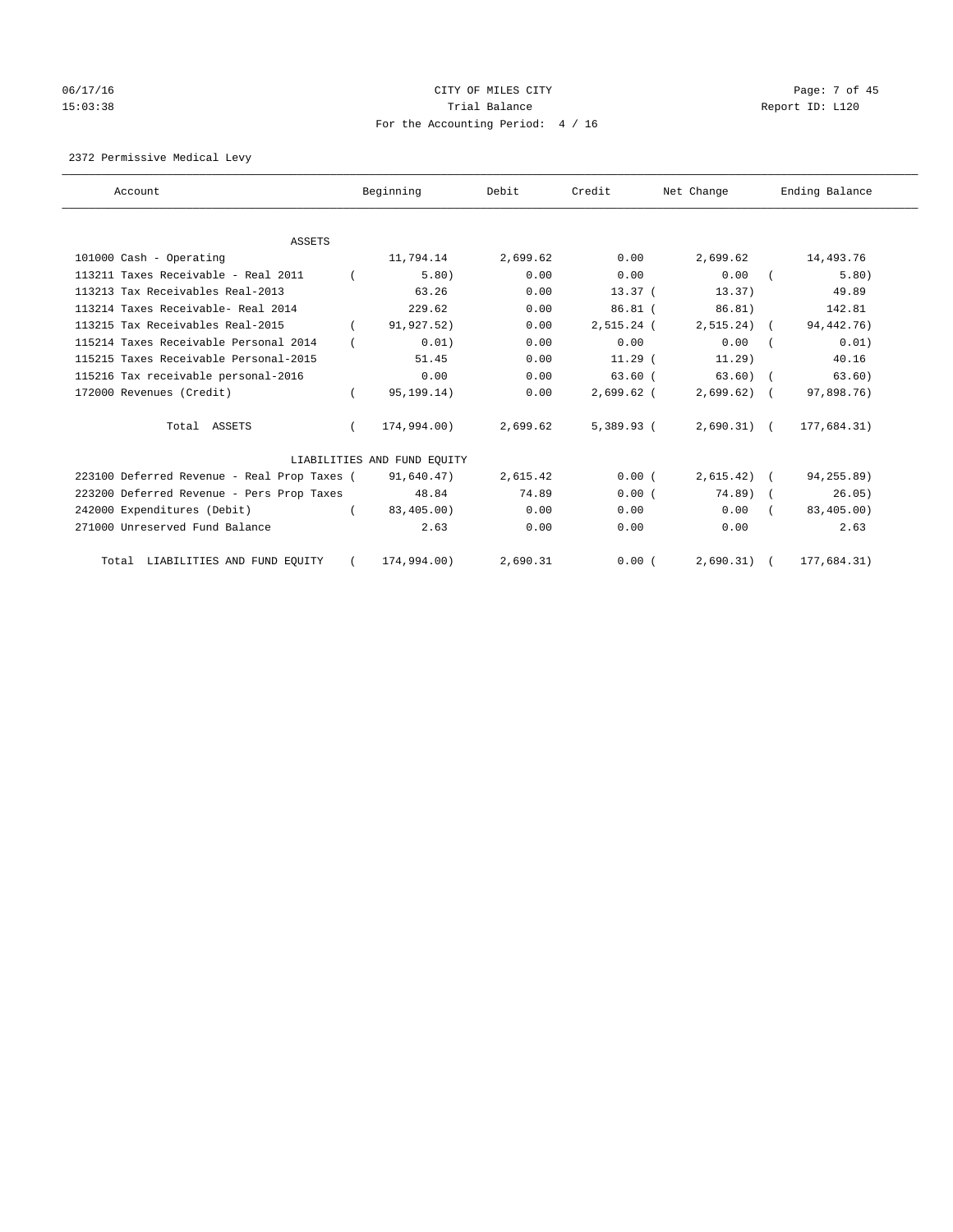# 06/17/16 CITY OF MILES CITY Page: 8 of 45 15:03:38 Trial Balance Trial Balance Report ID: L120 For the Accounting Period: 4 / 16

#### 2394 BUILDING CODE ENFORCEMENT

| Account                              |        | Beginning                   | Debit     | Credit      | Net Change    | Ending Balance |
|--------------------------------------|--------|-----------------------------|-----------|-------------|---------------|----------------|
|                                      |        |                             |           |             |               |                |
|                                      | ASSETS |                             |           |             |               |                |
| 101000 Cash - Operating              |        | 113,205.19                  | 10,487.53 | 5,921.99    | 4,565.54      | 117,770.73     |
| 172000 Revenues (Credit)             |        | 91,074.67)                  | 0.00      | 10,487.53 ( | $10,487.53$ ( | 101,562.20)    |
| Total ASSETS                         |        | 22,130.52                   | 10,487.53 | 16,409.52 ( | 5,921.99)     | 16,208.53      |
|                                      |        | LIABILITIES AND FUND EQUITY |           |             |               |                |
| 202000 Accounts Payable              |        | 0.00                        | 4,439.35  | 4,439.35    | 0.00          | 0.00           |
| 242000 Expenditures (Debit)          |        | 85,691.22)                  | 5,921.99  | 0.00(       | $5,921.99$ (  | 91, 613.21)    |
| 271000 Unreserved Fund Balance       |        | 107,821.74                  | 0.00      | 0.00        | 0.00          | 107,821.74     |
| LIABILITIES AND FUND EQUITY<br>Total |        | 22,130.52                   | 10,361.34 | 4,439.35 (  | 5,921.99)     | 16,208.53      |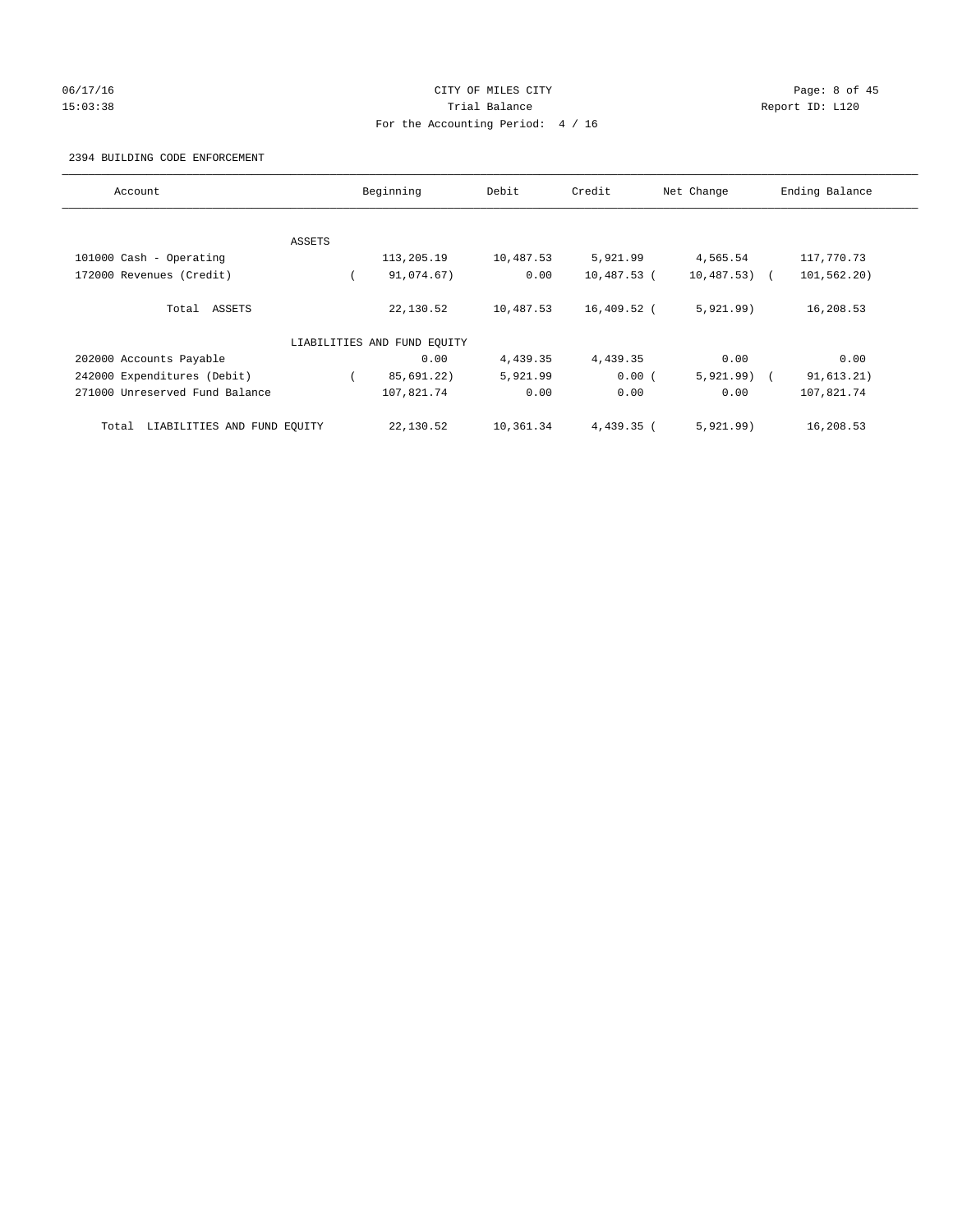# 06/17/16 CITY OF MILES CITY Page: 9 of 45 15:03:38 Trial Balance Trial Balance Report ID: L120 For the Accounting Period: 4 / 16

2400 LTG M D#165-(Gen City)

| Account                                    | Beginning                   | Debit      | Credit       | Net Change   | Ending Balance |
|--------------------------------------------|-----------------------------|------------|--------------|--------------|----------------|
|                                            |                             |            |              |              |                |
| ASSETS                                     |                             |            |              |              |                |
| 101000 Cash - Operating                    | 41,734.28                   | 3, 148. 15 | 14,080.79 (  | 10,932.64)   | 30,801.64      |
| 118130 Special Assessments Receivable 2013 | 162.56                      | 0.00       | $52.89$ (    | $52.89$ )    | 109.67         |
| 118140 Special Assessments Receivables-201 | 890.28                      | 0.00       | 356.42 (     | 356.42)      | 533.86         |
| 118150 Special Assessments Receivables-201 | 67,305.21                   | 0.00       | 2,561.57 (   | 2,561.57)    | 64,743.64      |
| 172000 Revenues (Credit)                   | 106,020.55)                 | 0.00       | $3,148.15$ ( | $3,148.15$ ( | 109,168.70)    |
| Total ASSETS                               | 4,071.78                    | 3, 148. 15 | 20,199.82 (  | 17,051.67) ( | 12,979.89)     |
|                                            | LIABILITIES AND FUND EQUITY |            |              |              |                |
| 202000 Accounts Payable                    | 0.00                        | 14,080.79  | 14,080.79    | 0.00         | 0.00           |
| 223000 Deferred Revenue/Uncollected Taxes  | 68,359.41                   | 2,970.88   | 0.00(        | 2,970.88)    | 65,388.53      |
| 242000 Expenditures (Debit)                | 115,781.34)                 | 14,080.79  | 0.00(        | 14,080.79) ( | 129,862.13)    |
| 271000 Unreserved Fund Balance             | 51,493.71                   | 0.00       | 0.00         | 0.00         | 51,493.71      |
| Total LIABILITIES AND FUND EQUITY          | 4,071.78                    | 31,132.46  | 14,080.79 (  | 17,051.67) ( | 12,979.89)     |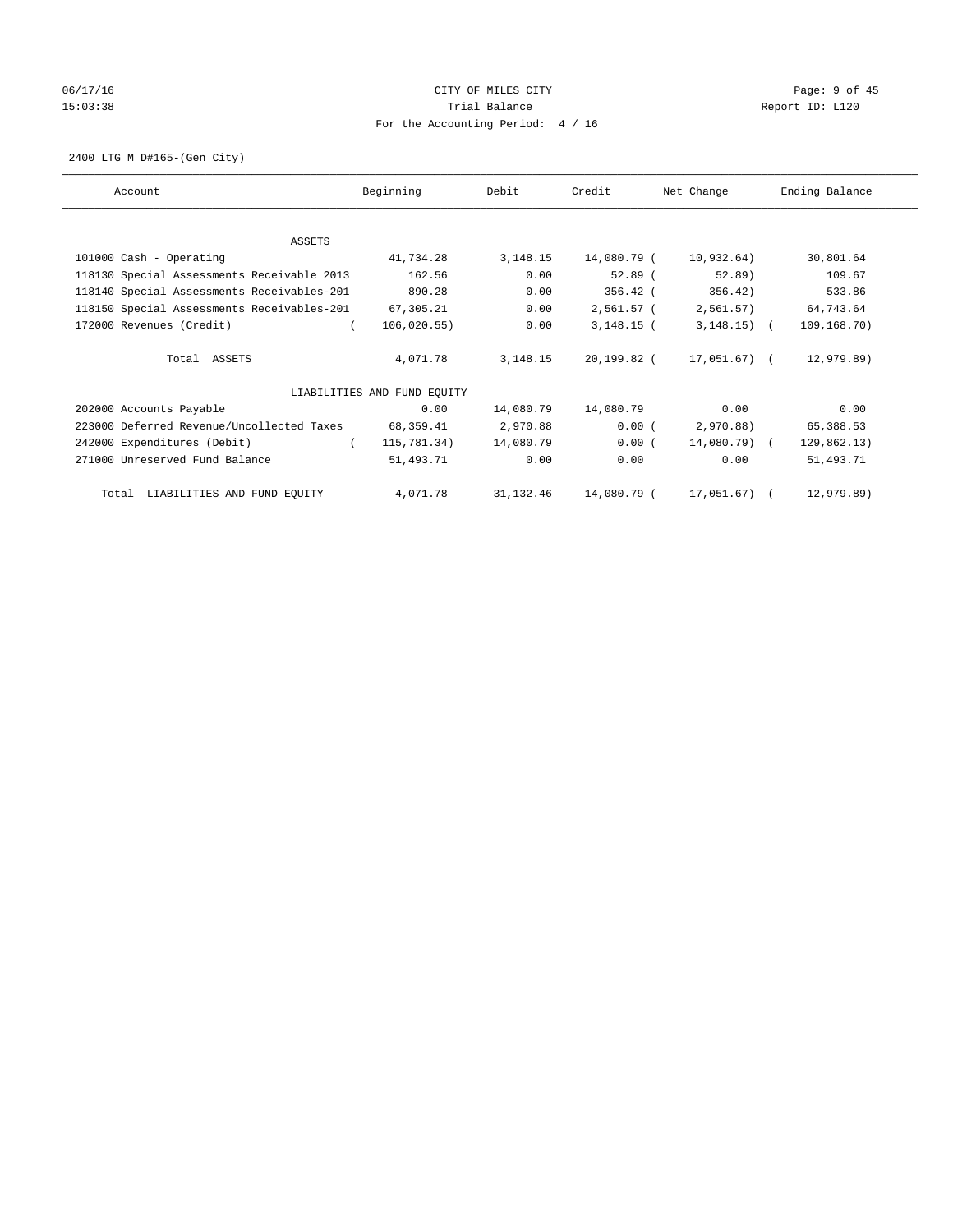# 06/17/16 Page: 10 of 45 15:03:38 Trial Balance Trial Balance Report ID: L120 For the Accounting Period: 4 / 16

2420 LTG M D#167-(MilesAddn Etc)

| Account                                    | Beginning                   | Debit    | Credit       | Net Change   | Ending Balance |
|--------------------------------------------|-----------------------------|----------|--------------|--------------|----------------|
| ASSETS                                     |                             |          |              |              |                |
| 101000 Cash - Operating                    | 9,523.85                    | 574.48   | 2,358.17 (   | 1,783.69)    | 7,740.16       |
| 118150 Special Assessments Receivables-201 | 13,915.25                   | 0.00     | 546.87 (     | 546.87)      | 13,368.38      |
| 172000 Revenues (Credit)                   | 18,723.76)                  | 0.00     | 574.48 (     | 574.48) (    | 19,298.24)     |
| Total ASSETS                               | 4,715.34                    | 574.48   | $3,479.52$ ( | 2,905.04)    | 1,810.30       |
|                                            | LIABILITIES AND FUND EQUITY |          |              |              |                |
| 202000 Accounts Payable                    | 0.00                        | 2,358.17 | 2,358.17     | 0.00         | 0.00           |
| 223000 Deferred Revenue/Uncollected Taxes  | 13,915.25                   | 546.87   | 0.00(        | 546.87)      | 13,368.38      |
| 242000 Expenditures (Debit)                | 21,903.50)                  | 2,358.17 | 0.00(        | $2,358.17$ ( | 24, 261.67)    |
| 271000 Unreserved Fund Balance             | 12,703.59                   | 0.00     | 0.00         | 0.00         | 12,703.59      |
| LIABILITIES AND FUND EQUITY<br>Total       | 4,715.34                    | 5,263.21 | 2,358.17 (   | 2,905.04)    | 1,810.30       |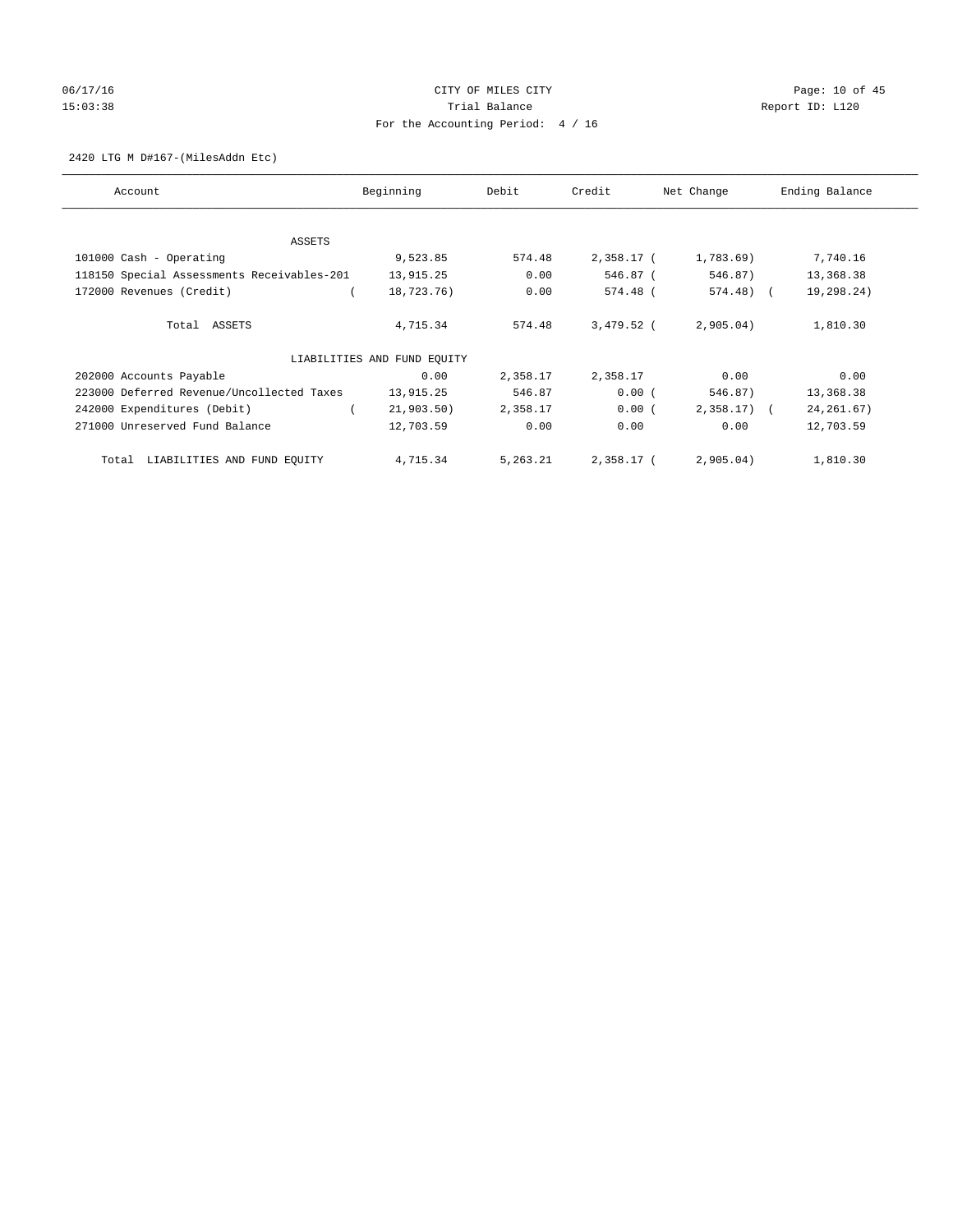# 06/17/16 Page: 11 of 45 15:03:38 Trial Balance Trial Balance Report ID: L120 For the Accounting Period: 4 / 16

#### 2430 LTG M D#171-(Balsam Est)

| Account                                    | Beginning                   | Debit  | Credit     | Net Change   | Ending Balance |
|--------------------------------------------|-----------------------------|--------|------------|--------------|----------------|
| ASSETS                                     |                             |        |            |              |                |
| 101000 Cash - Operating                    | 1,255.60                    | 104.96 | 257.43 (   | 152.47)      | 1,103.13       |
| 118150 Special Assessments Receivables-201 | 1,893.10                    | 0.00   | 101.07 (   | 101.07)      | 1,792.03       |
| 172000 Revenues (Credit)                   | 2,375.96)                   | 0.00   | 104.96 (   | $104.96)$ (  | 2,480.92)      |
| Total ASSETS                               | 772.74                      | 104.96 | $463.46$ ( | 358.50       | 414.24         |
|                                            | LIABILITIES AND FUND EQUITY |        |            |              |                |
| 202000 Accounts Payable                    | 0.00                        | 257.43 | 257.43     | 0.00         | 0.00           |
| 223000 Deferred Revenue/Uncollected Taxes  | 1,893.10                    | 101.07 | 0.00(      | 101.07)      | 1,792.03       |
| 242000 Expenditures (Debit)                | 2,840.17)                   | 257.43 | 0.00(      | $257.43$ ) ( | 3,097.60)      |
| 271000 Unreserved Fund Balance             | 1,719.81                    | 0.00   | 0.00       | 0.00         | 1,719.81       |
| LIABILITIES AND FUND EQUITY<br>Total       | 772.74                      | 615.93 | $257.43$ ( | 358.50)      | 414.24         |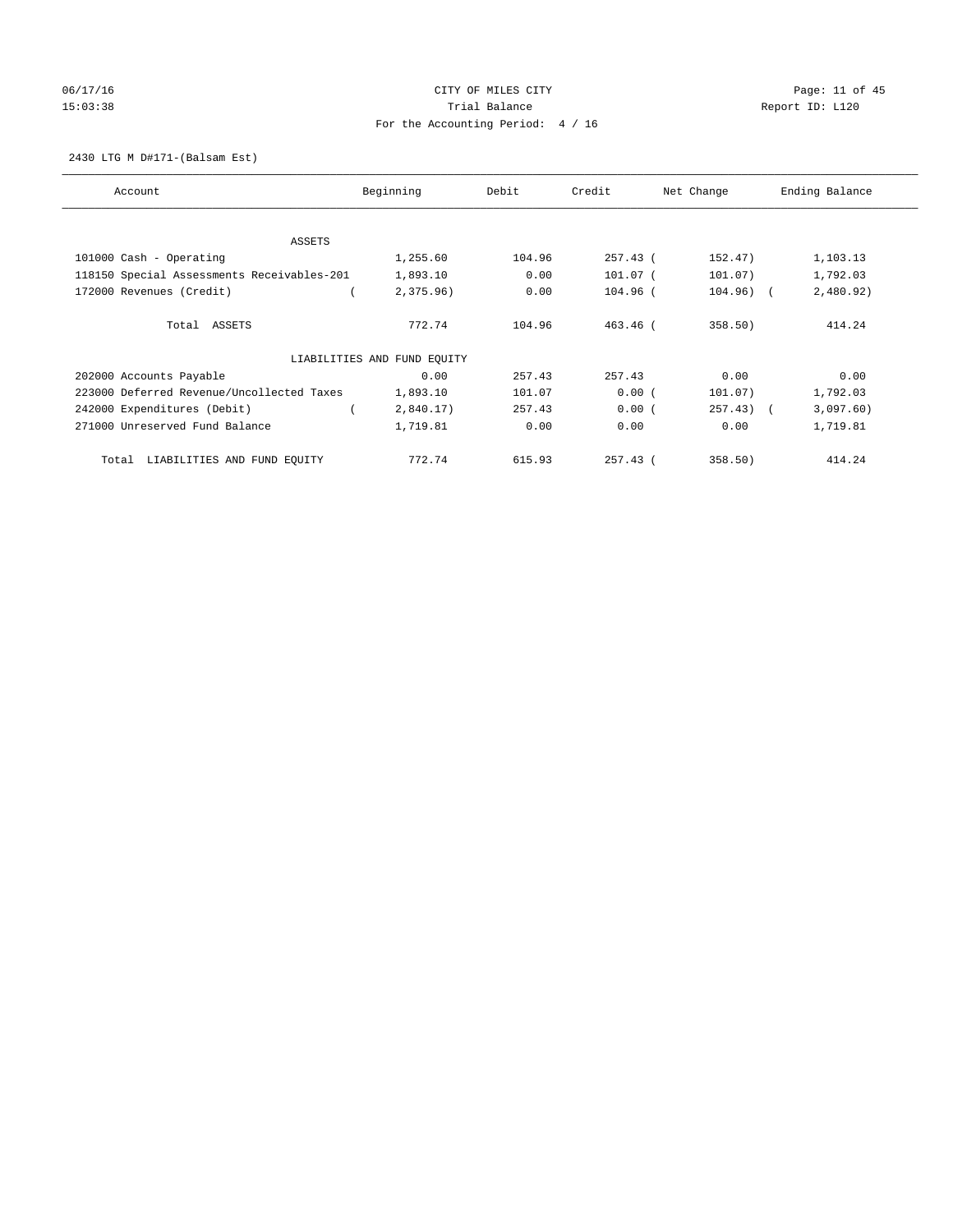# 06/17/16 Page: 12 of 45 15:03:38 Trial Balance Trial Balance Report ID: L120 For the Accounting Period: 4 / 16

2440 LTG M D#172-(Main Str)

| Account                                    | Beginning                   | Debit    | Credit       | Net Change   | Ending Balance |
|--------------------------------------------|-----------------------------|----------|--------------|--------------|----------------|
| ASSETS                                     |                             |          |              |              |                |
| 101000 Cash - Operating                    | 6,545.35                    | 542.45   | $1,106.80$ ( | 564.35)      | 5,981.00       |
| 118150 Special Assessments Receivables-201 | 6,621.42                    | 0.00     | 522.21 (     | 522.21)      | 6,099.21       |
| 172000 Revenues (Credit)                   | 11, 191.87)                 | 0.00     | 542.45 (     | 542.45) (    | 11,734.32)     |
| Total ASSETS                               | 1,974.90                    | 542.45   | 2,171.46 (   | 1,629.01)    | 345.89         |
|                                            | LIABILITIES AND FUND EQUITY |          |              |              |                |
| 202000 Accounts Payable                    | 0.00                        | 1,106.80 | 1,106.80     | 0.00         | 0.00           |
| 223000 Deferred Revenue/Uncollected Taxes  | 6,621.42                    | 522.21   | 0.00(        | 522.21)      | 6,099.21       |
| 242000 Expenditures (Debit)                | 11,872.74)                  | 1,106.80 | 0.00(        | $1,106.80$ ( | 12,979.54)     |
| 271000 Unreserved Fund Balance             | 7,226.22                    | 0.00     | 0.00         | 0.00         | 7,226.22       |
| LIABILITIES AND FUND EQUITY<br>Total       | 1,974.90                    | 2,735.81 | 1,106.80 (   | 1,629.01)    | 345.89         |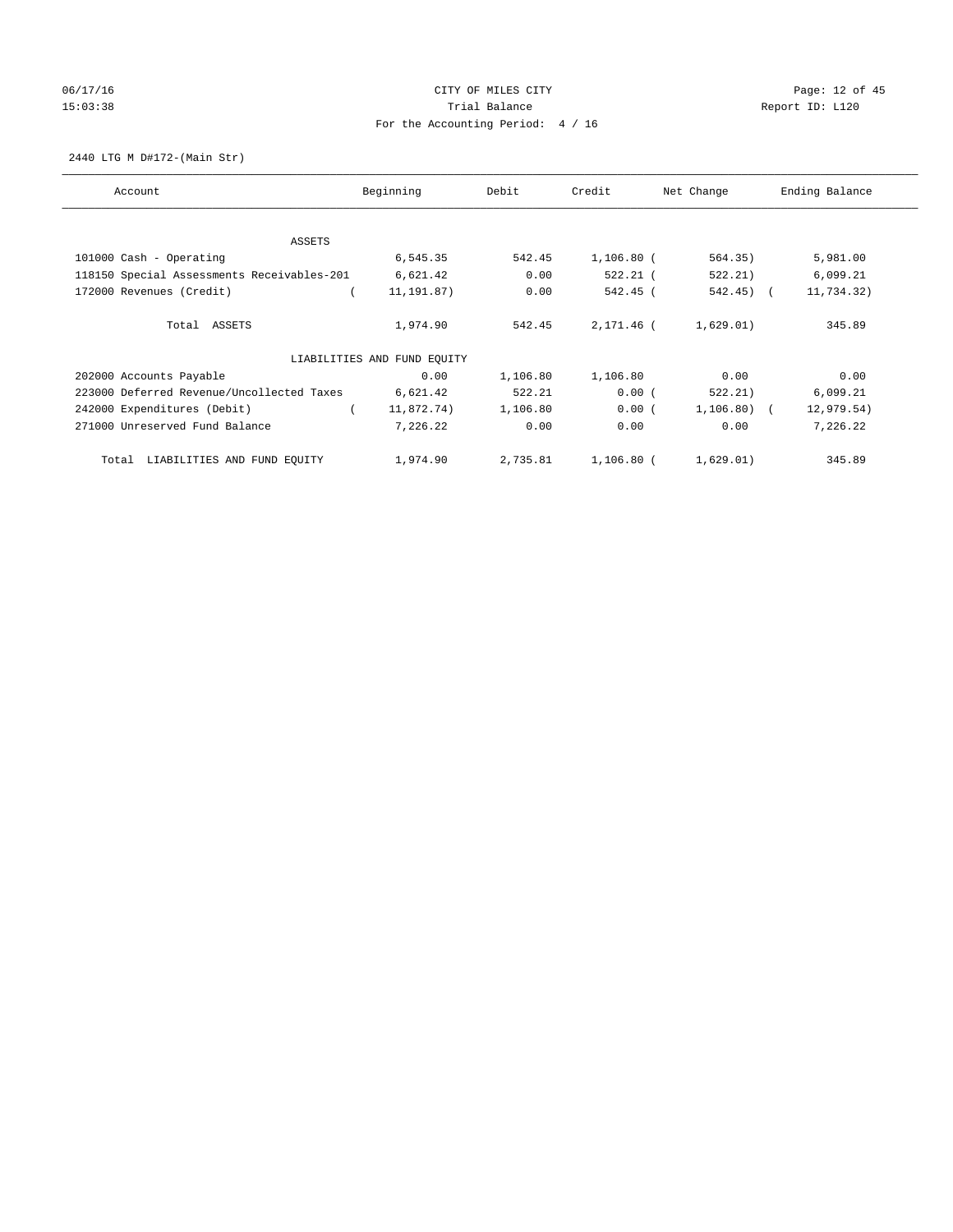# 06/17/16 Page: 13 of 45 15:03:38 Trial Balance Trial Balance Report ID: L120 For the Accounting Period: 4 / 16

2450 LTG M D#195-(SG-Trico)

| Account                                    | Beginning                   | Debit  | Credit     | Net Change  | Ending Balance |
|--------------------------------------------|-----------------------------|--------|------------|-------------|----------------|
| ASSETS                                     |                             |        |            |             |                |
| 101000 Cash - Operating                    | 2,486.91                    | 29.71  | 401.84 (   | 372.13)     | 2,114.78       |
| 118150 Special Assessments Receivables-201 | 2,545.51                    | 0.00   | 23.53(     | 23.53)      | 2,521.98       |
| 172000 Revenues (Credit)                   | 2,814.03)                   | 0.00   | 29.71(     | $29.71$ ) ( | 2,843.74)      |
| Total ASSETS                               | 2,218.39                    | 29.71  | 455.08 (   | 425.37      | 1,793.02       |
|                                            | LIABILITIES AND FUND EQUITY |        |            |             |                |
| 202000 Accounts Payable                    | 0.00                        | 401.84 | 401.84     | 0.00        | 0.00           |
| 223000 Deferred Revenue/Uncollected Taxes  | 2,545.51                    | 23.53  | 0.00(      | 23.53)      | 2,521.98       |
| 242000 Expenditures (Debit)                | 3,660.46)                   | 401.84 | 0.00(      | 401.84) (   | 4,062,30)      |
| 271000 Unreserved Fund Balance             | 3,333.34                    | 0.00   | 0.00       | 0.00        | 3,333.34       |
| LIABILITIES AND FUND EQUITY<br>Total       | 2,218.39                    | 827.21 | $401.84$ ( | 425.37)     | 1,793.02       |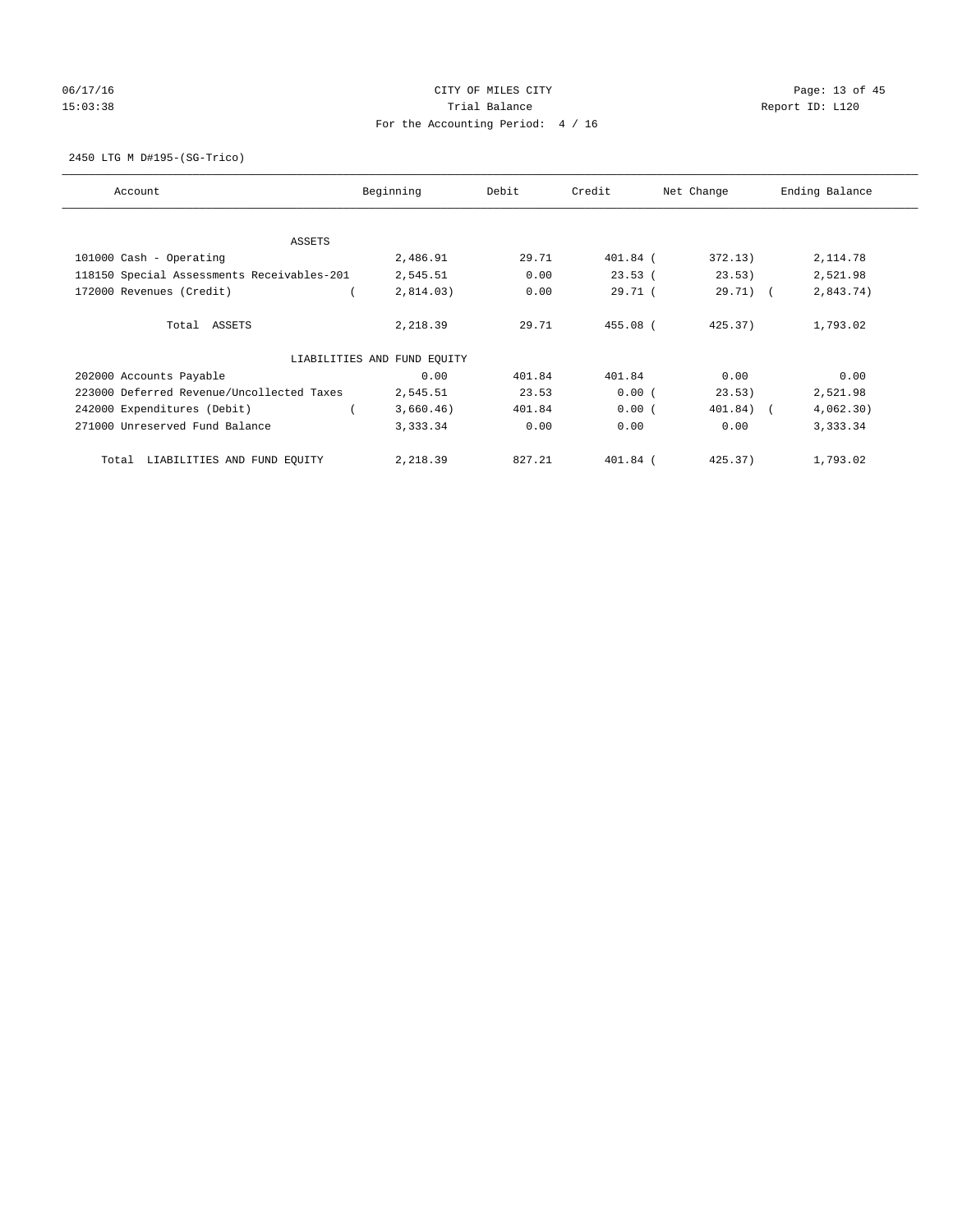# 06/17/16 Page: 14 of 45 15:03:38 Trial Balance Trial Balance Report ID: L120 For the Accounting Period: 4 / 16

2470 LTG M D#202-(SG-MDU&NV)

| Account                                    | Beginning                   | Debit    | Credit       | Net Change | Ending Balance |
|--------------------------------------------|-----------------------------|----------|--------------|------------|----------------|
| <b>ASSETS</b>                              |                             |          |              |            |                |
| 101000 Cash - Operating                    | 2,350.60                    | 307.50   | 426.96 (     | 119.46)    | 2,231.14       |
| 118140 Special Assessments Receivables-201 | 58.79                       | 0.00     | 58.79 (      | 58.79)     | 0.00           |
| 118150 Special Assessments Receivables-201 | 3,404.22                    | 0.00     | 233.98 (     | 233.98)    | 3,170.24       |
| 172000 Revenues (Credit)                   | 4,466.06)                   | 0.00     | $307.50$ (   | $307.50$ ( | 4,773.56)      |
|                                            |                             |          |              |            |                |
| Total ASSETS                               | 1,347.55                    | 307.50   | $1,027.23$ ( | 719.73)    | 627.82         |
|                                            |                             |          |              |            |                |
|                                            | LIABILITIES AND FUND EQUITY |          |              |            |                |
| 202000 Accounts Payable                    | 0.00                        | 426.96   | 426.96       | 0.00       | 0.00           |
| 223000 Deferred Revenue/Uncollected Taxes  | 3,463.01                    | 292.77   | 0.00(        | 292.77)    | 3,170.24       |
| 242000 Expenditures (Debit)                | 5, 153.35)                  | 426.96   | 0.00(        | 426.96)    | 5,580.31)      |
| 271000 Unreserved Fund Balance             | 3,037.89                    | 0.00     | 0.00         | 0.00       | 3,037.89       |
|                                            |                             |          |              |            |                |
| LIABILITIES AND FUND EQUITY<br>Total       | 1,347.55                    | 1,146.69 | $426.96$ $($ | 719.73)    | 627.82         |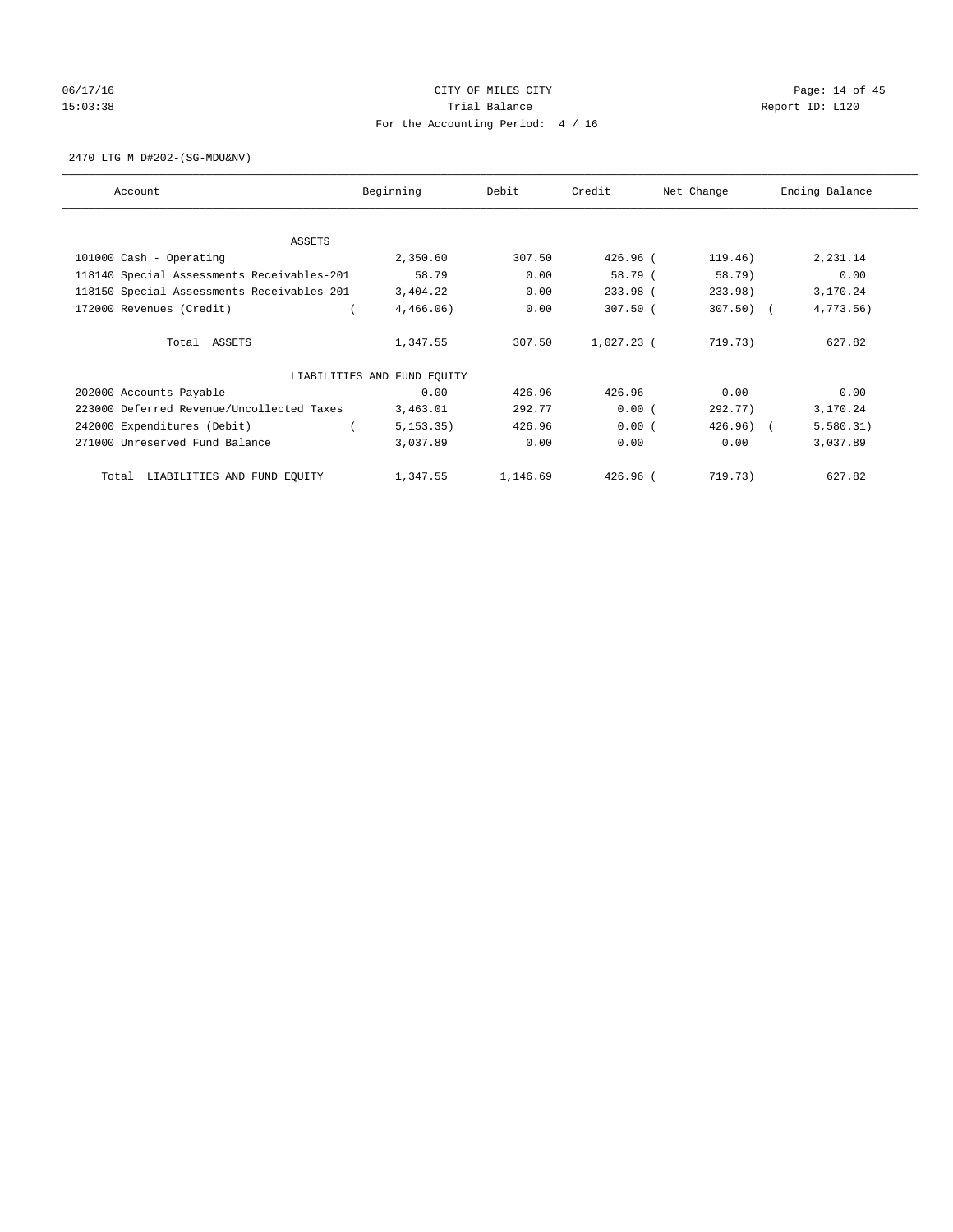# 06/17/16 Page: 15 of 45 15:03:38 Trial Balance Trial Balance Report ID: L120 For the Accounting Period: 4 / 16

#### 2480 LTG M M#173-(Milestown Estates)

| Account                                    | Beginning                   | Debit  | Credit     | Net Change | Ending Balance |
|--------------------------------------------|-----------------------------|--------|------------|------------|----------------|
|                                            |                             |        |            |            |                |
| ASSETS                                     | 1,778.46                    | 22.14  | 99.48 (    | 77.34)     | 1,701.12       |
| 101000 Cash - Operating                    |                             |        |            |            |                |
| 118150 Special Assessments Receivables-201 | 373.04                      | 0.00   | $17.71$ (  | 17.71)     | 355.33         |
| 172000 Revenues (Credit)                   | 1,450.20)                   | 0.00   | $22.14$ (  | $22.14)$ ( | 1,472.34)      |
| Total ASSETS                               | 701.30                      | 22.14  | $139.33$ ( | $117.19$ ) | 584.11         |
|                                            | LIABILITIES AND FUND EQUITY |        |            |            |                |
| 202000 Accounts Payable                    | 0.00                        | 99.48  | 99.48      | 0.00       | 0.00           |
| 223000 Deferred Revenue/Uncollected Taxes  | 373.04                      | 17.71  | 0.00(      | 17.71)     | 355.33         |
| 242000 Expenditures (Debit)                | 998.69)                     | 99.48  | 0.00(      | 99.48) (   | 1,098.17)      |
| 271000 Unreserved Fund Balance             | 1,326.95                    | 0.00   | 0.00       | 0.00       | 1,326.95       |
| LIABILITIES AND FUND EQUITY<br>Total       | 701.30                      | 216.67 | $99.48$ (  | $117.19$ ) | 584.11         |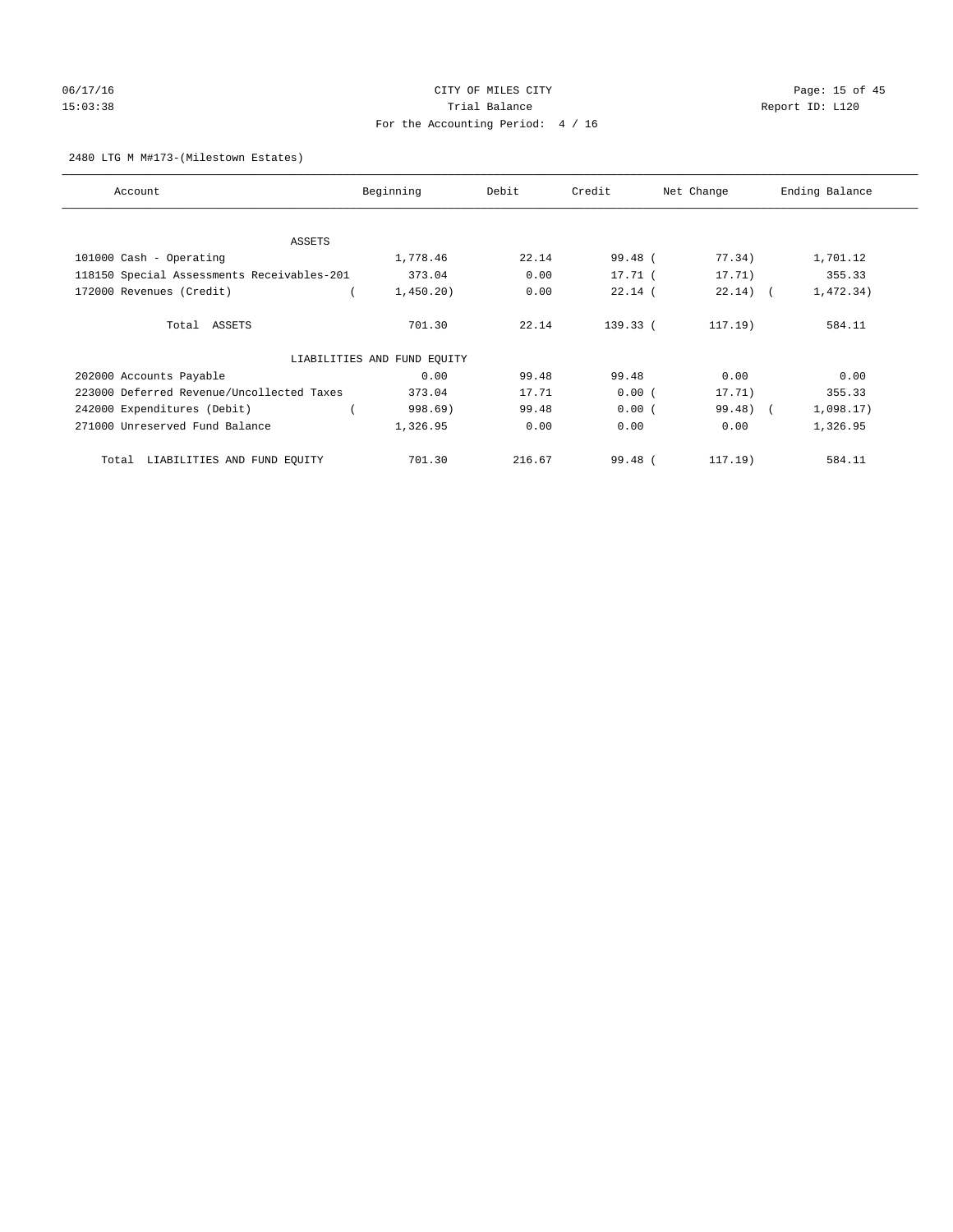# 06/17/16 Page: 16 of 45 15:03:38 Trial Balance Trial Balance Report ID: L120 For the Accounting Period: 4 / 16

2510 STR MAINT DIST #204

| Account                                    | Beginning                   | Debit      | Credit      | Net Change   | Ending Balance |
|--------------------------------------------|-----------------------------|------------|-------------|--------------|----------------|
|                                            |                             |            |             |              |                |
| ASSETS                                     |                             |            |             |              |                |
| 101000 Cash - Operating                    | 310,744.07                  | 17,581.28  | 60,794.04 ( | 43, 212, 76) | 267,531.31     |
| 118130 Special Assessments Receivable 2013 | 673.89                      | 0.00       | $43.44$ (   | 43.44)       | 630.45         |
| 118140 Special Assessments Receivables-201 | 2,180.01                    | 0.00       | 883.60 (    | 883.60)      | 1,296.41       |
| 118150 Special Assessments Receivables-201 | 422,785.54                  | 0.00       | 15,027.95 ( | 15,027.95)   | 407,757.59     |
| 172000 Revenues (Credit)                   | 681,776.81)                 | 0.00       | 16,947.62 ( | 16,947.62) ( | 698,724.43)    |
| Total ASSETS                               | 54,606.70                   | 17,581.28  | 93,696.65 ( | 76,115.37) ( | 21,508.67)     |
|                                            | LIABILITIES AND FUND EOUITY |            |             |              |                |
| 202000 Accounts Payable                    | 54,406.55                   | 32,684.23  | 32,684.23   | 0.00         | 54,406.55      |
| 223000 Deferred Revenue/Uncollected Taxes  | 425,639.45                  | 15,954.99  | 0.00(       | 15,954.99)   | 409,684.46     |
| 242000 Expenditures (Debit)                | 738,405.03)                 | 60,794.04  | 633.66 (    | 60,160.38) ( | 798,565.41)    |
| 271000 Unreserved Fund Balance             | 312,965.73                  | 0.00       | 0.00        | 0.00         | 312,965.73     |
| LIABILITIES AND FUND EQUITY<br>Total       | 54,606.70                   | 109,433.26 | 33,317.89 ( | 76,115.37) ( | 21,508.67)     |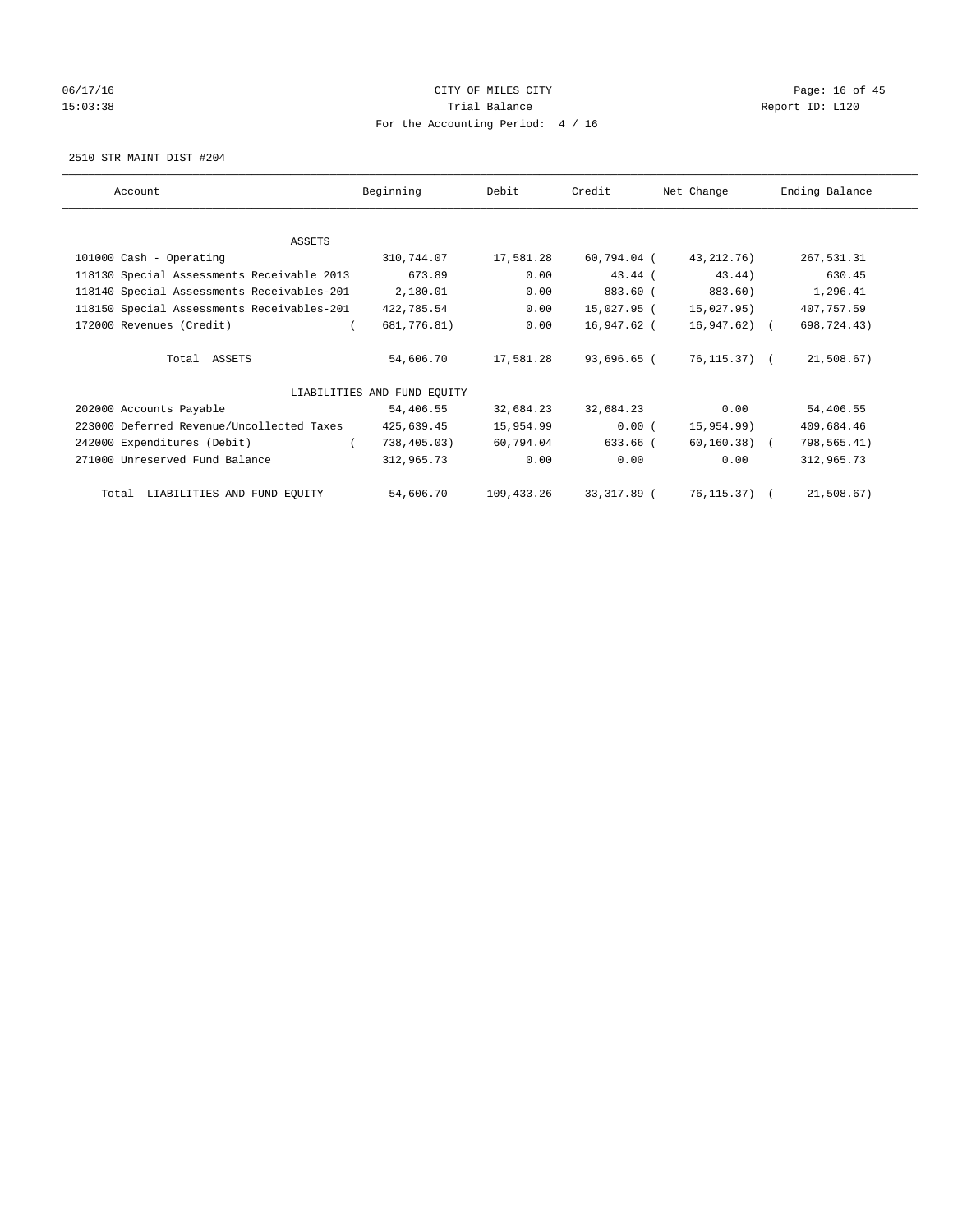# 06/17/16 Page: 17 of 45 15:03:38 Trial Balance Trial Balance Report ID: L120 For the Accounting Period: 4 / 16

2520 STR MAINT DIST #205

| Account                                    | Beginning                   | Debit       | Credit       | Net Change       | Ending Balance |
|--------------------------------------------|-----------------------------|-------------|--------------|------------------|----------------|
|                                            |                             |             |              |                  |                |
| ASSETS                                     |                             |             |              |                  |                |
| 101000 Cash - Operating                    | 224,455.66                  | 6,435.23    | 28,253.10 (  | 21,817.87)       | 202,637.79     |
| 118130 Special Assessments Receivable 2013 | 895.54                      | 0.00        | 283.92 (     | 283.92)          | 611.62         |
| 118140 Special Assessments Receivables-201 | 3,591.01                    | 0.00        | 879.77 (     | 879.77)          | 2,711.24       |
| 118150 Special Assessments Receivables-201 | 93,179.23                   | 0.00        | 4,454.20 (   | $4,454.20$ )     | 88,725.03      |
| 172000 Revenues (Credit)                   | 420,610.16)                 | 0.00        | $6,366.25$ ( | $6,366.25$ (     | 426,976.41)    |
| Total ASSETS                               | 98,488.72)                  | 6,435.23    | 40,237.24 (  | 33,802.01) (     | 132,290.73)    |
|                                            | LIABILITIES AND FUND EQUITY |             |              |                  |                |
| 202000 Accounts Payable                    | 0.00                        | 19,174.88   | 19,174.88    | 0.00             | 0.00           |
| 223000 Deferred Revenue/Uncollected Taxes  | 97,665.62                   | 5,617.89    | 0.00(        | 5,617.89)        | 92,047.73      |
| 242000 Expenditures (Debit)                | 446, 271.92)                | 28, 253. 10 | 68.98 (      | $28, 184, 12)$ ( | 474,456.04)    |
| 271000 Unreserved Fund Balance             | 250,117.58                  | 0.00        | 0.00         | 0.00             | 250, 117.58    |
| LIABILITIES AND FUND EQUITY<br>Total       | 98,488.72)                  | 53,045.87   | 19,243.86 (  | 33,802.01) (     | 132,290.73)    |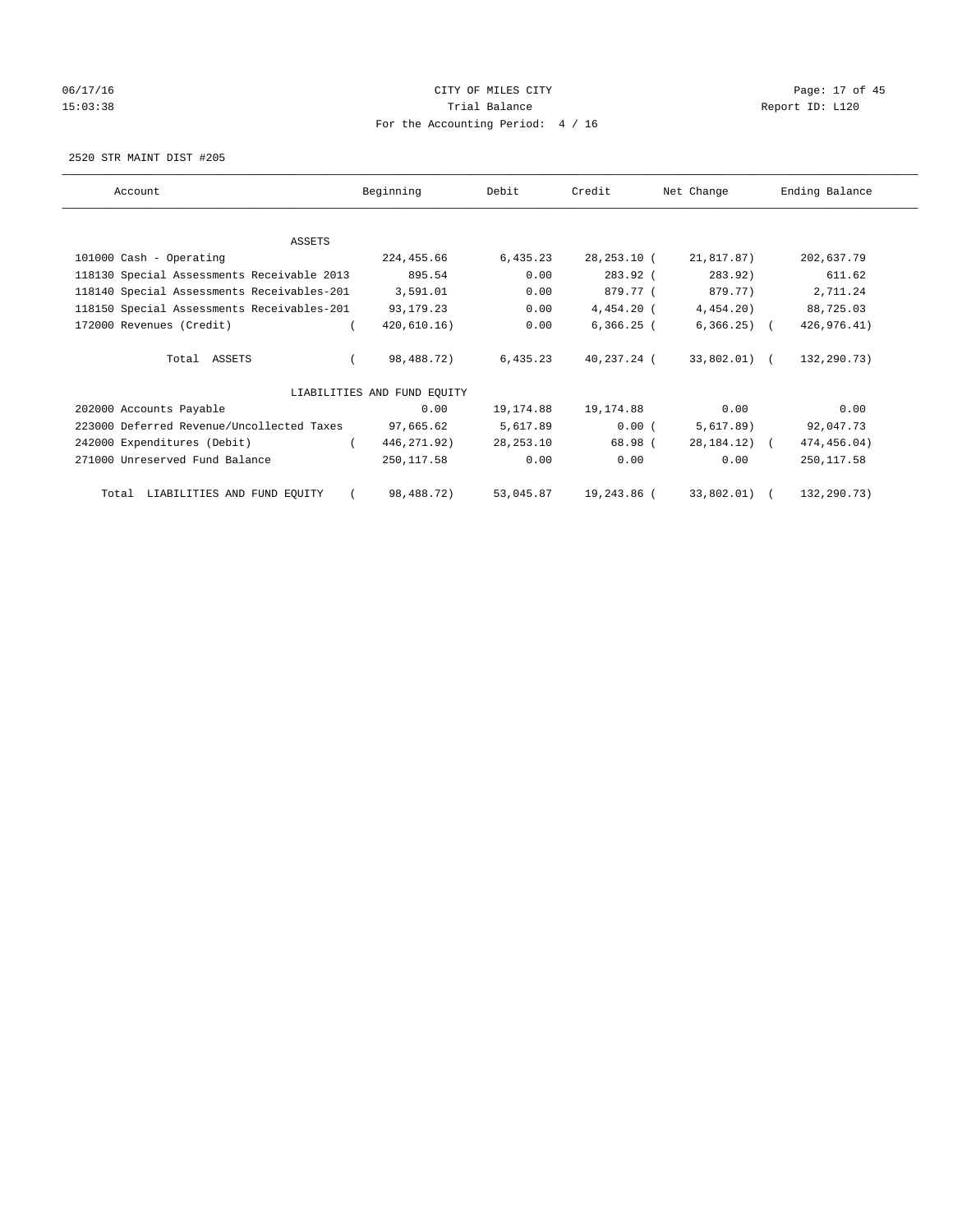# 06/17/16 Page: 18 of 45 15:03:38 Trial Balance Trial Balance Report ID: L120 For the Accounting Period: 4 / 16

#### 2540 STR MAINT DIST#207-(MILESTOWN ESTATES)

| Account                                    | Beginning                   | Debit  | Credit    | Net Change  | Ending Balance |
|--------------------------------------------|-----------------------------|--------|-----------|-------------|----------------|
|                                            |                             |        |           |             |                |
| ASSETS                                     |                             |        |           |             |                |
| 101000 Cash - Operating                    | 3,106.72                    | 71.60  | 416.30 (  | 344.70)     | 2,762.02       |
| 118150 Special Assessments Receivables-201 | 1,519.06                    | 0.00   | $63.57$ ( | 63.57)      | 1,455.49       |
| 172000 Revenues (Credit)                   | 5, 241, 42)                 | 0.00   | $71.60$ ( | $71.60$ ) ( | 5,313.02)      |
| Total ASSETS                               | 615.64)                     | 71.60  | 551.47 (  | 479.87) (   | 1,095.51)      |
|                                            | LIABILITIES AND FUND EQUITY |        |           |             |                |
| 223000 Deferred Revenue/Uncollected Taxes  | 1,519.06                    | 63.57  | 0.00(     | 63.57)      | 1,455.49       |
| 242000 Expenditures (Debit)                | 3,996.68)                   | 416.30 | 0.00(     | $416.30$ (  | 4,412.98)      |
| 271000 Unreserved Fund Balance             | 1,861.98                    | 0.00   | 0.00      | 0.00        | 1,861.98       |
| Total LIABILITIES AND FUND EQUITY          | 615.64)                     | 479.87 | 0.00(     | 479.87)     | 1,095.51)      |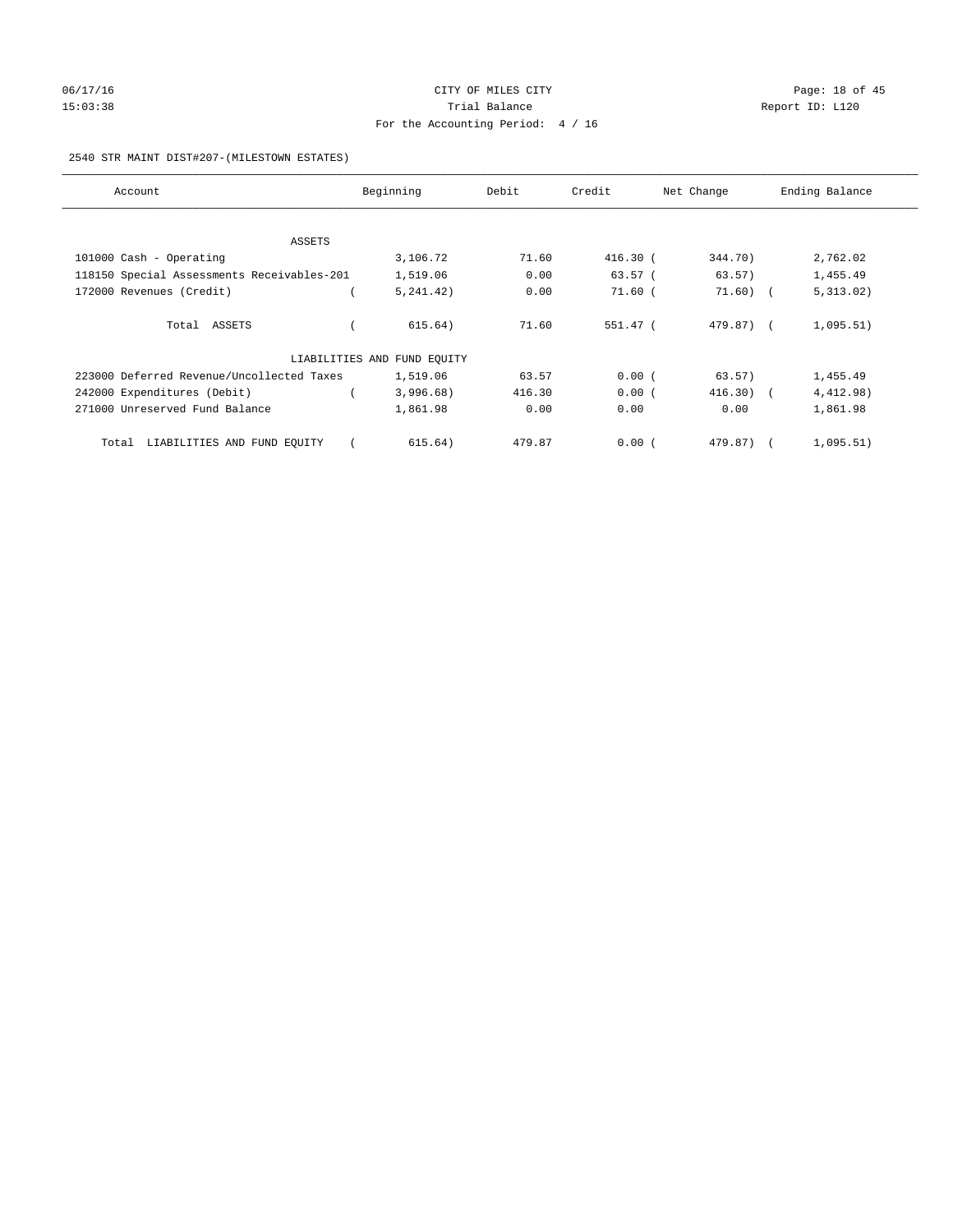| 06/17/16 |  |
|----------|--|
| 15:03:38 |  |

# CITY OF MILES CITY CONTROL CONTROL CONTROL CITY CONTROL PAGE: 19 of 45 15:03:38 Trial Balance Report ID: L120 For the Accounting Period: 4 / 16

#### 2701 Fire Grants

| Account                           | Beginning                   | Debit<br>Credit |      | Net Change | Ending Balance |
|-----------------------------------|-----------------------------|-----------------|------|------------|----------------|
| ASSETS                            |                             |                 |      |            |                |
| 101000 Cash - Operating           | 800.15                      | 0.00            | 0.00 | 0.00       | 800.15         |
| Total ASSETS                      | 800.15                      | 0.00            | 0.00 | 0.00       | 800.15         |
|                                   | LIABILITIES AND FUND EQUITY |                 |      |            |                |
| 271000 Unreserved Fund Balance    | 800.15                      | 0.00            | 0.00 | 0.00       | 800.15         |
| Total LIABILITIES AND FUND EQUITY | 800.15                      | 0.00            | 0.00 | 0.00       | 800.15         |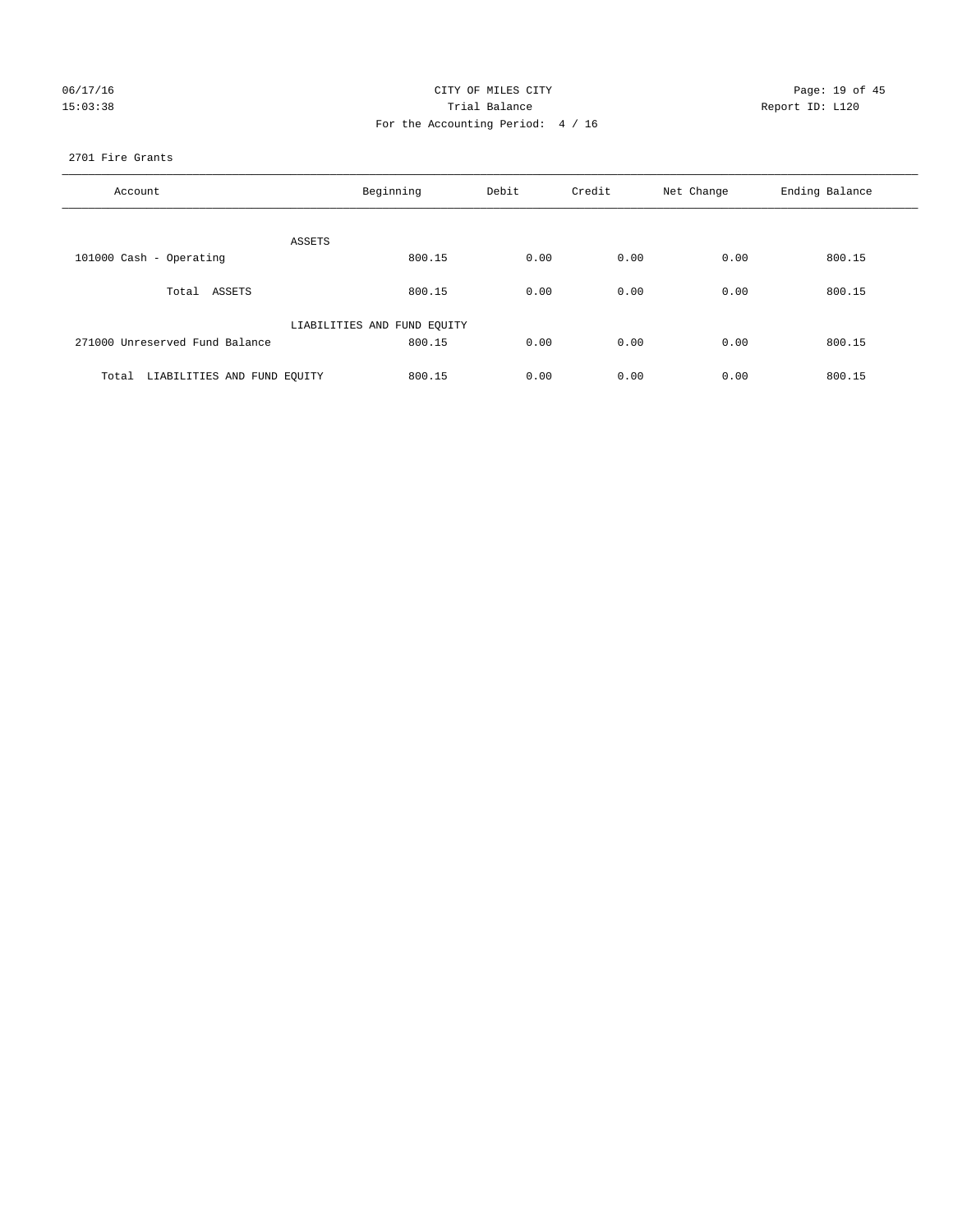# 06/17/16 Page: 20 of 45 15:03:38 Trial Balance Trial Balance Report ID: L120 For the Accounting Period: 4 / 16

#### 2820 GAS TAX

| Account                              |  | Beginning                   |           | Credit<br>Debit |            | Ending Balance |  |
|--------------------------------------|--|-----------------------------|-----------|-----------------|------------|----------------|--|
|                                      |  |                             |           |                 | Net Change |                |  |
|                                      |  |                             |           |                 |            |                |  |
| ASSETS                               |  |                             |           |                 |            |                |  |
| 101000 Cash - Operating              |  | 131,233.17                  | 15,054.52 | 532.27          | 14,522.25  | 145,755.42     |  |
| 172000 Revenues (Credit)             |  | 135,490.68)                 | 0.00      | 15,054.52 (     | 15,054.52) | 150,545.20)    |  |
| Total ASSETS                         |  | 4,257.51)                   | 15,054.52 | 15,586.79 (     | $532.27$ ( | 4,789.78)      |  |
|                                      |  | LIABILITIES AND FUND EQUITY |           |                 |            |                |  |
| 242000 Expenditures (Debit)          |  | 4,258.16)                   | 532.27    | 0.00(           | 532.27)    | 4,790.43)      |  |
| 271000 Unreserved Fund Balance       |  | 0.65                        | 0.00      | 0.00            | 0.00       | 0.65           |  |
| LIABILITIES AND FUND EQUITY<br>Total |  | 4,257.51)                   | 532.27    | 0.00(           | 532.27)    | 4,789.78)      |  |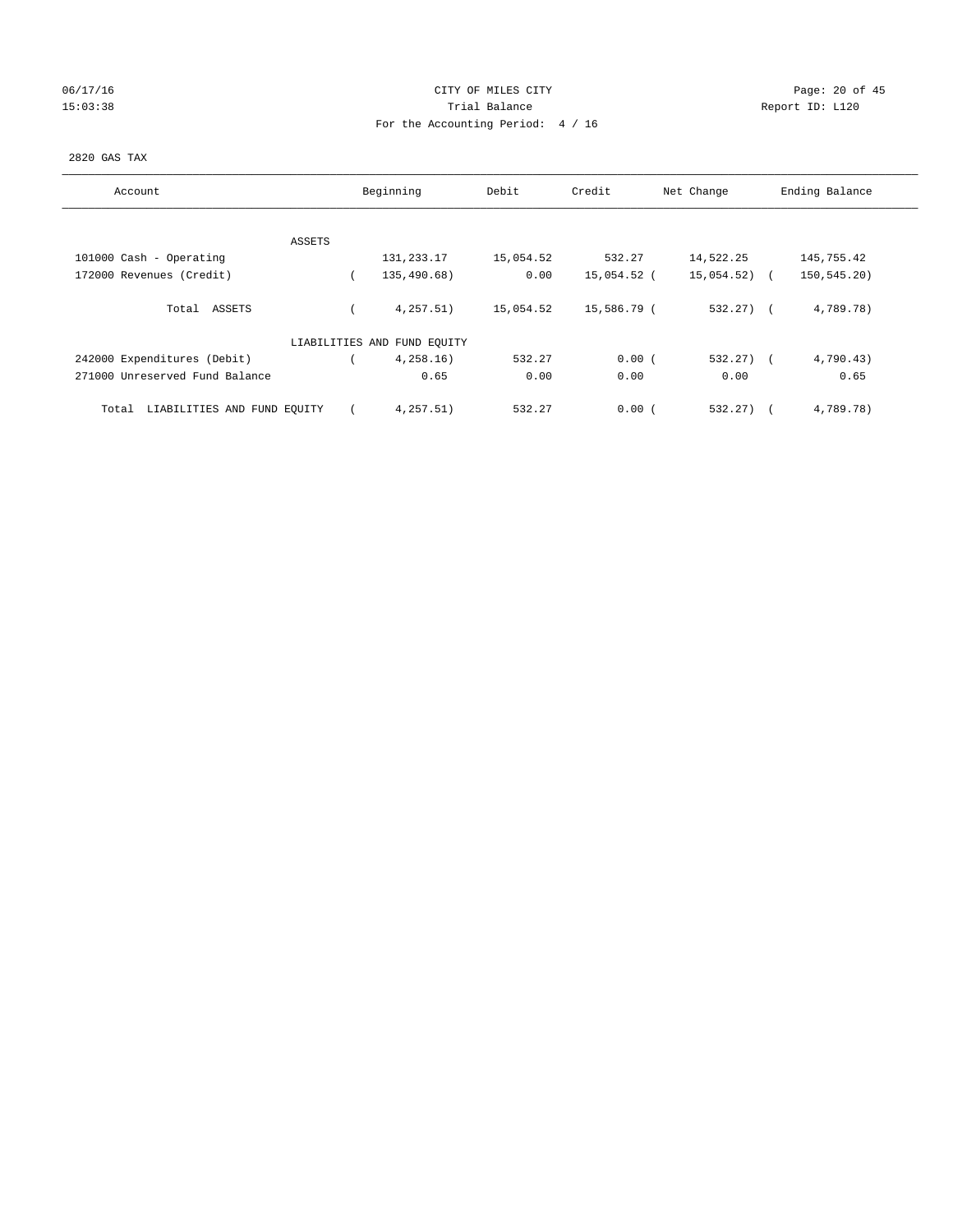# 06/17/16 Page: 21 of 45 15:03:38 Trial Balance Trial Balance Report ID: L120 For the Accounting Period: 4 / 16

#### 2850 911 EMERGENCY

| Account                              |        | Beginning<br>Debit          |           | Credit       | Net Change   | Ending Balance |
|--------------------------------------|--------|-----------------------------|-----------|--------------|--------------|----------------|
|                                      |        |                             |           |              |              |                |
|                                      | ASSETS |                             |           |              |              |                |
| 101000 Cash - Operating              |        | 133,001.81                  | 319.76    | $5,397.40$ ( | 5,077.64)    | 127,924.17     |
| 172000 Revenues (Credit)             |        | 176,065.31)                 | 0.00      | 319.76 (     | $319.76$ ) ( | 176,385.07)    |
| Total ASSETS                         |        | 43,063.50)                  | 319.76    | 5,717.16 (   | $5,397.40$ ( | 48,460.90)     |
|                                      |        | LIABILITIES AND FUND EQUITY |           |              |              |                |
| 202000 Accounts Payable              |        | 0.00                        | 5,397.40  | 5,397.40     | 0.00         | 0.00           |
| 242000 Expenditures (Debit)          |        | 150,038.80)                 | 5,397.40  | 0.00(        | 5,397.40)    | 155,436.20)    |
| 271000 Unreserved Fund Balance       |        | 106,975.30                  | 0.00      | 0.00         | 0.00         | 106,975.30     |
| LIABILITIES AND FUND EQUITY<br>Total |        | 43,063.50)                  | 10,794.80 | $5,397.40$ ( | $5,397.40$ ( | 48,460.90)     |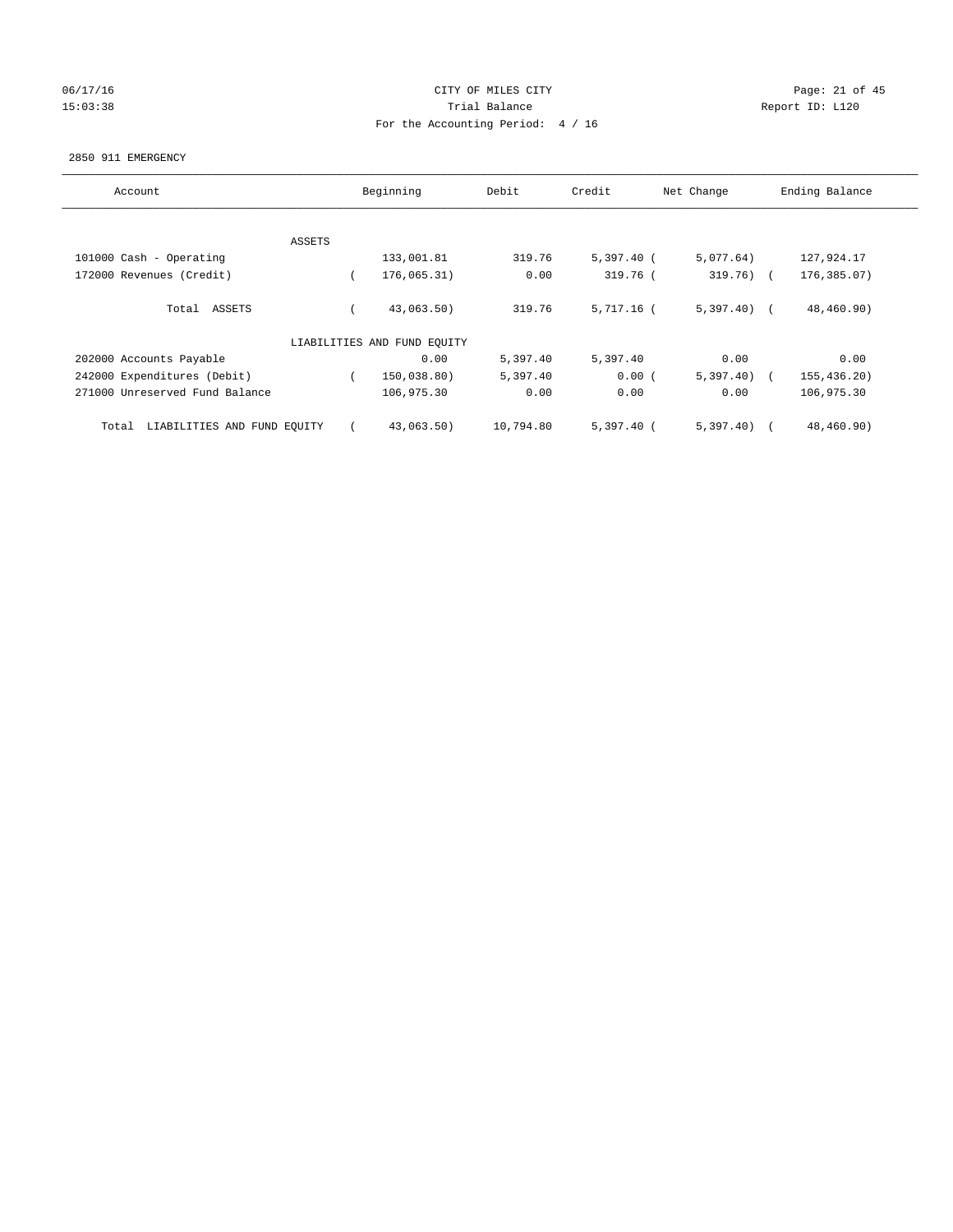# 06/17/16 Page: 22 of 45 15:03:38 Trial Balance Trial Balance Report ID: L120 For the Accounting Period: 4 / 16

#### 2880 LIBRARY GRANTS

| Account                                |  | Beginning                   | Debit    | Credit   | Net Change   | Ending Balance |             |
|----------------------------------------|--|-----------------------------|----------|----------|--------------|----------------|-------------|
|                                        |  |                             |          |          |              |                |             |
|                                        |  |                             |          |          |              |                |             |
| <b>ASSETS</b>                          |  |                             |          |          |              |                |             |
| 101000 Cash - Operating                |  | 617.00)                     | 0.00     | 0.00     | 0.00         |                | 617.00)     |
| 101003 Cash - per capita               |  | 11,210.98                   | 0.00     | 0.00     | 0.00         |                | 11,210.98   |
| 101020 Cash - Partners Program         |  | 43,399.70                   | 0.00     | 297.00 ( | 297.00)      |                | 43,102.70   |
| 101030 Cash - Sagebrush Fed/Base Grant |  | 8,723.33                    | 0.00     | 322.57 ( | 322.57)      |                | 8,400.76    |
| 101033 Library - Humanities Grant      |  | 502.08                      | 0.00     | 0.00     | 0.00         |                | 502.08      |
| 172000 Revenues (Credit)               |  | 10, 191.49)                 | 0.00     | 0.00     | 0.00         |                | 10, 191.49) |
| Total ASSETS                           |  | 53,027.60                   | 0.00     | 619.57 ( | 619.57)      |                | 52,408.03   |
|                                        |  | LIABILITIES AND FUND EQUITY |          |          |              |                |             |
| 202000 Accounts Payable                |  | 0.00                        | 619.57   | 619.57   | 0.00         |                | 0.00        |
| 242000 Expenditures (Debit)            |  | 4,251.29)                   | 619.57   | 0.00(    | $619.57$ ) ( |                | 4,870.86)   |
| 271000 Unreserved Fund Balance         |  | 57,278.89                   | 0.00     | 0.00     | 0.00         |                | 57,278.89   |
| Total LIABILITIES AND FUND EQUITY      |  | 53,027.60                   | 1,239.14 | 619.57 ( | 619.57)      |                | 52,408.03   |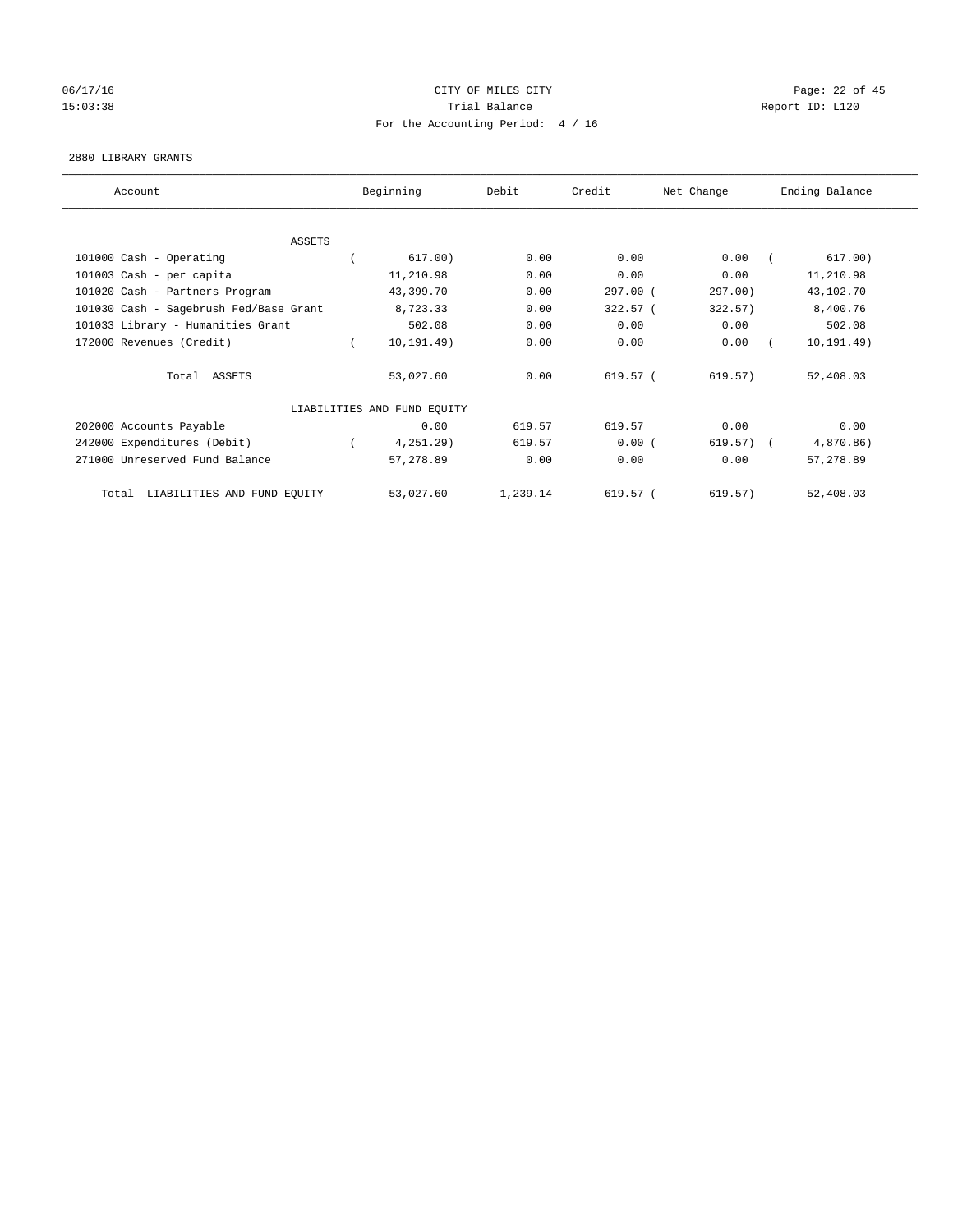# 06/17/16 Page: 23 of 45 15:03:38 Trial Balance Trial Balance Report ID: L120 For the Accounting Period: 4 / 16

#### 2935 Historic Preservation

| Account                                 |  | Beginning                   | Debit    | Credit       | Net Change   | Ending Balance |           |
|-----------------------------------------|--|-----------------------------|----------|--------------|--------------|----------------|-----------|
|                                         |  |                             |          |              |              |                |           |
| ASSETS                                  |  |                             |          |              |              |                |           |
| 101000 Cash - Operating                 |  | 5,942.59                    | 8.63     | $3,554.41$ ( | 3,545.78)    |                | 2,396.81  |
| 101039 HP- CCHS Grant                   |  | 286.25                      | 0.00     | 0.00         | 0.00         |                | 286.25    |
| 122000 Accounts Receivable              |  | 400.79)                     | 0.00     | 0.00         | 0.00         |                | 400.79)   |
| 132000 Due From Government (Short Term) |  | 3,286.38                    | 0.00     | 0.00         | 0.00         |                | 3,286.38  |
| 172000 Revenues (Credit)                |  | 7,307.00)                   | 0.00     | 0.00         | 0.00         |                | 7,307.00  |
| Total ASSETS                            |  | 1,807.43                    | 8.63     | $3,554.41$ ( | $3,545.78$ ( |                | 1,738.35) |
|                                         |  | LIABILITIES AND FUND EQUITY |          |              |              |                |           |
| 202000 Accounts Payable                 |  | 0.00                        | 969.58   | 969.58       | 0.00         |                | 0.00      |
| 242000 Expenditures (Debit)             |  | 4,176.90)                   | 3,554.41 | $8.63$ (     | $3,545.78$ ( |                | 7,722.68) |
| 271000 Unreserved Fund Balance          |  | 5,984.33                    | 0.00     | 0.00         | 0.00         |                | 5,984.33  |
| LIABILITIES AND FUND EQUITY<br>Total    |  | 1,807.43                    | 4,523.99 | 978.21 (     | $3,545.78$ ) |                | 1,738.35) |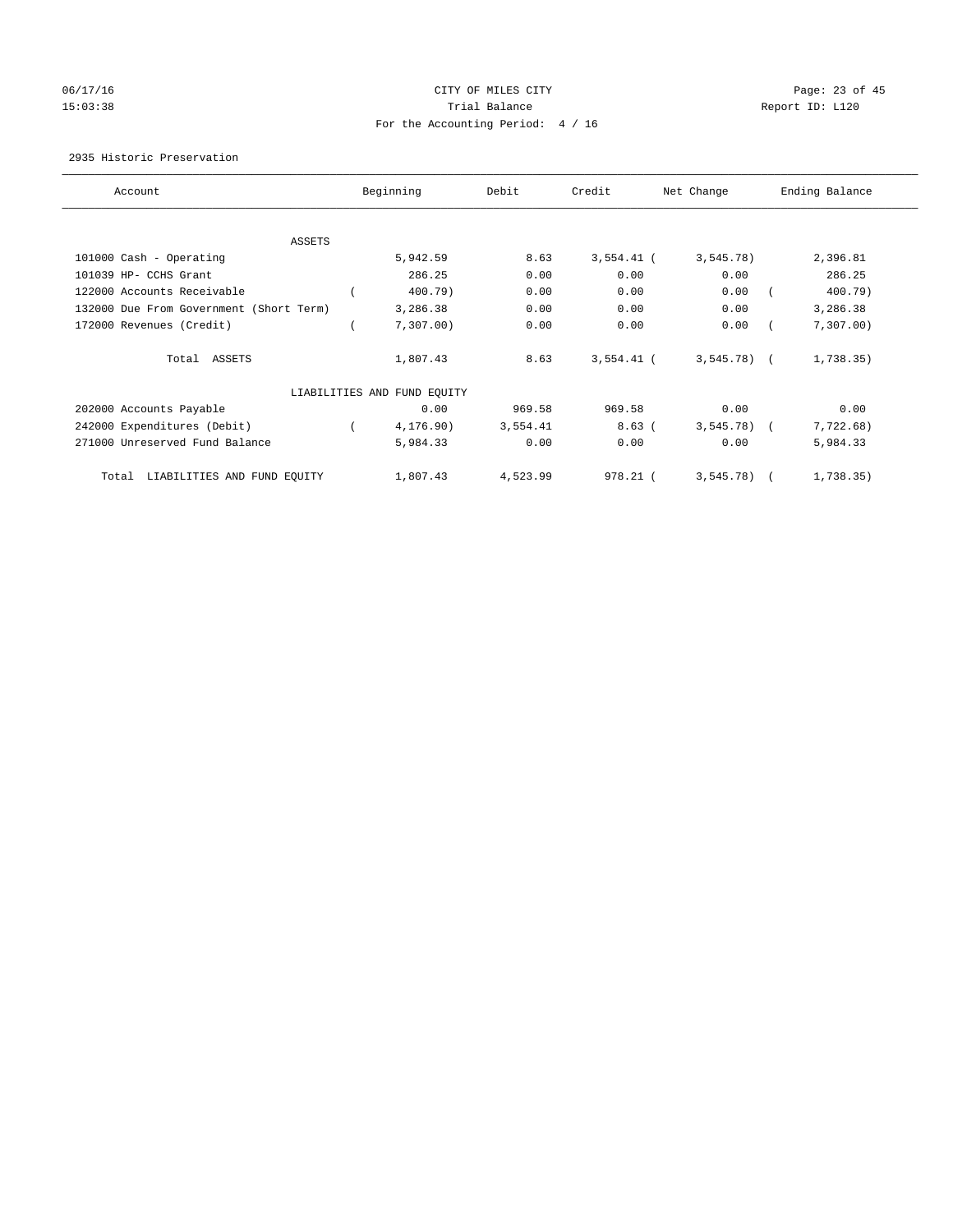# 06/17/16 Page: 24 of 45 15:03:38 Trial Balance Trial Balance Report ID: L120 For the Accounting Period: 4 / 16

2985 RETIRED SENIOR VOLUNTEER PROG (RSVP)

| Account                                     |          | Beginning                   | Debit     | Credit      | Net Change    | Ending Balance |
|---------------------------------------------|----------|-----------------------------|-----------|-------------|---------------|----------------|
|                                             |          |                             |           |             |               |                |
| <b>ASSETS</b>                               |          |                             |           |             |               |                |
| 101000 Cash - Operating                     |          | 23, 218.42)                 | 29,711.24 | 5,717.59    | 23,993.65     | 775.23         |
| 101004 RSVP Non-Federal Cash Operating-Cus  |          | 4,775.65                    | 3,250.00  | 743.94      | 2,506.06      | 7,281.71       |
| 101006 Cash- operating-Fallon               |          | 21,107.35                   | 5,334.37  | 29,339.04 ( | 24,004.67) (  | 2,897.32)      |
| 101007 RSVP Non-Federal Cash Operating- Fa( |          | 751.26)                     | 0.00      | 0.00        | 0.00          | 751.26)        |
| 101008 RSVP- Custer Excess                  |          | 2,336.82                    | 0.00      | 0.00        | 0.00          | 2,336.82       |
| 103100 Petty Cash-                          |          | 200.00                      | 0.00      | 0.00        | 0.00          | 200.00         |
| 172000 Revenues (Credit)                    | $\left($ | 61,847.58)                  | 0.00      | 8,595.85 (  | 8,595.85) (   | 70, 443.43)    |
| Total ASSETS                                |          | 57,397.44)                  | 38,295.61 | 44,396.42 ( | $6,100.81)$ ( | 63, 498.25)    |
|                                             |          | LIABILITIES AND FUND EQUITY |           |             |               |                |
| 202000 Accounts Payable                     |          | 0.00                        | 1,127.16  | 1,127.16    | 0.00          | 0.00           |
| 242000 Expenditures (Debit)                 |          | 66,065.36)                  | 6,461.53  | 360.72 (    | $6,100.81)$ ( | 72, 166.17)    |
| 271000 Unreserved Fund Balance              |          | 8,667.92                    | 0.00      | 0.00        | 0.00          | 8,667.92       |
| Total LIABILITIES AND FUND EQUITY           |          | 57,397.44)                  | 7,588.69  | 1,487.88 (  | $6,100.81)$ ( | 63, 498.25)    |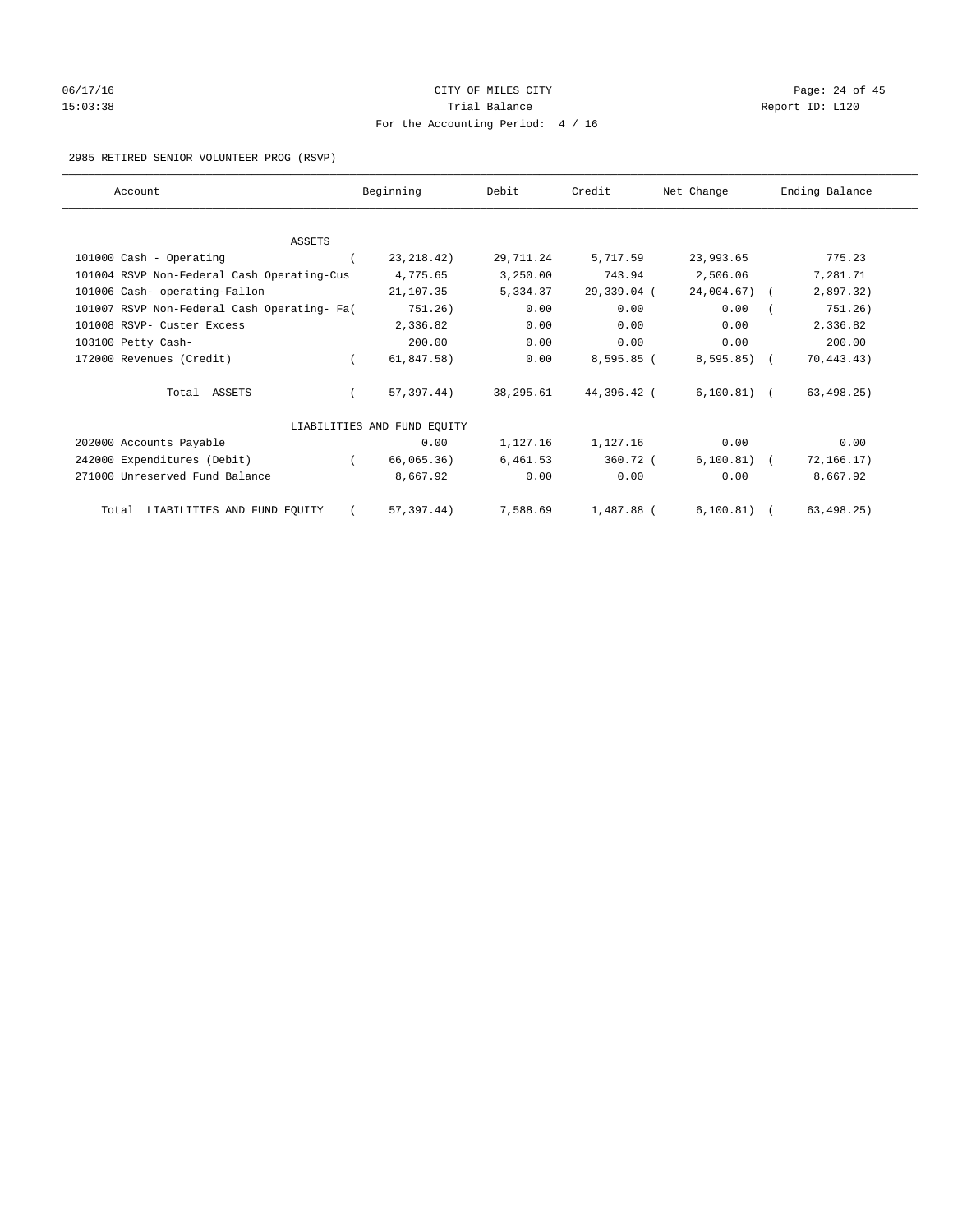3300 Judgement & Losses-Power Settlement

| Account                                     | Beginning                   |       | Debit | Credit | Net Change | Ending Balance |       |
|---------------------------------------------|-----------------------------|-------|-------|--------|------------|----------------|-------|
| ASSETS                                      |                             |       |       |        |            |                |       |
| 115208 Taxes Receivable - Personal 2008     |                             | 0.47) | 0.00  | 0.00   | 0.00       | $\sqrt{2}$     | 0.47) |
| Total ASSETS                                |                             | 0.47) | 0.00  | 0.00   | 0.00       | $\sqrt{2}$     | 0.47) |
|                                             | LIABILITIES AND FUND EQUITY |       |       |        |            |                |       |
| 223200 Deferred Revenue - Pers Prop Taxes ( |                             | 0.47) | 0.00  | 0.00   | 0.00       | $\sim$         | 0.47) |
| LIABILITIES AND FUND EQUITY<br>Total        |                             | 0.47) | 0.00  | 0.00   | 0.00       |                | 0.47) |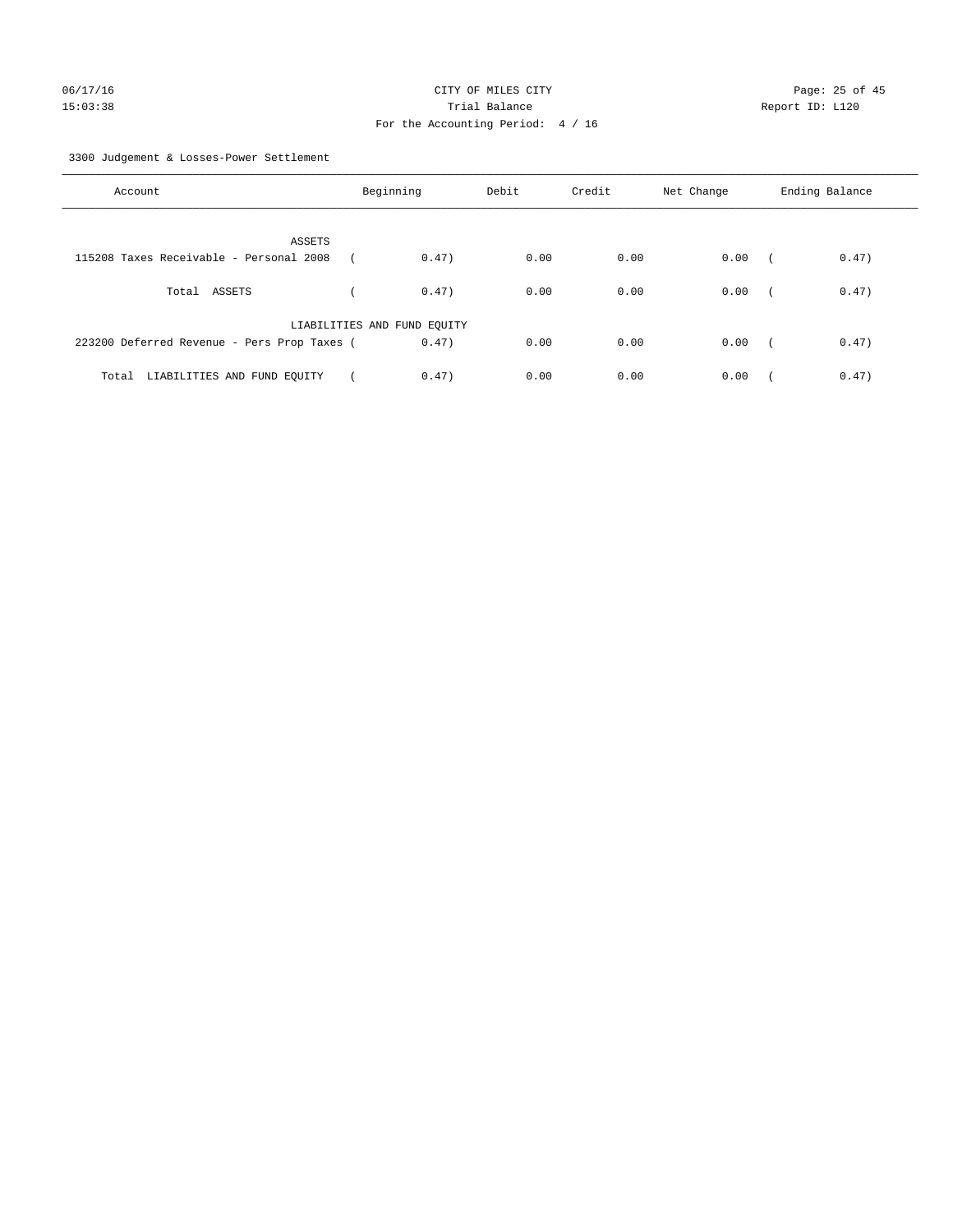# 06/17/16 Page: 26 of 45 15:03:38 Trial Balance Trial Balance Report ID: L120 For the Accounting Period: 4 / 16

#### 3670 SID 211

| Account                                    | Beginning                   | Debit | Credit | Net Change | Ending Balance |
|--------------------------------------------|-----------------------------|-------|--------|------------|----------------|
|                                            |                             |       |        |            |                |
| ASSETS                                     |                             |       |        |            |                |
| 101000 Cash - Operating                    | 481.90                      | 0.00  | 0.00   | 0.00       | 481.90         |
| 118150 Special Assessments Receivables-201 | 2,450.11                    | 0.00  | 0.00   | 0.00       | 2,450.11       |
| 119000 Special Assmt Recbl - Deferred      | 59,703.00                   | 0.00  | 0.00   | 0.00       | 59,703.00      |
| 172000 Revenues (Credit)                   | 2,641.97)                   | 0.00  | 0.00   | 0.00       | 2,641.97)      |
| Total ASSETS                               | 59,993.04                   | 0.00  | 0.00   | 0.00       | 59,993.04      |
|                                            | LIABILITIES AND FUND EQUITY |       |        |            |                |
| 223000 Deferred Revenue/Uncollected Taxes  | 62,153.11                   | 0.00  | 0.00   | 0.00       | 62,153.11      |
| 242000 Expenditures (Debit)                | 2,160.07)                   | 0.00  | 0.00   | 0.00       | 2,160.07)      |
| LIABILITIES AND FUND EQUITY<br>Total       | 59,993.04                   | 0.00  | 0.00   | 0.00       | 59,993.04      |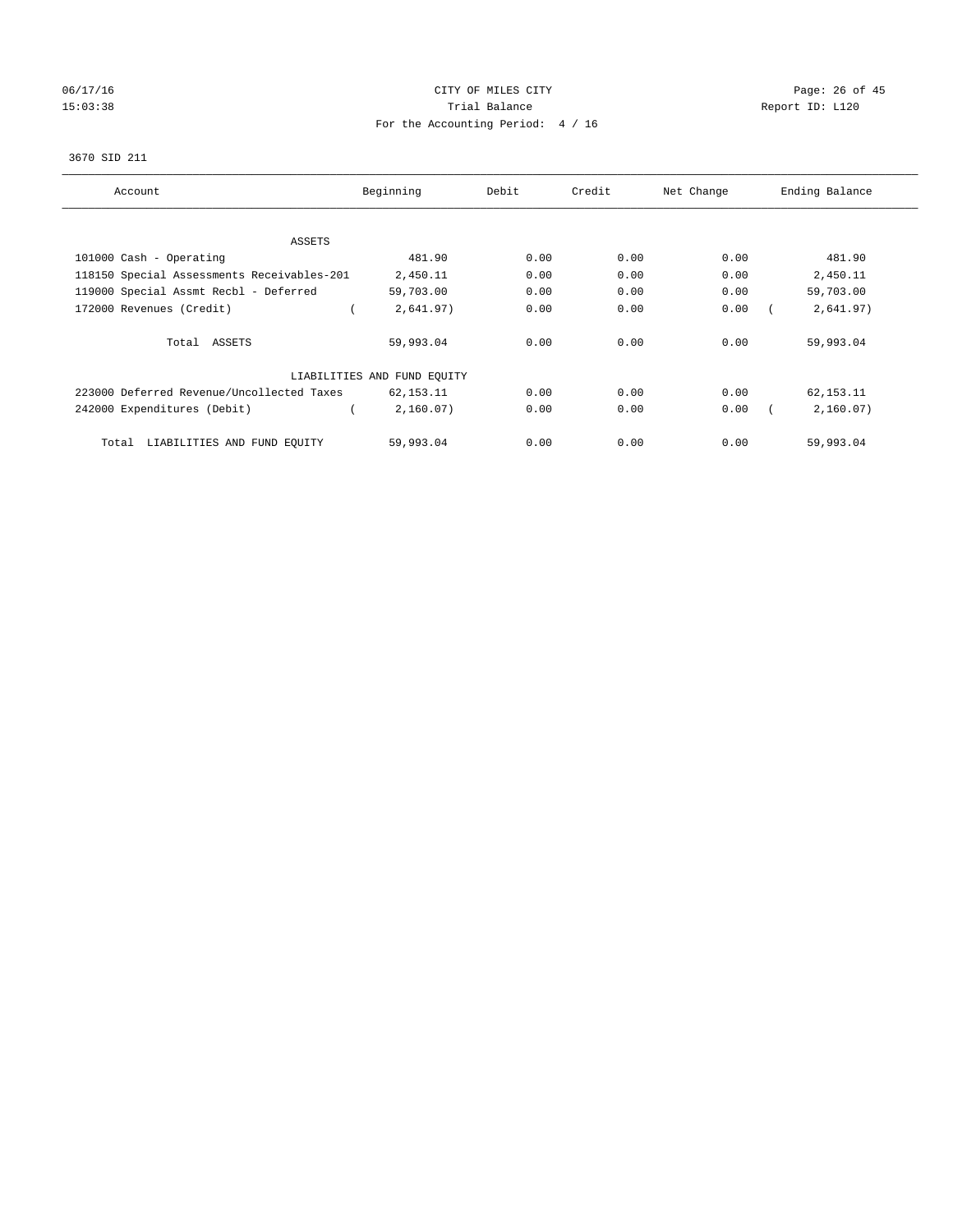# 06/17/16 Page: 27 of 45 15:03:38 Trial Balance Report ID: L120 For the Accounting Period: 4 / 16

# 4000 General Fund Capitol Improvement Fund

| Account                              | Beginning                   | Debit  | Credit     | Net Change  | Ending Balance |
|--------------------------------------|-----------------------------|--------|------------|-------------|----------------|
|                                      |                             |        |            |             |                |
| ASSETS                               |                             |        |            |             |                |
| 101000 Cash - Operating              | 51,056.12                   | 122.75 | 0.00       | 122.75      | 51,178.87      |
| 172000 Revenues (Credit)             | 0.00                        | 0.00   | $122.75$ ( | $122.75)$ ( | 122.75)        |
| Total ASSETS                         | 51,056.12                   | 122.75 | 122.75     | 0.00        | 51,056.12      |
|                                      | LIABILITIES AND FUND EQUITY |        |            |             |                |
| 242000 Expenditures (Debit)          | 56, 133.08)                 | 0.00   | 0.00       | 0.00        | 56, 133.08)    |
| 271000 Unreserved Fund Balance       | 107,189.20                  | 0.00   | 0.00       | 0.00        | 107,189.20     |
| LIABILITIES AND FUND EQUITY<br>Total | 51,056.12                   | 0.00   | 0.00       | 0.00        | 51,056.12      |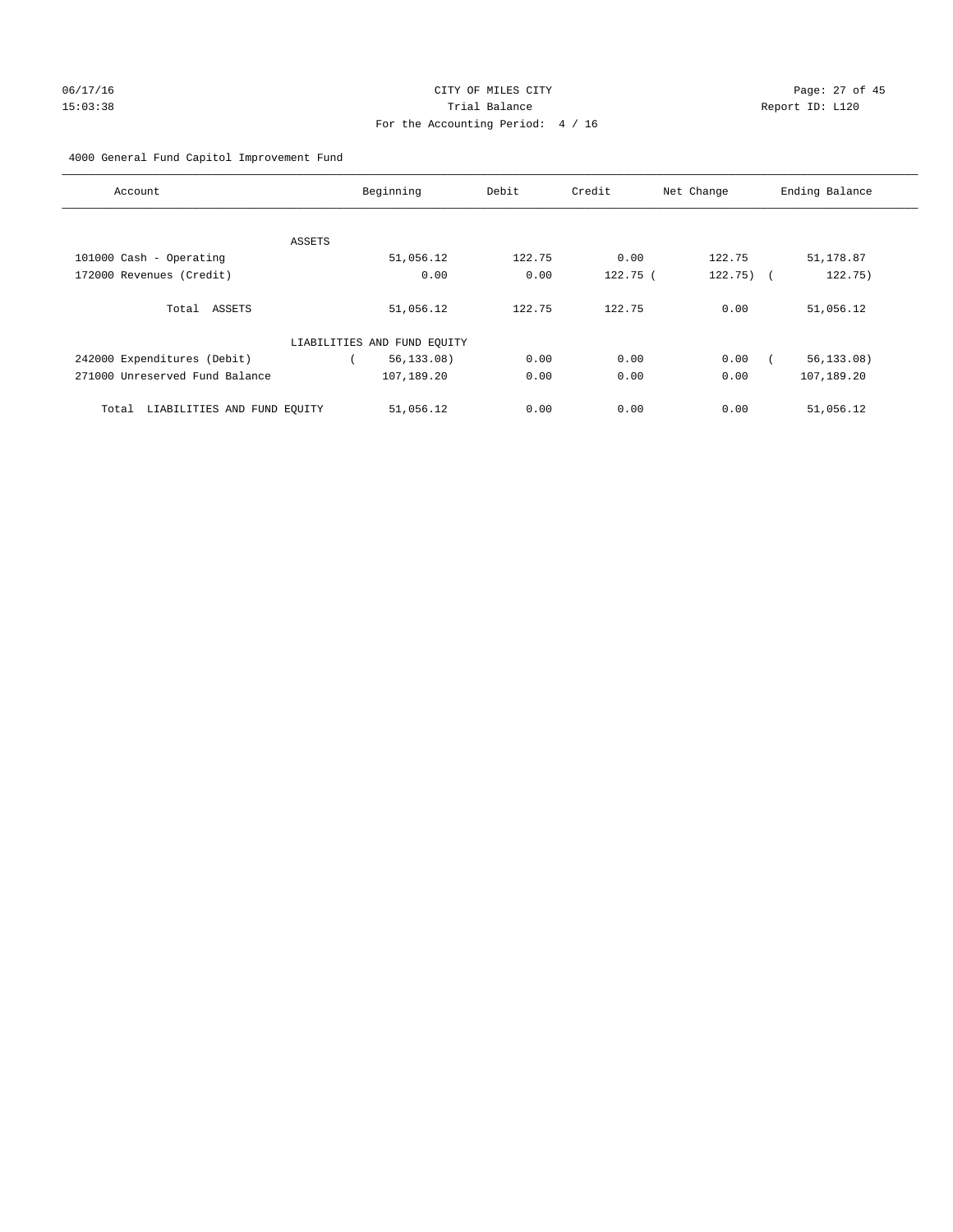# 06/17/16 Page: 28 of 45 15:03:38 Trial Balance Report ID: L120 For the Accounting Period: 4 / 16

4050 Ambulance Capital Improvement Fund

| Account                  |        | Beginning  | Debit | Credit | Net Change | Ending Balance |
|--------------------------|--------|------------|-------|--------|------------|----------------|
|                          | ASSETS |            |       |        |            |                |
| 101000 Cash - Operating  |        | 13,779.06  | 0.00  | 0.00   | 0.00       | 13,779.06      |
| 172000 Revenues (Credit) |        | 13,779.06) | 0.00  | 0.00   | 0.00       | 13,779.06)     |
| Total ASSETS             |        | 0.00       | 0.00  | 0.00   | 0.00       | 0.00           |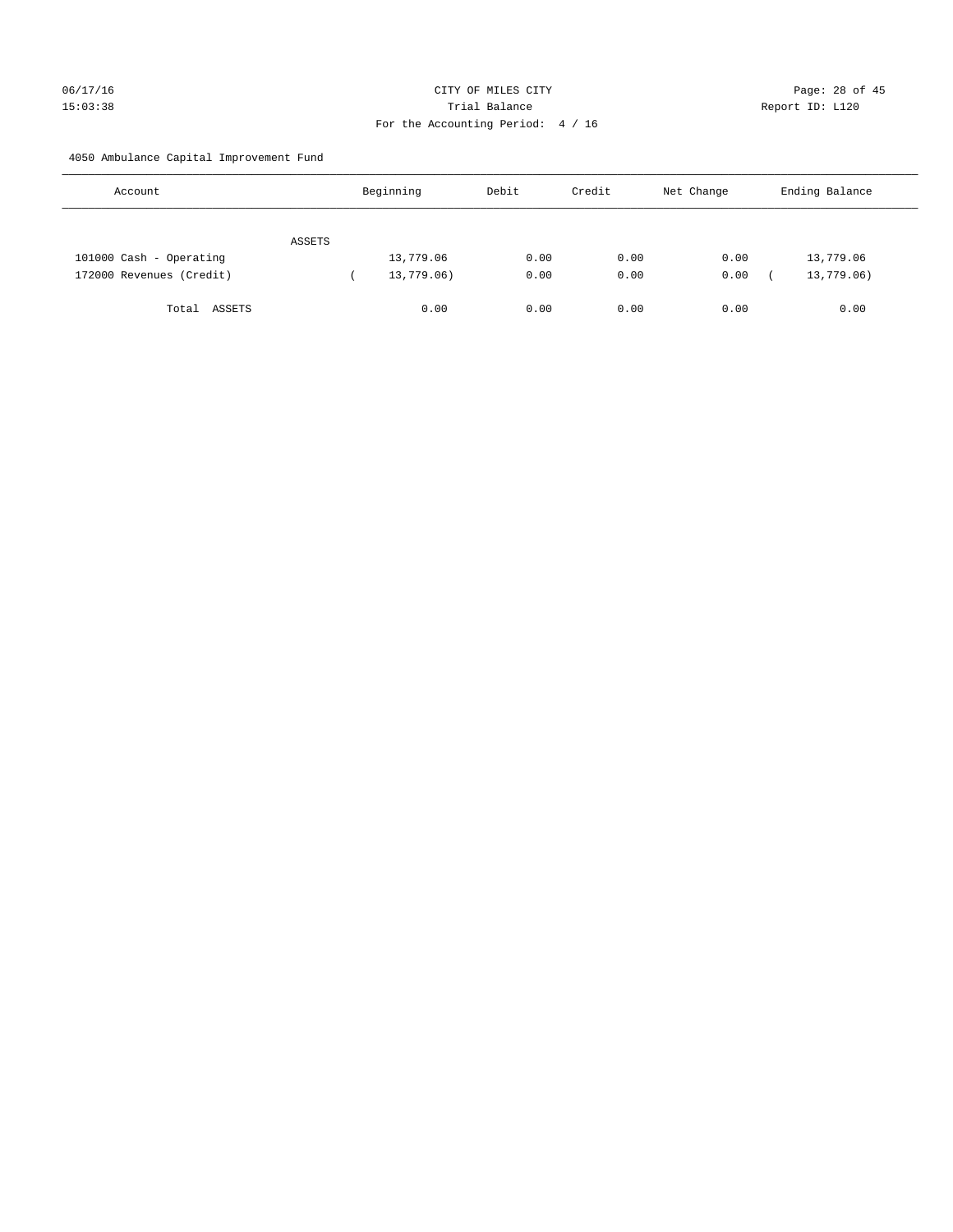# 06/17/16 Page: 29 of 45 15:03:38 Trial Balance Report ID: L120 For the Accounting Period: 4 / 16

# 4056 Airport- Capital Improvement Plan

| Account                              |        | Beginning                   | Debit     | Credit      | Net Change    | Ending Balance |
|--------------------------------------|--------|-----------------------------|-----------|-------------|---------------|----------------|
|                                      |        |                             |           |             |               |                |
|                                      | ASSETS |                             |           |             |               |                |
| 101000 Cash - Operating              |        | 67,378.51                   | 1,895.00  | 44,802.51 ( | 42,907.51)    | 24,471.00      |
| 172000 Revenues (Credit)             |        | 74, 136. 51)                | 65,905.95 | 33, 424.44  | 32,481.51     | 41,655.00      |
| Total ASSETS                         |        | 6.758.00                    | 67,800.95 | 78,226.95 ( | $10.426.00$ ( | 17,184.00)     |
|                                      |        | LIABILITIES AND FUND EQUITY |           |             |               |                |
| 202000 Accounts Payable              |        | 0.00                        | 10,621.00 | 10,621.00   | 0.00          | 0.00           |
| 242000 Expenditures (Debit)          |        | 6,758.00)                   | 10,621.00 | 195.00 (    | 10, 426.00)   | 17,184.00)     |
| LIABILITIES AND FUND EQUITY<br>Total |        | 6,758.00                    | 21,242.00 | 10,816.00 ( | 10,426.00)    | 17,184.00)     |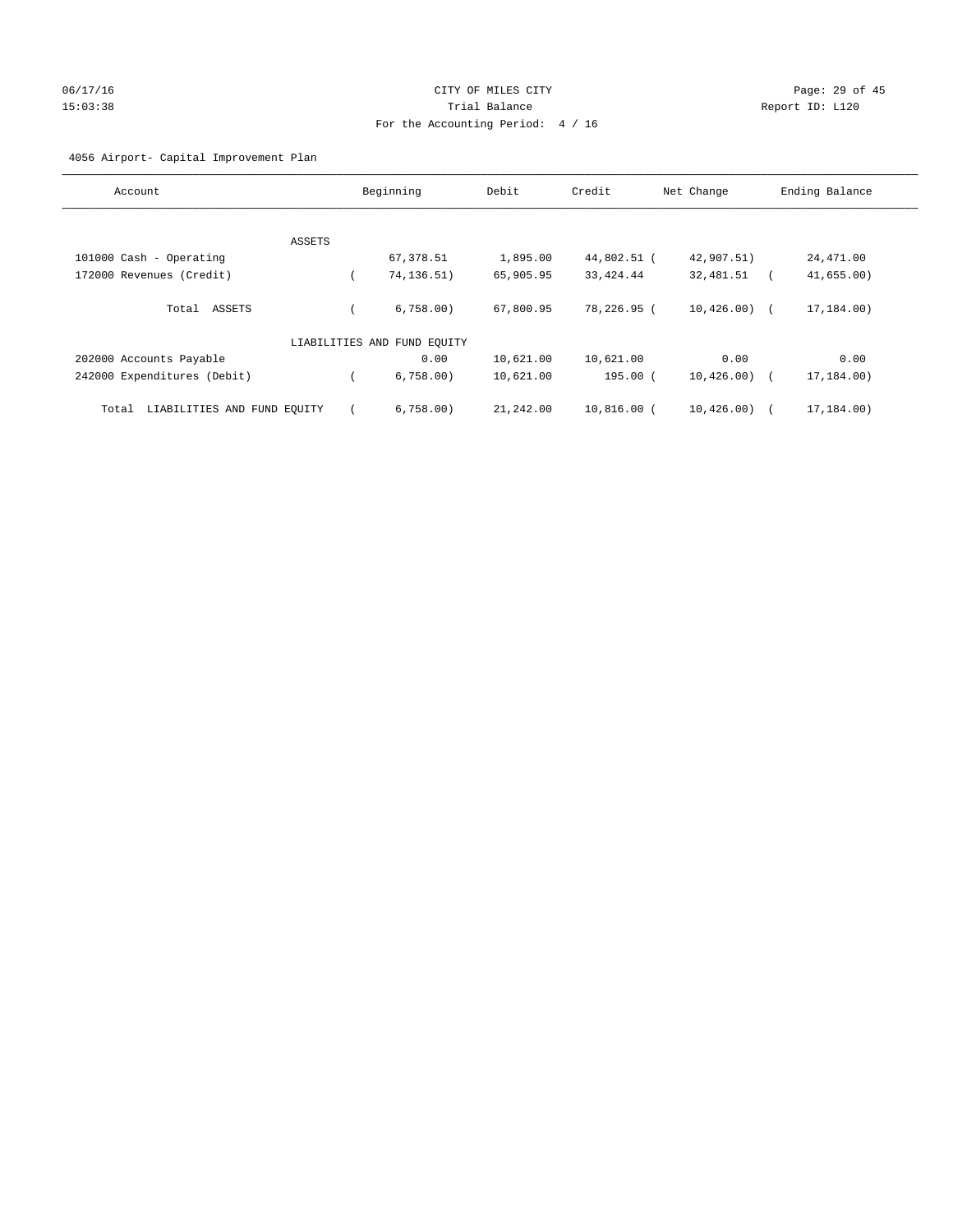# 06/17/16 Page: 30 of 45 15:03:38 Trial Balance Report ID: L120 For the Accounting Period: 4 / 16

4060 CAPITAL IMPROV-PUBLIC WORKS

| Account                              |        | Beginning                   | Debit     | Credit        | Net Change   | Ending Balance |
|--------------------------------------|--------|-----------------------------|-----------|---------------|--------------|----------------|
|                                      |        |                             |           |               |              |                |
|                                      | ASSETS |                             |           |               |              |                |
| 101000 Cash - Operating              |        | 264, 237.49                 | 847.57    | 34,388.98 (   | 33,541.41)   | 230,696.08     |
| 172000 Revenues (Credit)             |        | 256,829.00                  | 0.00      | 847.57 (      | 847.57) (    | 257,676.57)    |
| Total ASSETS                         |        | 7,408.49                    | 847.57    | $35,236.55$ ( | 34,388.98) ( | 26,980.49      |
|                                      |        | LIABILITIES AND FUND EQUITY |           |               |              |                |
| 202000 Accounts Payable              |        | 0.00                        | 34,388.98 | 34,388.98     | 0.00         | 0.00           |
| 242000 Expenditures (Debit)          |        | 127,799.72)                 | 34,388.98 | 0.00(         | 34,388.98)   | 162,188.70)    |
| 271000 Unreserved Fund Balance       |        | 135,208.21                  | 0.00      | 0.00          | 0.00         | 135,208.21     |
| LIABILITIES AND FUND EQUITY<br>Total |        | 7,408.49                    | 68,777.96 | 34,388.98 (   | 34,388.98) ( | 26,980.49      |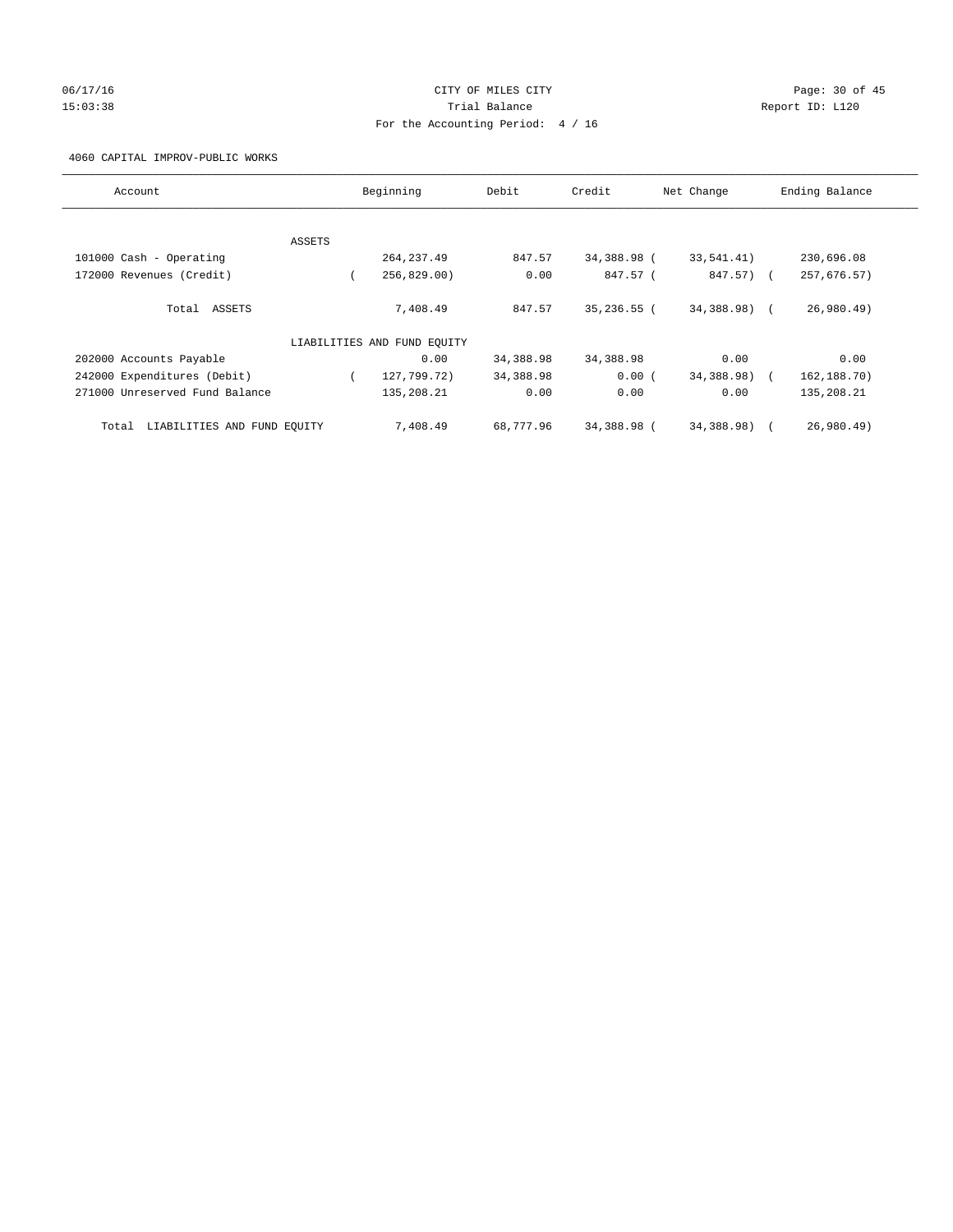# 06/17/16 Page: 31 of 45 15:03:38 Trial Balance Report ID: L120 For the Accounting Period: 4 / 16

#### 5210 WATER UTILITY

| Account                                                   | Beginning                   | Debit        | Credit       | Net Change  | Ending Balance          |
|-----------------------------------------------------------|-----------------------------|--------------|--------------|-------------|-------------------------|
| ASSETS                                                    |                             |              |              |             |                         |
| 101000 Cash - Operating                                   | 2, 411, 490. 73             | 143, 425. 24 | 133, 344.43  | 10,080.81   | 2, 421, 571.54          |
| 101010 Deposit Cash                                       | 96,800.00                   | 3,700.00     | 2,900.00     | 800.00      | 97,600.00               |
| 102240 Cash - Replacement & Depreciation                  | 1,489,589.35                | 0.00         | 0.00         | 0.00        | 1,489,589.35            |
| 102250 Cash - System Devlopment Fees                      | 274,673.25                  | 4,200.00     | 0.00         | 4,200.00    | 278,873.25              |
| 102270 Cash - Curb Stop Replacement Fee                   | 260,849.12                  | 3,536.57     | 269.57       | 3,267.00    | 264, 116.12             |
| 102312 RevBnd/CurYearDebt-DNRC/CarbonTank                 | 52,417.25                   | 11,532.19    | 0.00         | 11,532.19   | 63,949.44               |
| 102313 RevBnd/CurYearDebt-DNRC/NE WtrLine                 | 41,076.76                   | 11,822.60    | 0.00         | 11,822.60   | 52,899.36               |
| 102315 RevBnd/CurYearDebt-ARRA/NE Water Li                | 4,436.94                    | 1,483.96     | 0.00         | 1,483.96    | 5,920.90                |
| 102322 RevBnd/Reserve-DNRC/CarbonTank                     | 153,009.00                  | 0.00         | 0.00         | 0.00        | 153,009.00              |
| 102323 RevBnd/Reserve-DNRC/NE WtrLine                     | 128,653.00                  | 0.00         | 0.00         | 0.00        | 128,653.00              |
| 102325 RevBnd/Reserve-ARRA B-NE Waterline                 | 18,245.00                   | 0.00         | 0.00         | 0.00        | 18,245.00               |
| 103000 Petty Cash                                         | 330.00                      | 0.00         | 0.00         | 0.00        | 330.00                  |
| 122000 Accounts Receivable                                | 142,609.81                  | 147,614.31   | 133,066.50   | 14,547.81   | 157, 157.62             |
| 122020 Accounts Receivable-\$2.00 State Ass               | 308.76                      | 0.00         | 296.86 (     | 296.86)     | 11.90                   |
| 162000 Deferred outflows-GASB68                           | 33,300.00                   | 0.00         | 0.00         | 0.00        | 33,300.00               |
| 172000 Revenues (Credit)                                  | 1,608,030.30)<br>$\left($   | 22.56        | 157,229.88 ( | 157,207.32) | 1,765,237.62)           |
| 181000 Land                                               | 41,844.00                   | 0.00         | 0.00         | 0.00        | 41,844.00               |
| 182000 Buildings                                          | 22,997.00                   | 0.00         | 0.00         | 0.00        | 22,997.00               |
| 182100 Allowance for Depr - Buildings (Cre(               | 22,997.00)                  | 0.00         | 0.00         | 0.00        | 22,997.00)              |
| 186000 Machinery and Equipment                            | 427, 225. 70                | 0.00         | 0.00         | 0.00        | 427, 225.70             |
| 186100 Allowance for Depr - Machinery & Eq(               | 240,585.00)                 | 0.00         | 0.00         | 0.00        | 240,585.00)             |
| 188000 Const. Work in Progress-NE Wtr Line                | 31,779.84                   | 0.00         | 0.00         | 0.00        | 31,779.84               |
| 189100 Source of Supply                                   | 3,448,234.49                | 0.00         | 0.00         | 0.00        | 3, 448, 234.49          |
| 189110 Allowance for Depreciation - Source(               | 500,747.00)                 | 0.00         | 0.00         | 0.00        | 500,747.00)<br>$\left($ |
| 189300 Treatment Plant                                    | 3,716,158.00                | 0.00         | 0.00         | 0.00        | 3,716,158.00            |
| 189310 Allowance for Depr - Treatment Plan( 1,838,549.00) |                             | 0.00         | 0.00         | 0.00        | (1,838,549.00)          |
| 189400 Transmission & Distribution                        | 12,951,364.97               | 0.00         | 0.00         | 0.00        | 12,951,364.97           |
| 189410 Allowance for Depr - Trans & Distri( 3,518,876.00) |                             | 0.00         | 0.00         | 0.00        | 3,518,876.00)           |
| Total ASSETS                                              | 18,017,608.67               | 327, 337.43  | 427,107.24 ( | 99,769.81)  | 17,917,838.86           |
|                                                           | LIABILITIES AND FUND EQUITY |              |              |             |                         |
| 202000 Accounts Payable                                   | 69,422.62                   | 44,606.67    | 44,569.42 (  | 37.25)      | 69,385.37               |
| 214000 Deposits Payable                                   | 96,950.00                   | 2,900.00     | 3,700.00     | 800.00      | 97,750.00               |
| 214010 Refunds Payable<br>$\left($                        | 242.30)                     | 1,890.89     | 953.69 (     | 937.20)     | 1, 179.50)              |
| 223899 Deferred inflows-GASB 68                           | 111,493.00                  | 0.00         | 0.00         | 0.00        | 111,493.00              |
| 231000 BONDS PAYABLE                                      | 4,827,000.00                | 0.00         | 0.00         | 0.00        | 4,827,000.00            |
| 237000 Net Pension liability-GASB 68                      | 429,854.00                  | 0.00         | 0.00         | 0.00        | 429,854.00              |
| 238000 Other Post Employment Benefits                     | 3,355.00                    | 0.00         | 0.00         | 0.00        | 3,355.00                |
| 239000 Compensated Absences Payable                       | 84,788.00                   | 0.00         | 0.00         | 0.00        | 84,788.00               |
| 242000 Expenditures (Debit)                               | 1,060,370.51)               | 100,866.35   | 1,270.99 (   | 99,595.36)  | 1,159,965.87)           |
| 250300 Reserve Revenue Bond - Current Debt                | 323, 303.85                 | 0.00         | 0.00         | 0.00        | 323, 303.85             |
| 250500 Reserve - System Dev Fees                          | 171,098.25                  | 0.00         | 0.00         | 0.00        | 171,098.25              |
| 250600 Reserve for Replacement & Depreciat                | 1,351,889.30                | 0.00         | 0.00         | 0.00        | 1,351,889.30            |
| 271000 Unreserved Fund Balance                            | 493,065.00)                 | 0.00         | 0.00         | 0.00        | 493,065.00)             |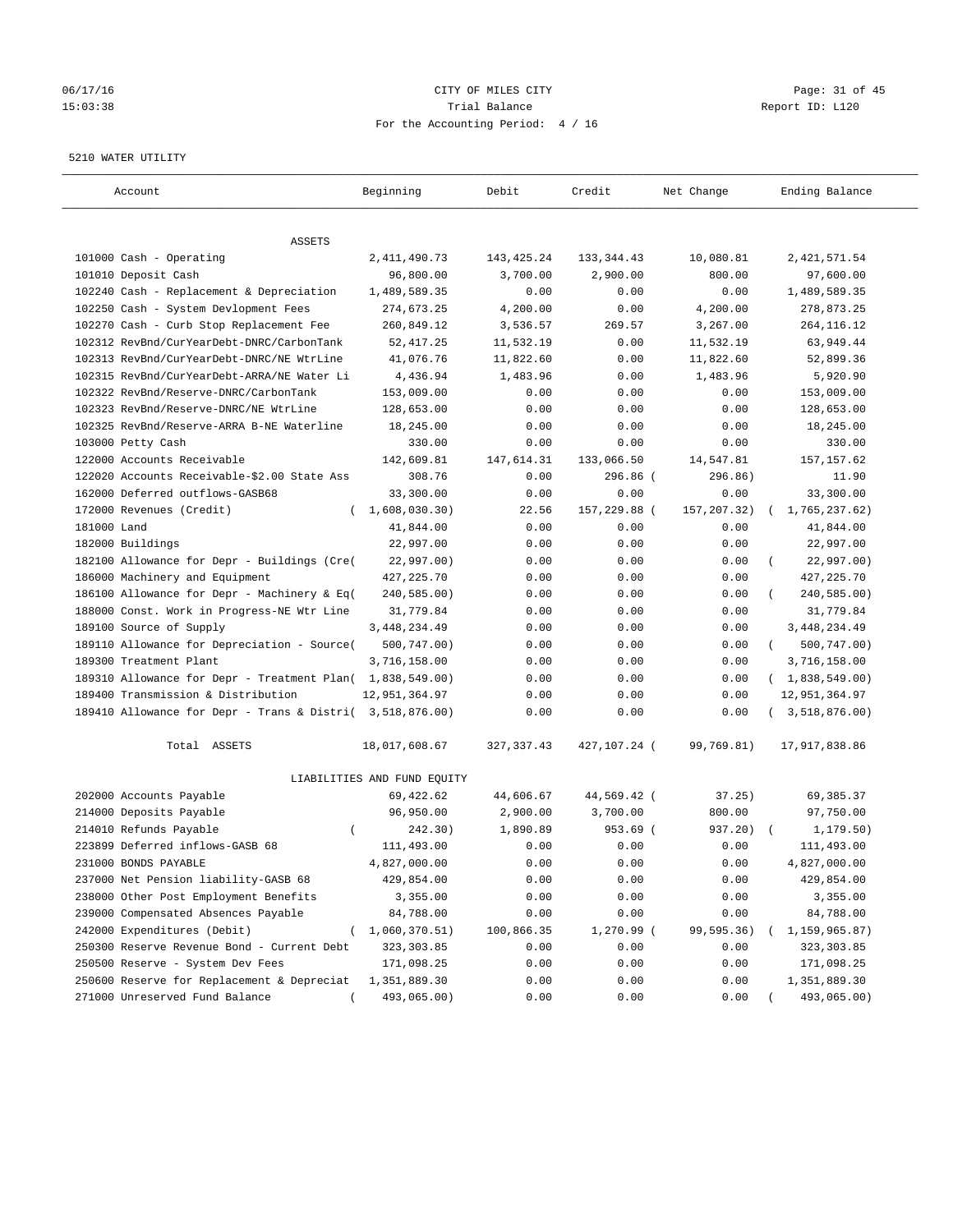# 06/17/16 Page: 32 of 45 15:03:38 Trial Balance Trial Balance Report ID: L120 For the Accounting Period: 4 / 16

# 5210 WATER UTILITY

| Account                              | Beginning     | Debit      | Credit      | Net Change | Ending Balance |
|--------------------------------------|---------------|------------|-------------|------------|----------------|
| 272000 Unreserved Retained Earnings  | 12,102,132.46 | 0.00       | 0.00        | 0.00       | 12,102,132.46  |
| LIABILITIES AND FUND EQUITY<br>Total | 18,017,608.67 | 150,263.91 | 50,494.10 ( | 99,769.81) | 17,917,838.86  |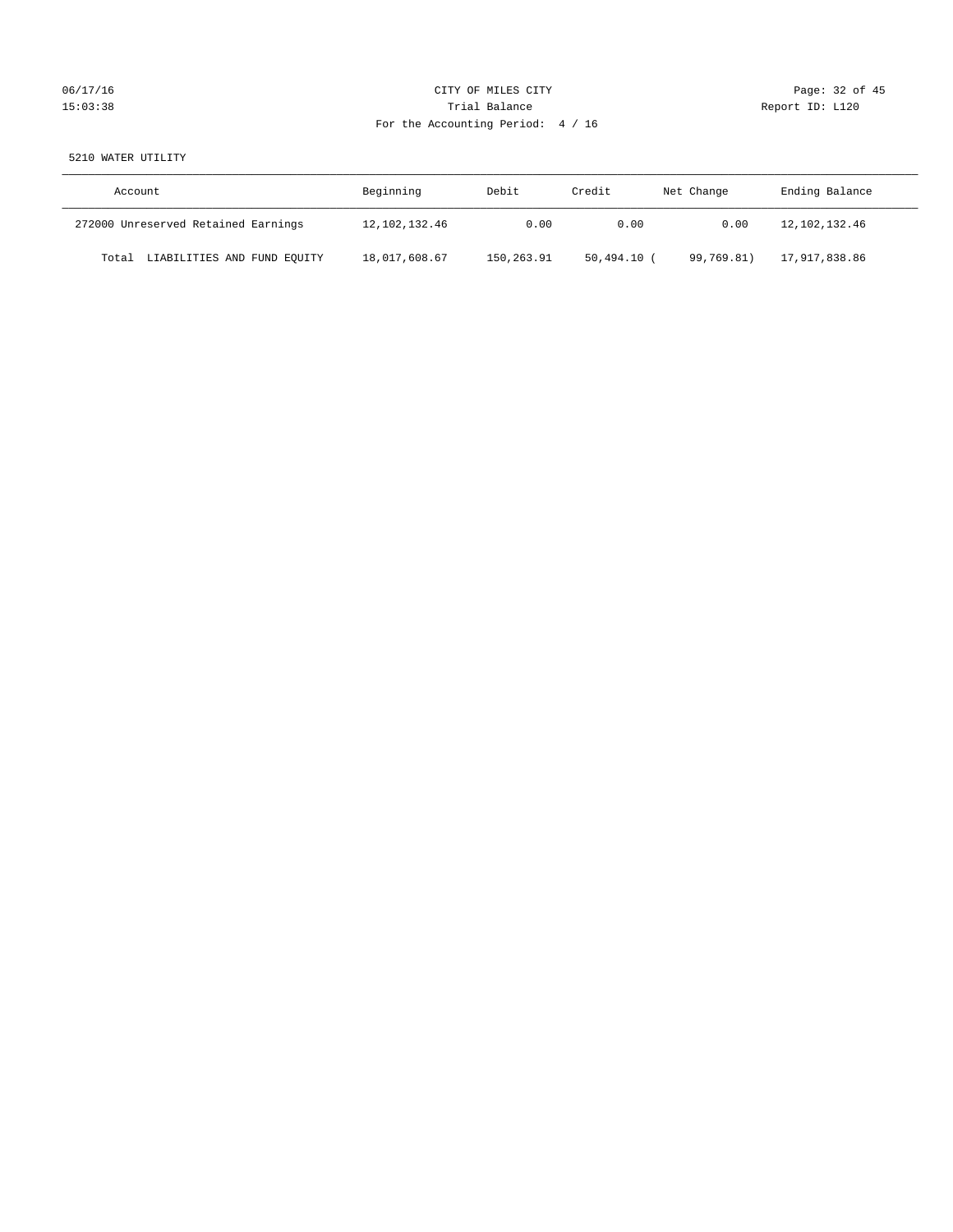# 06/17/16 Page: 33 of 45 15:03:38 Trial Balance Report ID: L120 For the Accounting Period: 4 / 16

#### 5310 SEWER UTILITY

| Account                                                   | Beginning                   | Debit       | Credit       | Net Change  | Ending Balance   |
|-----------------------------------------------------------|-----------------------------|-------------|--------------|-------------|------------------|
| <b>ASSETS</b>                                             |                             |             |              |             |                  |
| 101000 Cash - Operating                                   | 231,903.85                  | 141,721.96  | 88,403.36    | 53, 318.60  | 285, 222.45      |
| 102240 Cash - Replacement & Depreciation                  | 195,098.39                  | 0.00        | 0.00         | 0.00        | 195,098.39       |
| 102250 Cash - System Devlopment Fees                      | 138,120.91                  | 1,560.00    | 0.00         | 1,560.00    | 139,680.91       |
| 102280 WWtr Treatment Plant-Phase I Constr                | 575,694.46                  | 0.00        | 0.00         | 0.00        | 575,694.46       |
| 102316 RevBnd/CurYearDebt-Phase 1 Haynes L                | 125,546.41                  | 8,385.83    | 0.00         | 8,385.83    | 133,932.24       |
| 102390 REV BOND/RESERVE-Sewer Phase 1                     | 101,735.00                  | 0.00        | 0.00         | 0.00        | 101,735.00       |
| 122000 Accounts Receivable                                | 102,462.60                  | 163,934.31  | 89, 812.47   | 74,121.84   | 176,584.44       |
| 162000 Deferred outflows-GASB68                           | 25, 347.00                  | 0.00        | 0.00         | 0.00        | 25, 347.00       |
| 172000 Revenues (Credit)                                  | 835,186.67)                 | 17.98       | 217,421.78 ( | 217,403.80) | 1,052,590.47     |
| 181000 Land                                               | 2.00                        | 0.00        | 0.00         | 0.00        | 2.00             |
| 186000 Machinery and Equipment                            | 712,525.05                  | 0.00        | 0.00         | 0.00        | 712,525.05       |
| 186100 Allowance for Depr - Machinery & Eq(               | 381,553.00)                 | 0.00        | 0.00         | 0.00        | 381,553.00)      |
| 188000 Const. Work in Progress-NE Wtr Line                | 21,751.61                   | 0.00        | 0.00         | 0.00        | 21,751.61        |
| 189300 Treatment Plant                                    | 4,648,138.96                | 0.00        | 0.00         | 0.00        | 4,648,138.96     |
| 189310 Allowance for Depr - Treatment Plan(               | 1, 279, 806.00)             | 0.00        | 0.00         | 0.00        | (1, 279, 806.00) |
| 189400 Transmission & Distribution                        | 4,028,819.40                | 0.00        | 0.00         | 0.00        | 4,028,819.40     |
| 189410 Allowance for Depr - Trans & Distri( 1,304,502.00) |                             | 0.00        | 0.00         | 0.00        | (1, 304, 502.00) |
| Total ASSETS                                              | 7,106,097.97                | 315,620.08  | 395,637.61 ( | 80,017.53)  | 7,026,080.44     |
|                                                           | LIABILITIES AND FUND EQUITY |             |              |             |                  |
| 202000 Accounts Payable                                   | 0.00                        | 32,942.60   | 32,942.60    | 0.00        | 0.00             |
| 223899 Deferred inflows-GASB 68                           | 84,866.00                   | 0.00        | 0.00         | 0.00        | 84,866.00        |
| 231300 Bonds Pay 1979 Issue                               | 1,336,000.00                | 0.00        | 0.00         | 0.00        | 1,336,000.00     |
| 237000 Net Pension liability-GASB 68                      | 327,195.00                  | 0.00        | 0.00         | 0.00        | 327,195.00       |
| 238000 Other Post Employment Benefits                     | 2,580.00                    | 0.00        | 0.00         | 0.00        | 2,580.00         |
| 239000 Compensated Absences Payable                       | 67,128.00                   | 0.00        | 0.00         | 0.00        | 67,128.00        |
| 242000 Expenditures (Debit)                               | (1,092,152.35)              | 80, 334.84  | $317.31$ (   | 80,017.53)  | 1, 172, 169.88)  |
| 250500 Reserve - System Dev Fees                          | 82,925.91                   | 0.00        | 0.00         | 0.00        | 82,925.91        |
| 250600 Reserve for Replacement & Depreciat                | 1,666,491.83                | 0.00        | 0.00         | 0.00        | 1,666,491.83     |
| 271000 Unreserved Fund Balance<br>$\left($                | 376,601.00)                 | 0.00        | 0.00         | 0.00        | 376,601.00)      |
| 272000 Unreserved Retained Earnings                       | 5,007,664.58                | 0.00        | 0.00         | 0.00        | 5,007,664.58     |
| Total LIABILITIES AND FUND EQUITY                         | 7,106,097.97                | 113, 277.44 | 33,259.91 (  | 80,017.53)  | 7,026,080.44     |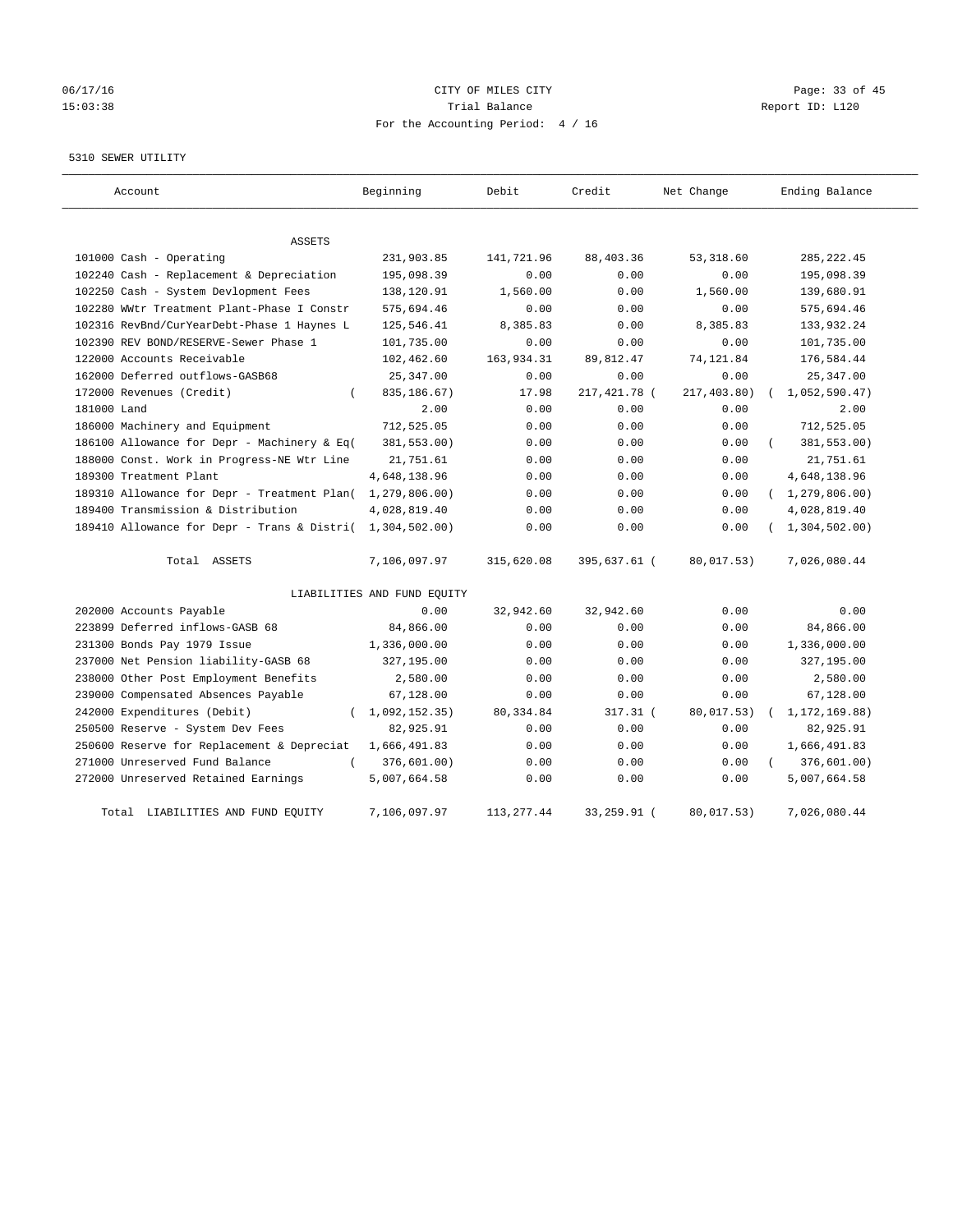# 06/17/16 Page: 34 of 45 15:03:38 Trial Balance Report ID: L120 For the Accounting Period: 4 / 16

#### 5510 AMBULANCE FUND

| Account                                     |            | Beginning                   | Debit      | Credit        | Net Change   | Ending Balance |
|---------------------------------------------|------------|-----------------------------|------------|---------------|--------------|----------------|
| <b>ASSETS</b>                               |            |                             |            |               |              |                |
| 101000 Cash - Operating                     | $\left($   | 252, 159. 75)               | 43,760.76  | 33, 415.53    | 10,345.23    | 241,814.52)    |
| 113211 Taxes Receivable - Real 2011         |            | 19.68                       | 0.00       | 0.00          | 0.00         | 19.68          |
| 113213 Tax Receivables Real-2013            |            | 3.10                        | 0.00       | $0.66$ $($    | 0.66)        | 2.44           |
| 113214 Taxes Receivable- Real 2014          |            | 10.06                       | 0.00       | $3.81$ $($    | 3.81)        | 6.25           |
| 113215 Tax Receivables Real-2015            | $\left($   | 4,761.06)                   | 0.00       | 130.27 (      | 130.27)      | 4,891.33)      |
| 115208 Taxes Receivable - Personal 2008     |            | 0.01                        | 0.00       | 0.00          | 0.00         | 0.01           |
| 115214 Taxes Receivable Personal 2014       | $\left($   | 0.01)                       | 0.00       | 0.00          | 0.00         | 0.01)          |
| 115215 Taxes Receivable Personal-2015       |            | 2.26                        | 0.00       | 0.50(         | 0.50)        | 1.76           |
| 115216 Tax receivable personal-2016         |            | 0.00                        | 0.00       | 3.29(         | 3.29         | 3.29           |
| 122000 Accounts Receivable                  |            | 300,625.55                  | 66,904.72  | 59,812.85     | 7,091.87     | 307,717.42     |
| 122100 Acct Receivable                      |            | 136,018.20)                 | 0.00       | 0.00          | 0.00         | 136,018.20)    |
| 162000 Deferred outflows-GASB68             |            | 23, 211.00                  | 0.00       | 0.00          | 0.00         | 23, 211.00     |
| 172000 Revenues (Credit)                    | $\left($   | 584,199.70)                 | 17.21      | 67.044.58 (   | 67,027.37)   | 651, 227.07)   |
| 186000 Machinery and Equipment              |            | 411, 482.11                 | 0.00       | 0.00          | 0.00         | 411, 482.11    |
| 186100 Allowance for Depr - Machinery & Eq( |            | 227,888.00)                 | 0.00       | 0.00          | 0.00         | 227,888.00)    |
| Total ASSETS                                | $\left($   | 469,672.95)                 | 110,682.69 | 160,411.49 (  | 49,728.80) ( | 519,401.75)    |
|                                             |            | LIABILITIES AND FUND EQUITY |            |               |              |                |
| 202000 Accounts Payable                     |            | 0.00                        | 10,497.20  | 10,497.20     | 0.00         | 0.00           |
| 223100 Deferred Revenue - Real Prop Taxes ( |            | 4,880.56)                   | 134.74     | 0.00(         | 134.74)      | 5,015.30)      |
| 223200 Deferred Revenue - Pers Prop Taxes ( |            | 20.74)                      | 3.79       | 0.00(         | $3.79$ )     | 24.53)         |
| 223899 Deferred inflows-GASB 68             |            | 25,139.00                   | 0.00       | 0.00          | 0.00         | 25,139.00      |
| 235000 CONTRACTS/NOTES/LOANS PAYABLE        |            | 39,500.22                   | 0.00       | 0.00          | 0.00         | 39,500.22      |
| 237000 Net Pension liability-GASB 68        |            | 126,566.00                  | 0.00       | 0.00          | 0.00         | 126,566.00     |
| 238000 Other Post Employment Benefits       |            | 1,427.00                    | 0.00       | 0.00          | 0.00         | 1,427.00       |
| 239000 Compensated Absences Payable         |            | 23,803.00                   | 0.00       | 0.00          | 0.00         | 23,803.00      |
| 242000 Expenditures (Debit)                 | $\left($   | 516, 495.47)                | 49,617.27  | $27.00$ (     | 49,590.27)   | 566,085.74)    |
| 271000 Unreserved Fund Balance              |            | 121, 630.00)                | 0.00       | 0.00          | 0.00         | 121,630.00)    |
| 272000 Unreserved Retained Earnings         |            | 43,081.40)                  | 0.00       | 0.00          | 0.00         | 43,081.40)     |
| Total LIABILITIES AND FUND EQUITY           | $\epsilon$ | 469,672.95)                 | 60,253.00  | $10,524.20$ ( | 49,728.80)   | 519,401.75)    |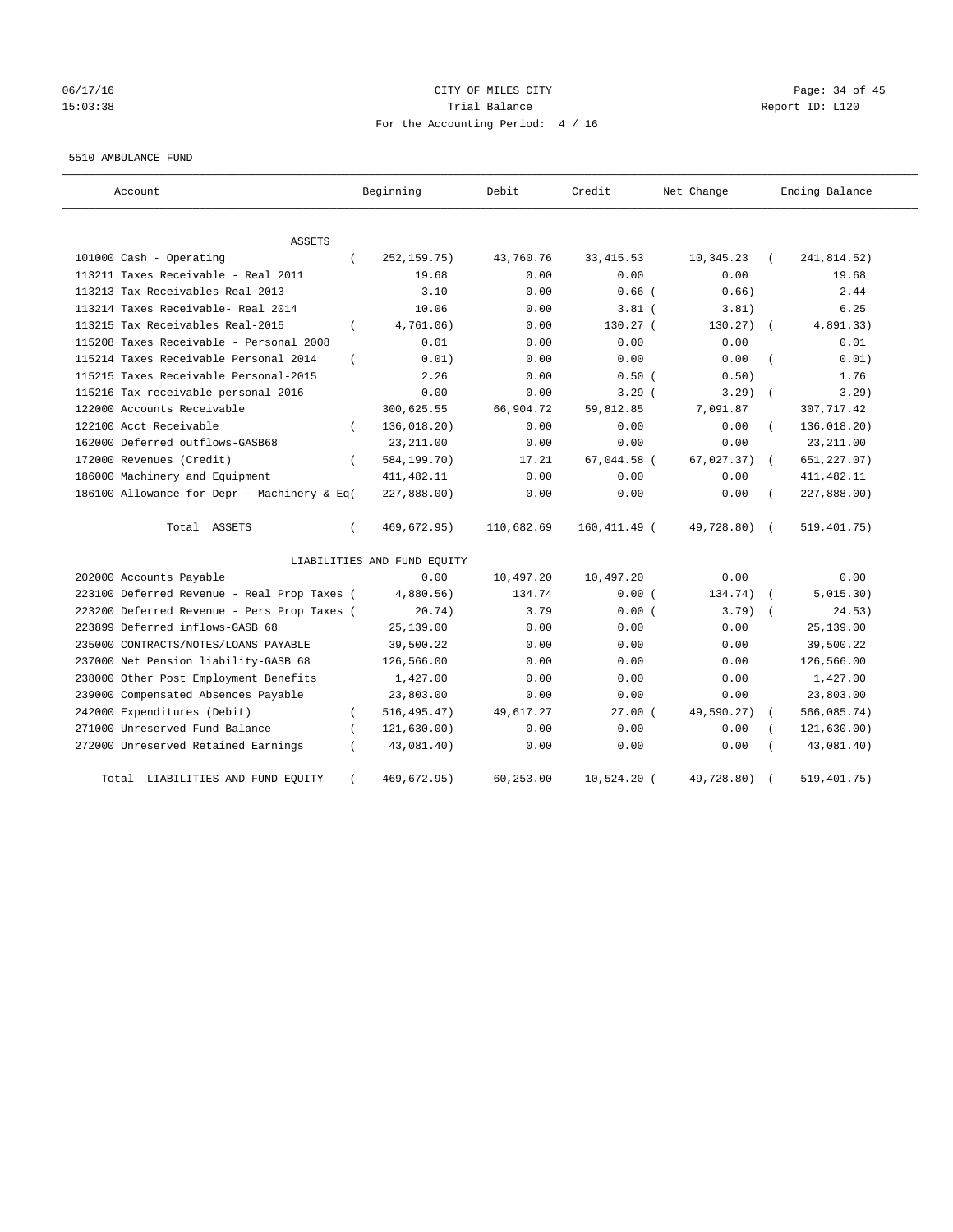# 06/17/16 Page: 35 of 45 15:03:38 Trial Balance Report ID: L120 For the Accounting Period: 4 / 16

#### 5610 AIRPORT OPERATING

| Account                                                                 | Beginning                   | Debit             | Credit            | Net Change    | Ending Balance            |
|-------------------------------------------------------------------------|-----------------------------|-------------------|-------------------|---------------|---------------------------|
|                                                                         |                             |                   |                   |               |                           |
| ASSETS                                                                  |                             |                   |                   |               |                           |
| 101000 Cash - Operating<br>$\overline{ }$                               | 158,490.22)                 | 74,697.10         | 43,189.84         | 31,507.26     | 126,982.96)               |
| 101100 Cash-FAA Grant/St Loan-2008                                      | 6,748.74                    | 0.00              | 0.00              | 0.00<br>3.74  | 6,748.74                  |
| 102230 Cash - Surplus/Credit Card Acct                                  | 94.29<br>100.00             | 10,620.22<br>0.00 | 10,616.48<br>0.00 | 0.00          | 98.03<br>100.00           |
| 103000 Petty Cash                                                       |                             |                   |                   |               |                           |
| 113211 Taxes Receivable - Real 2011<br>113213 Tax Receivables Real-2013 | 11.57<br>4.62               | 0.00<br>0.00      | 0.00<br>0.98(     | 0.00<br>0.98) | 11.57<br>3.64             |
|                                                                         |                             |                   |                   |               |                           |
| 113214 Taxes Receivable- Real 2014                                      | 15.11                       | 0.00              | 5.71(             | 5.71)         | 9.40                      |
| 113215 Tax Receivables Real-2015<br>$\left($                            | 7, 141.11)                  | 0.00              | 195.39(<br>0.00   | 195.39)       | 7,336.50)                 |
| 115208 Taxes Receivable - Personal 2008                                 | 0.02                        | 0.00              |                   | 0.00          | 0.02                      |
| 115215 Taxes Receivable Personal-2015                                   | 3.39                        | 0.00              | $0.74$ (          | 0.74)         | 2.65                      |
| 115216 Tax receivable personal-2016                                     | 0.00                        | 0.00              | $4.94$ (          | 4.94)         | 4.94)<br>$\sqrt{ }$       |
| 122000 Accounts Receivable                                              | 0.00                        | 15, 212. 25       | 0.00              | 15, 212. 25   | 15, 212. 25               |
| 141000 Prepaid Expense                                                  | 4,615.00                    | 0.00              | 0.00              | 0.00          | 4,615.00                  |
| 162000 Deferred outflows-GASB68                                         | 5,629.00                    | 0.00              | 0.00              | 0.00          | 5,629.00                  |
| 172000 Revenues (Credit)                                                | 4, 173, 380. 24)            | 1,150.00          | 90,017.80 (       | 88,867.80)    | 4, 262, 248.04)           |
| 181000 Land                                                             | 19,983.00                   | 0.00              | 0.00              | 0.00          | 19,983.00                 |
| 182000 Buildings                                                        | 677,537.00                  | 0.00              | 0.00              | 0.00          | 677,537.00                |
| 182100 Allowance for Depr - Buildings (Cre(                             | 347,980.00)                 | 0.00              | 0.00              | 0.00          | $\left($<br>347,980.00)   |
| 184000 Improvements Other Than Buildings                                | 8,543,759.48                | 0.00              | 0.00              | 0.00          | 8,543,759.48              |
| 184100 Allowance for Depr - Imp Other Than(                             | 2,395,730.00)               | 0.00              | 0.00              | 0.00          | (2, 395, 730.00)          |
| 186000 Machinery and Equipment                                          | 852,420.59                  | 0.00              | 0.00              | 0.00          | 852,420.59                |
| 186100 Allowance for Depr - Machinery & Eq(                             | 349,249.00)                 | 0.00              | 0.00              | 0.00          | 349,249.00)               |
| 188000 Const. Work in Progress-NE Wtr Line                              | 28,749.05                   | 0.00              | 0.00              | 0.00          | 28,749.05                 |
| Total ASSETS                                                            | 2,707,700.29                | 101,679.57        | 144,031.88 (      | 42, 352. 31)  | 2,665,347.98              |
|                                                                         | LIABILITIES AND FUND EQUITY |                   |                   |               |                           |
| 202000 Accounts Payable                                                 | 0.00                        | 29, 375.54        | 29, 375.54        | 0.00          | 0.00                      |
| 223100 Deferred Revenue - Real Prop Taxes (                             | 7,320.36)                   | 202.08            | 0.00(             | 202.08)       | 7,522.44)                 |
| 223200 Deferred Revenue - Pers Prop Taxes (                             | 31.10)                      | 5.68              | 0.00(             | 5.68)         | 36.78)                    |
| 223899 Deferred inflows-GASB 68                                         | 18,846.00                   | 0.00              | 0.00              | 0.00          | 18,846.00                 |
| 235000 CONTRACTS/NOTES/LOANS PAYABLE                                    | 12,984.44                   | 0.00              | 0.00              | 0.00          | 12,984.44                 |
| 235150 LTrm Pay/MT Aeronautics                                          | 14,763.00                   | 0.00              | 0.00              | 0.00          | 14,763.00                 |
| 237000 Net Pension liability-GASB 68                                    | 72,658.00                   | 0.00              | 0.00              | 0.00          | 72,658.00                 |
| 238000 Other Post Employment Benefits                                   | 670.00                      | 0.00              | 0.00              | 0.00          | 670.00                    |
| 239000 Compensated Absences Payable                                     | 1,743.00                    | 0.00              | 0.00              | 0.00          | 1,743.00                  |
| 242000 Expenditures (Debit)<br>$\left($                                 | 4, 339, 518.14)             | 42, 449.25        | 304.70 (          | 42, 144.55)   | 4,381,662.69)<br>$\left($ |
| 250600 Reserve for Replacement & Depreciat                              | 18,913.67                   | 0.00              | 0.00              | 0.00          | 18,913.67                 |
| 271000 Unreserved Fund Balance                                          | 80,253.00)                  | 0.00              | 0.00              | 0.00          | 80, 253.00)               |
| 272000 Unreserved Retained Earnings                                     | 6,994,244.78                | 0.00              | 0.00              | 0.00          | 6,994,244.78              |
| Total LIABILITIES AND FUND EQUITY                                       | 2,707,700.29                | 72,032.55         | 29,680.24 (       | 42, 352. 31)  | 2,665,347.98              |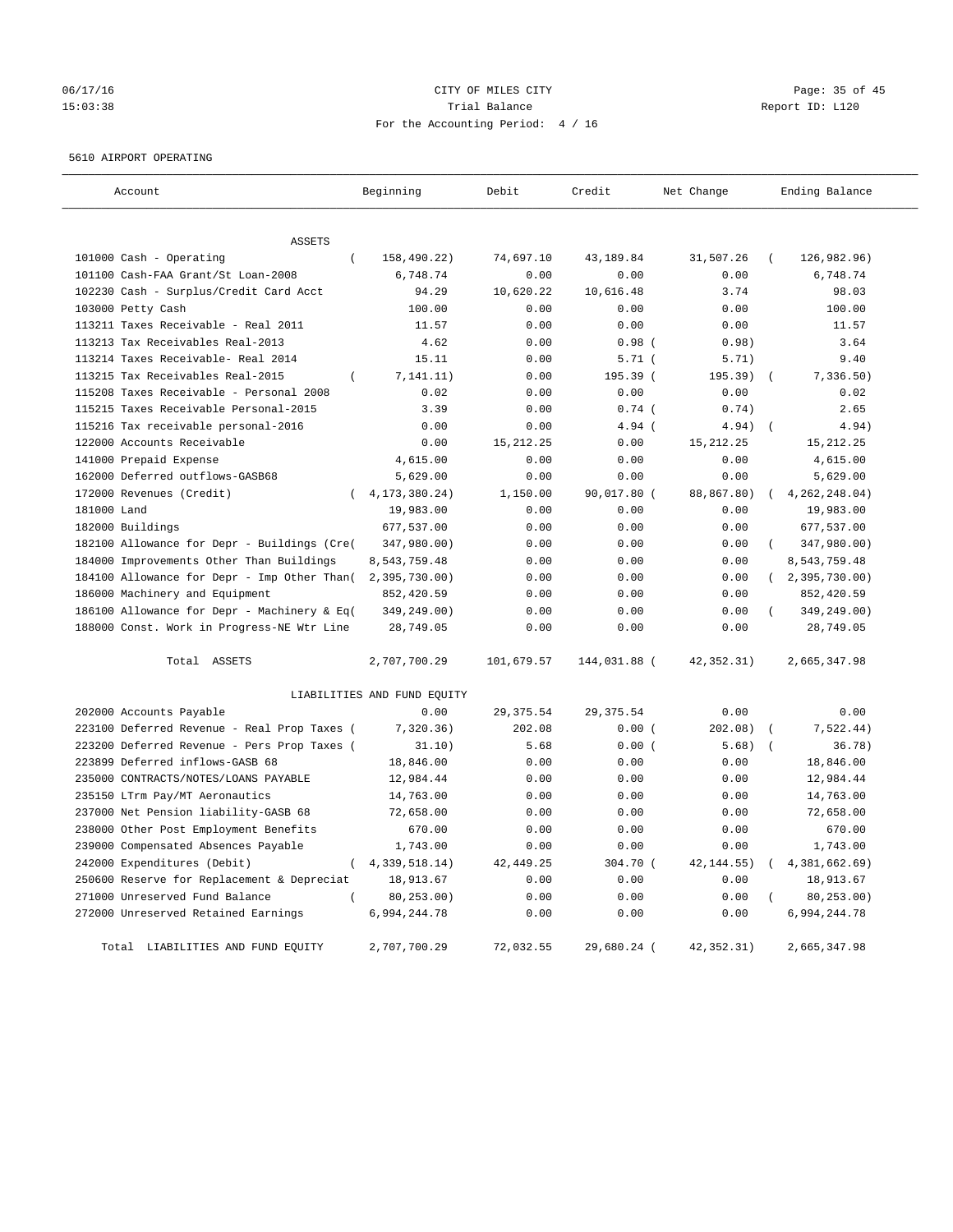# 06/17/16 Page: 36 of 45 15:03:38 Trial Balance Trial Balance Report ID: L120 For the Accounting Period: 4 / 16

#### 6040 PUBLIC WORKS

| Account                              | Beginning                   | Debit     | Credit      | Net Change    | Ending Balance |
|--------------------------------------|-----------------------------|-----------|-------------|---------------|----------------|
| <b>ASSETS</b>                        |                             |           |             |               |                |
| 101000 Cash - Operating              | 95,108.65                   | 0.00      | 13,539.47 ( | 13,539.47)    | 81,569.18      |
| 172000 Revenues (Credit)             | 102,739.42)                 | 0.00      | 0.00        | 0.00          | 102,739.42)    |
| Total ASSETS                         | 7,630.77)                   | 0.00      | 13,539.47 ( | 13,539.47) (  | 21,170.24)     |
|                                      | LIABILITIES AND FUND EQUITY |           |             |               |                |
| 202000 Accounts Payable              | 0.00                        | 1,724.85  | 1,724.85    | 0.00          | 0.00           |
| 239000 Compensated Absences Payable  | 16,339.00                   | 0.00      | 0.00        | 0.00          | 16,339.00      |
| 242000 Expenditures (Debit)          | 129, 158.85)                | 13,539.47 | 0.00(       | $13,539.47$ ( | 142,698.32)    |
| 271000 Unreserved Fund Balance       | 8,453.63                    | 0.00      | 0.00        | 0.00          | 8,453.63       |
| 272000 Unreserved Retained Earnings  | 96,735.45                   | 0.00      | 0.00        | 0.00          | 96,735.45      |
| LIABILITIES AND FUND EQUITY<br>Total | 7,630.77)                   | 15,264.32 | 1,724.85 (  | 13,539.47)    | 21,170.24)     |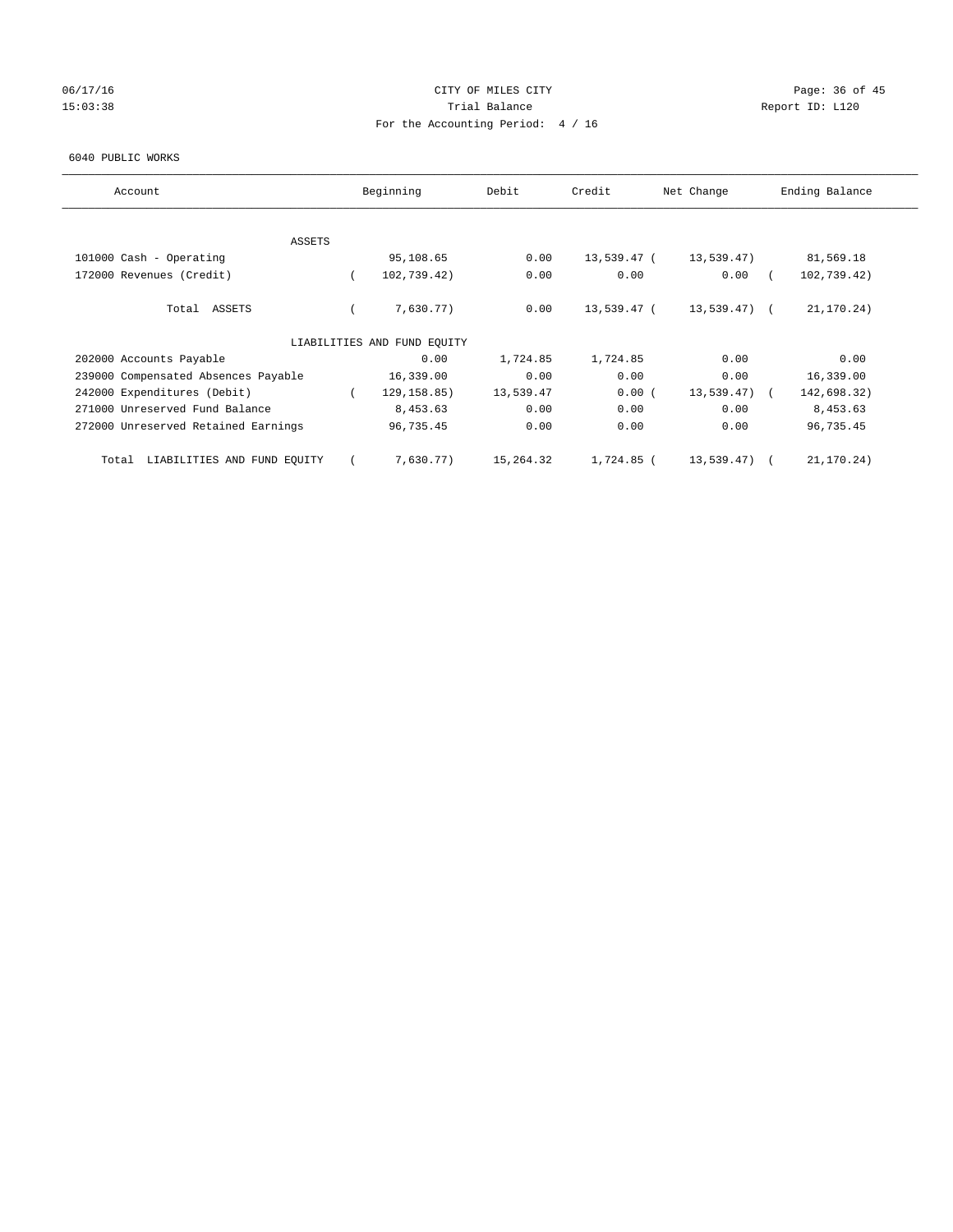# 06/17/16 Page: 37 of 45 15:03:38 Trial Balance Trial Balance Report ID: L120 For the Accounting Period: 4 / 16

#### 7370 TBID

| Account                              | Beginning                   | Debit    | Credit   | Net Change | Ending Balance |
|--------------------------------------|-----------------------------|----------|----------|------------|----------------|
|                                      |                             |          |          |            |                |
|                                      | ASSETS                      |          |          |            |                |
| 101000 Cash - Operating              | 0.00                        | 2,513.00 | 2,513.00 | 0.00       | 0.00           |
| Total ASSETS                         | 0.00                        | 2,513.00 | 2,513.00 | 0.00       | 0.00           |
|                                      | LIABILITIES AND FUND EQUITY |          |          |            |                |
| 202000 Accounts Payable              | 0.00                        | 2,513.00 | 2,513.00 | 0.00       | 0.00           |
| 212500 Due to Others                 | 0.00                        | 2,513.00 | 2,513.00 | 0.00       | 0.00           |
| LIABILITIES AND FUND EQUITY<br>Total | 0.00                        | 5,026.00 | 5,026.00 | 0.00       | 0.00           |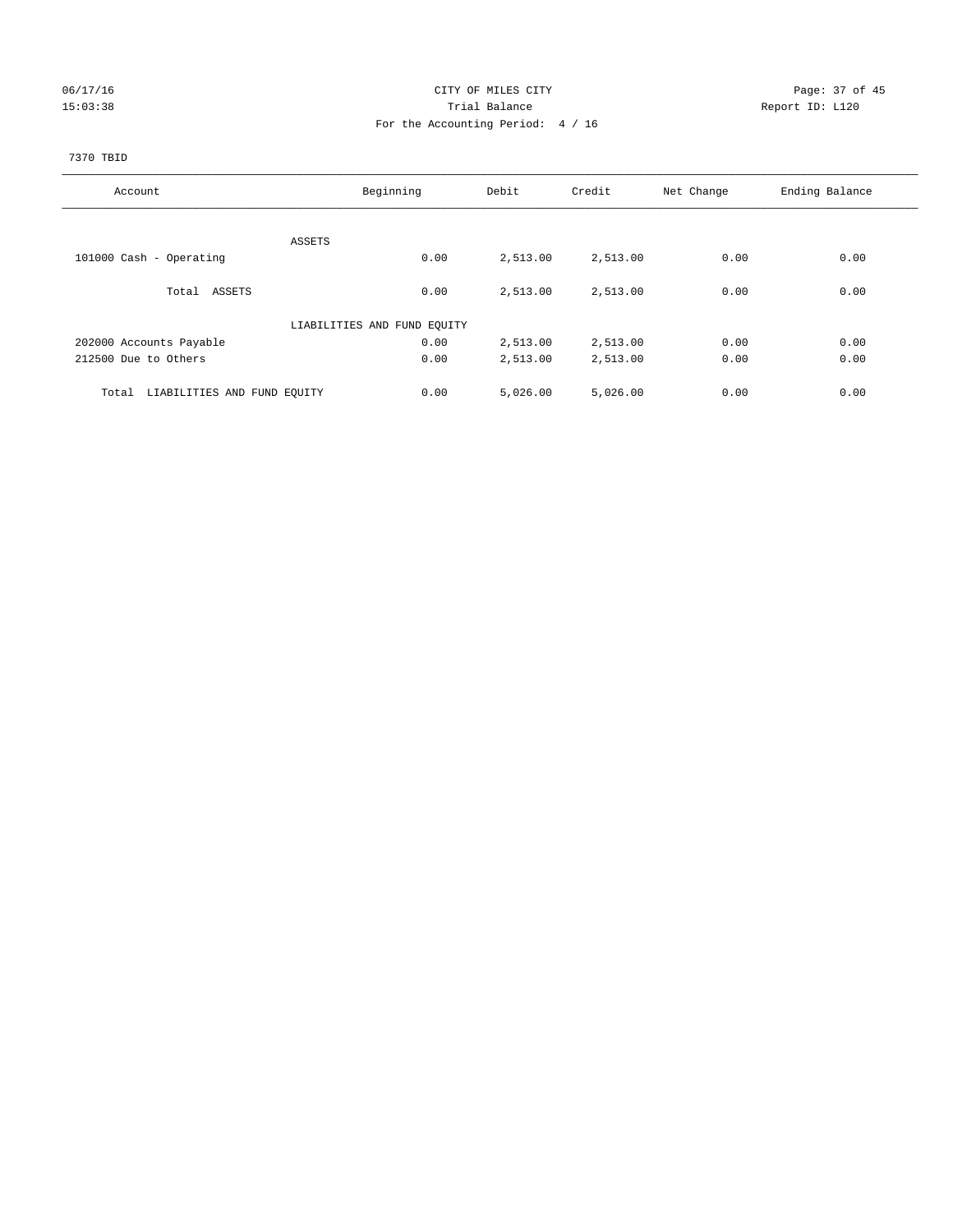# 06/17/16 Page: 38 of 45 15:03:38 Trial Balance Report ID: L120 For the Accounting Period: 4 / 16

7467 Law Enforcement Academy Surcharge

| Account                                   | Beginning                   | Debit  | Credit | Net Change | Ending Balance |
|-------------------------------------------|-----------------------------|--------|--------|------------|----------------|
| <b>ASSETS</b>                             |                             |        |        |            |                |
| 101000 Cash - Operating                   | 0.00                        | 460.00 | 0.00   | 460.00     | 460.00         |
| Total ASSETS                              | 0.00                        | 460.00 | 0.00   | 460.00     | 460.00         |
|                                           | LIABILITIES AND FUND EQUITY |        |        |            |                |
| 212200 Due to Federal, Soc Sec & Medicare | 0.00                        | 0.00   | 460.00 | 460.00     | 460.00         |
| LIABILITIES AND FUND EQUITY<br>Total      | 0.00                        | 0.00   | 460.00 | 460.00     | 460.00         |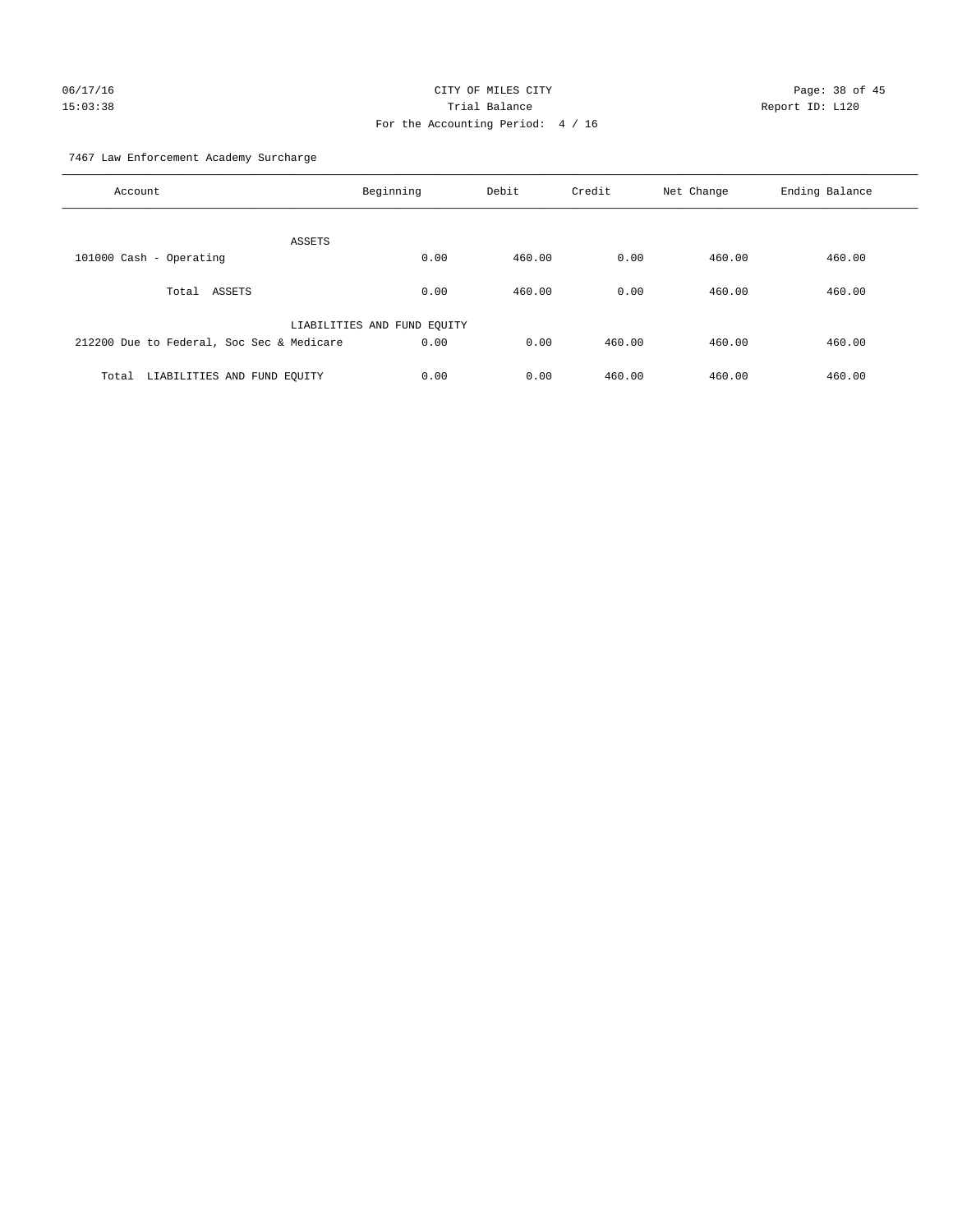#### 7471 CIVIL LEGAL ASSIST/VICTIM DOM VIOLENCE PROG

| Account                              | Beginning                   | Debit  | Credit | Net Change | Ending Balance |
|--------------------------------------|-----------------------------|--------|--------|------------|----------------|
| <b>ASSETS</b>                        |                             |        |        |            |                |
| 101000 Cash - Operating              | 0.00                        | 822.33 | 0.00   | 822.33     | 822.33         |
| Total ASSETS                         | 0.00                        | 822.33 | 0.00   | 822.33     | 822.33         |
|                                      | LIABILITIES AND FUND EQUITY |        |        |            |                |
| 212500 Due to Others                 | 0.00                        | 0.00   | 822.33 | 822.33     | 822.33         |
| LIABILITIES AND FUND EQUITY<br>Total | 0.00                        | 0.00   | 822.33 | 822.33     | 822.33         |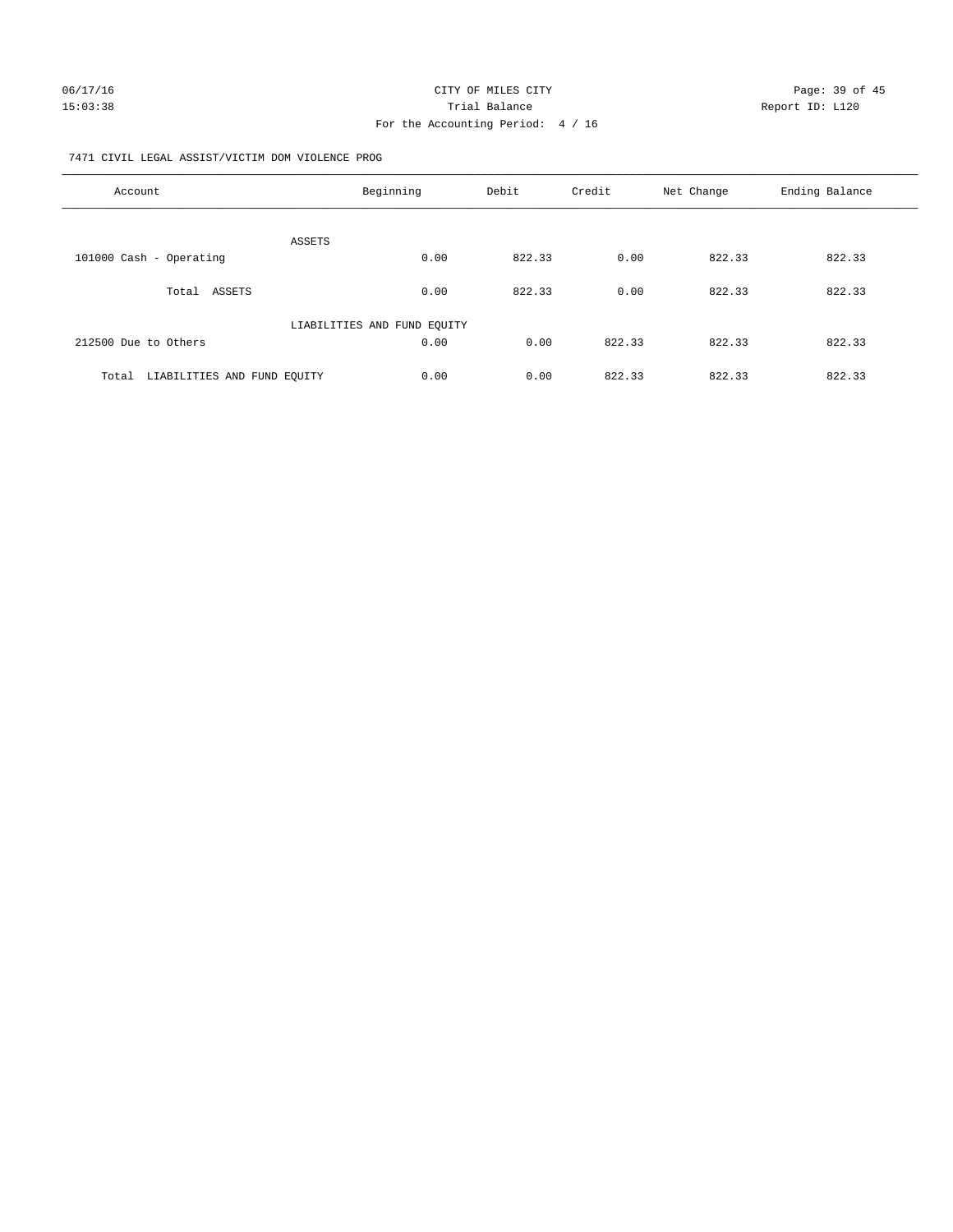# 06/17/16 Page: 40 of 45 15:03:38 Trial Balance Trial Balance Report ID: L120 For the Accounting Period: 4 / 16

#### 7910 PAYROLL FUND

| Account                                   | Beginning                   | Debit      | Credit       | Net Change   | Ending Balance |
|-------------------------------------------|-----------------------------|------------|--------------|--------------|----------------|
|                                           |                             |            |              |              |                |
| <b>ASSETS</b>                             |                             |            |              |              |                |
| 101000 Cash - Operating                   | 115,540.23                  | 454,162.00 | 488,289.28 ( | 34, 127, 28) | 81, 412.95     |
|                                           |                             |            |              |              |                |
| Total ASSETS                              | 115,540.23                  | 454,162.00 | 488,289.28 ( | 34,127.28)   | 81, 412.95     |
|                                           |                             |            |              |              |                |
|                                           | LIABILITIES AND FUND EQUITY |            |              |              |                |
| 201000 Warrants Payable                   | 115,707.35                  | 124,720.59 | 76,129.27 (  | 48,591.32)   | 67,116.03      |
| 212200 Due to Federal, Soc Sec & Medicare | 0.00                        | 66,646.49  | 66,646.49    | 0.00         | 0.00           |
| 212202 Due to State Unemployment          | 0.00                        | 0.00       | 496.92       | 496.92       | 496.92         |
| 212203 Due to Worker's Compensation       | 0.00                        | 0.00       | 13,967.12    | 13,967.12    | 13,967.12      |
| 212204 Due to State Income Tax            | 0.00                        | 14,461.00  | 14,461.00    | 0.00         | 0.00           |
| 212205 due to MPORS-GABA                  | 0.00                        | 15,375.20  | 15,375.20    | 0.00         | 0.00           |
| 212207 Due to AFLAC, AFLAC PRETAX         | 0.01                        | 333.69     | 333.69       | 0.00         | 0.01           |
| 212208 Due to Health Ins, Dental, Vision  | 0.00                        | 56,939.66  | 56,939.66    | 0.00         | 0.00           |
| 212209 Due to PERS Retirement             | 167.13)                     | 32, 114.07 | 32, 114.07   | 0.00         | 167.13)        |
| 212210 Due to FURS-GABA Retirement        | 0.00                        | 11,438.68  | 11,438.68    | 0.00         | 0.00           |
| Total LIABILITIES AND FUND EQUITY         | 115,540.23                  | 322,029.38 | 287,902.10 ( | 34, 127. 28) | 81, 412.95     |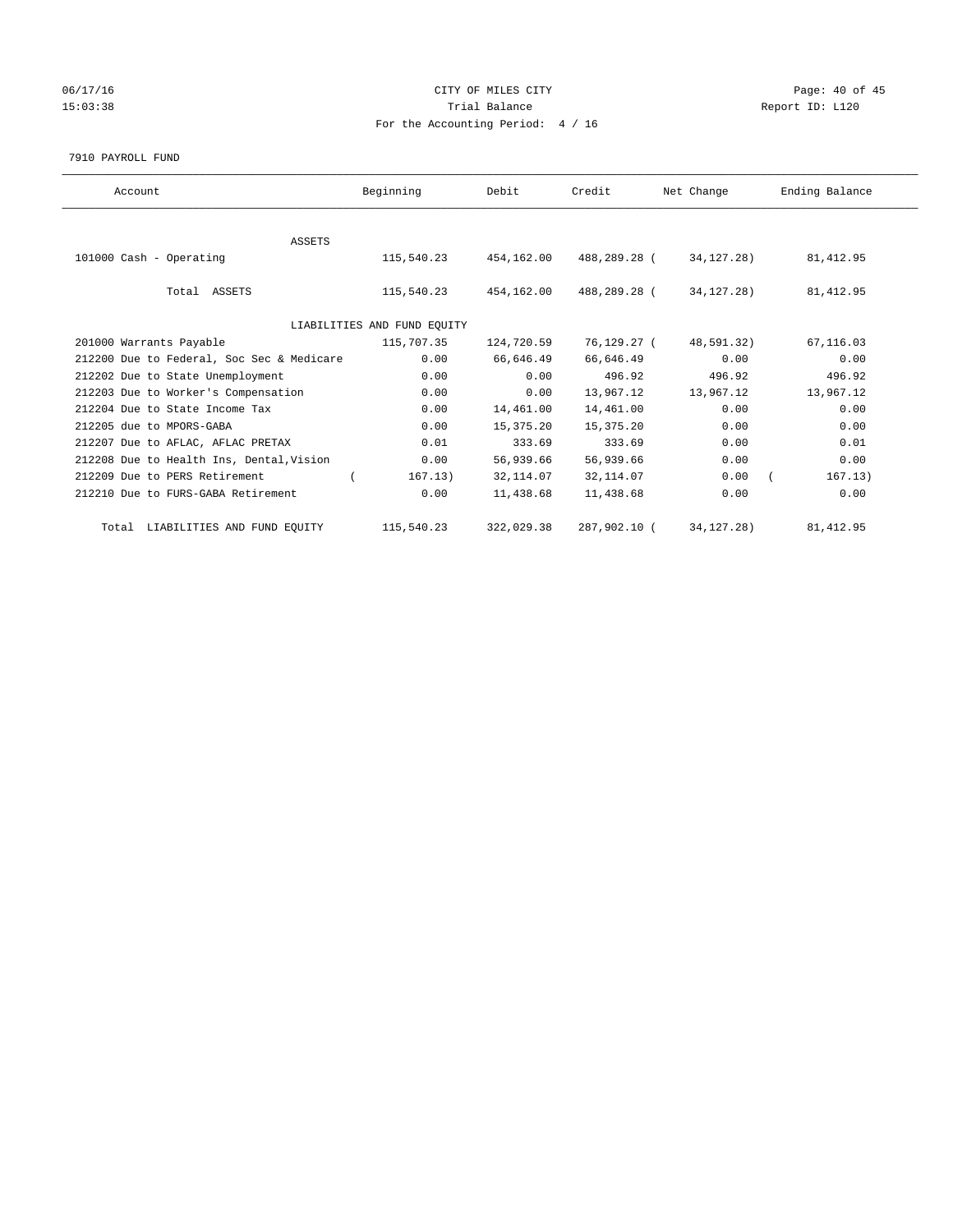| 06/17/16 |  |
|----------|--|
| 15:03:38 |  |

# CITY OF MILES CITY CONTROL CONTROL CONTROL CITY 15:03:38 Report ID: L120 For the Accounting Period: 4 / 16

#### 7930 CLAIMS FUND

| Account                              | Beginning                   | Debit      | Credit       | Net Change  | Ending Balance |
|--------------------------------------|-----------------------------|------------|--------------|-------------|----------------|
|                                      |                             |            |              |             |                |
|                                      | ASSETS                      |            |              |             |                |
| 101000 Cash - Operating              | 285,729.72                  | 300,661.42 | 375,877.74 ( | 75, 216.32) | 210,513.40     |
|                                      |                             |            |              |             |                |
| ASSETS<br>Total                      | 285,729.72                  | 300,661.42 | 375,877.74 ( | 75.216.32)  | 210,513.40     |
|                                      |                             |            |              |             |                |
|                                      | LIABILITIES AND FUND EQUITY |            |              |             |                |
| 201000 Warrants Payable              | 285,729.72                  | 375,877.74 | 300,661.42 ( | 75, 216.32) | 210,513.40     |
|                                      |                             |            |              |             |                |
| LIABILITIES AND FUND EQUITY<br>Total | 285,729.72                  | 375,877.74 | 300,661.42   | 75.216.32)  | 210,513.40     |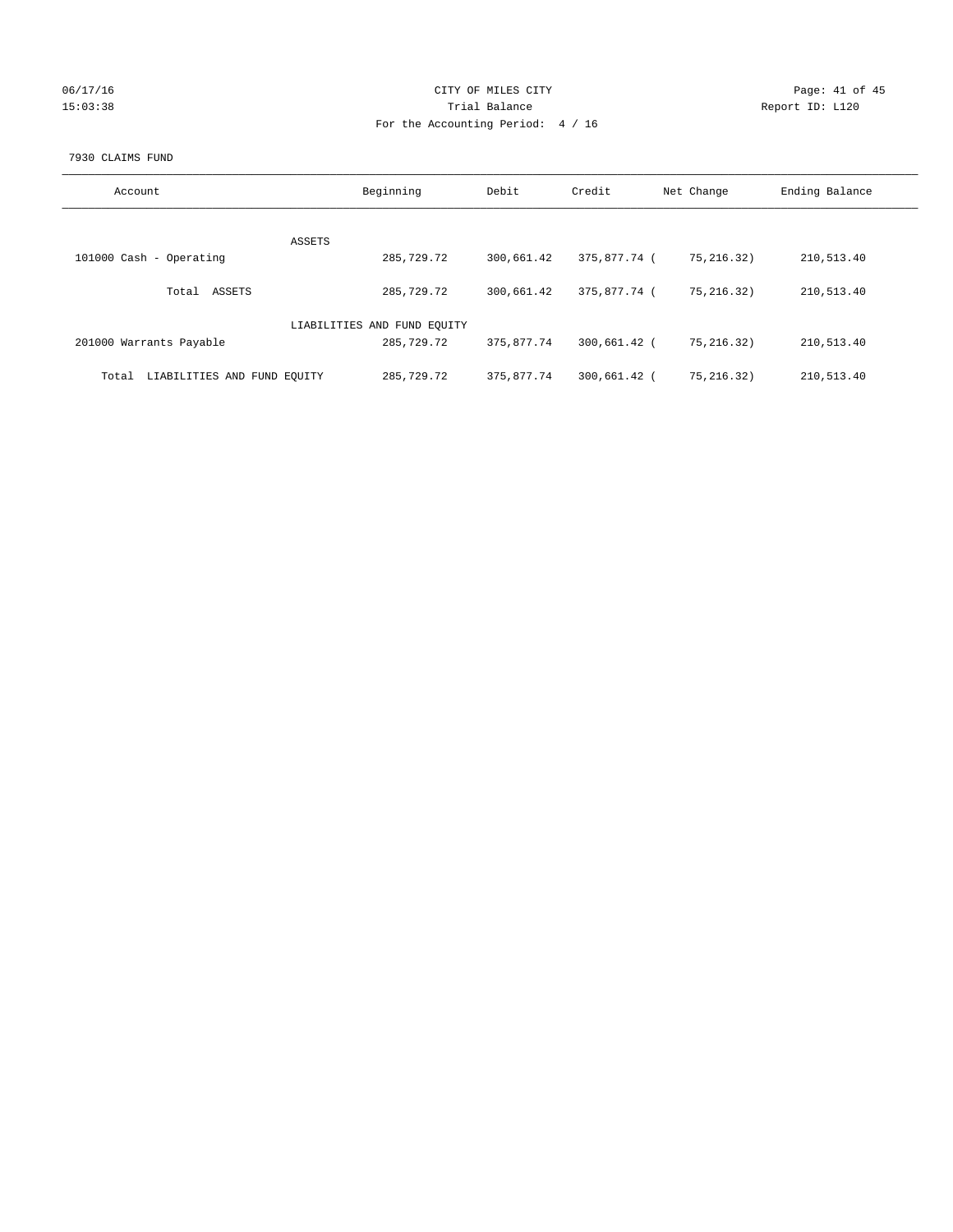# 06/17/16 Page: 42 of 45 15:03:38 Trial Balance Report ID: L120 For the Accounting Period: 4 / 16

7980 CUSTER CO WATER & SEWER DISTRICT

| Account                                 | Beginning                   | Debit      | Credit      | Net Change | Ending Balance |
|-----------------------------------------|-----------------------------|------------|-------------|------------|----------------|
|                                         |                             |            |             |            |                |
| ASSETS                                  |                             |            |             |            |                |
| 101000 Cash - Operating                 | 0.07                        | 14, 168.83 | 14,168.83   | 0.00       | 0.07           |
| 122000 Accounts Receivable              | 15,988.87                   | 14,243.59  | 14,168.83   | 74.76      | 16,063.63      |
| Total ASSETS                            | 15,988.94                   | 28, 412.42 | 28,337.66   | 74.76      | 16,063.70      |
|                                         | LIABILITIES AND FUND EQUITY |            |             |            |                |
| 202000 Accounts Payable                 | 0.00                        | 14,168.83  | 14,168.83   | 0.00       | 0.00           |
| 211020 Due to Custer Water & Sewer Dist | 15,988.94                   | 14,168.83  | 14,243.59   | 74.76      | 16,063.70      |
| LIABILITIES AND FUND EQUITY<br>Total    | 15,988.94                   | 28,337.66  | 28, 412. 42 | 74.76      | 16,063.70      |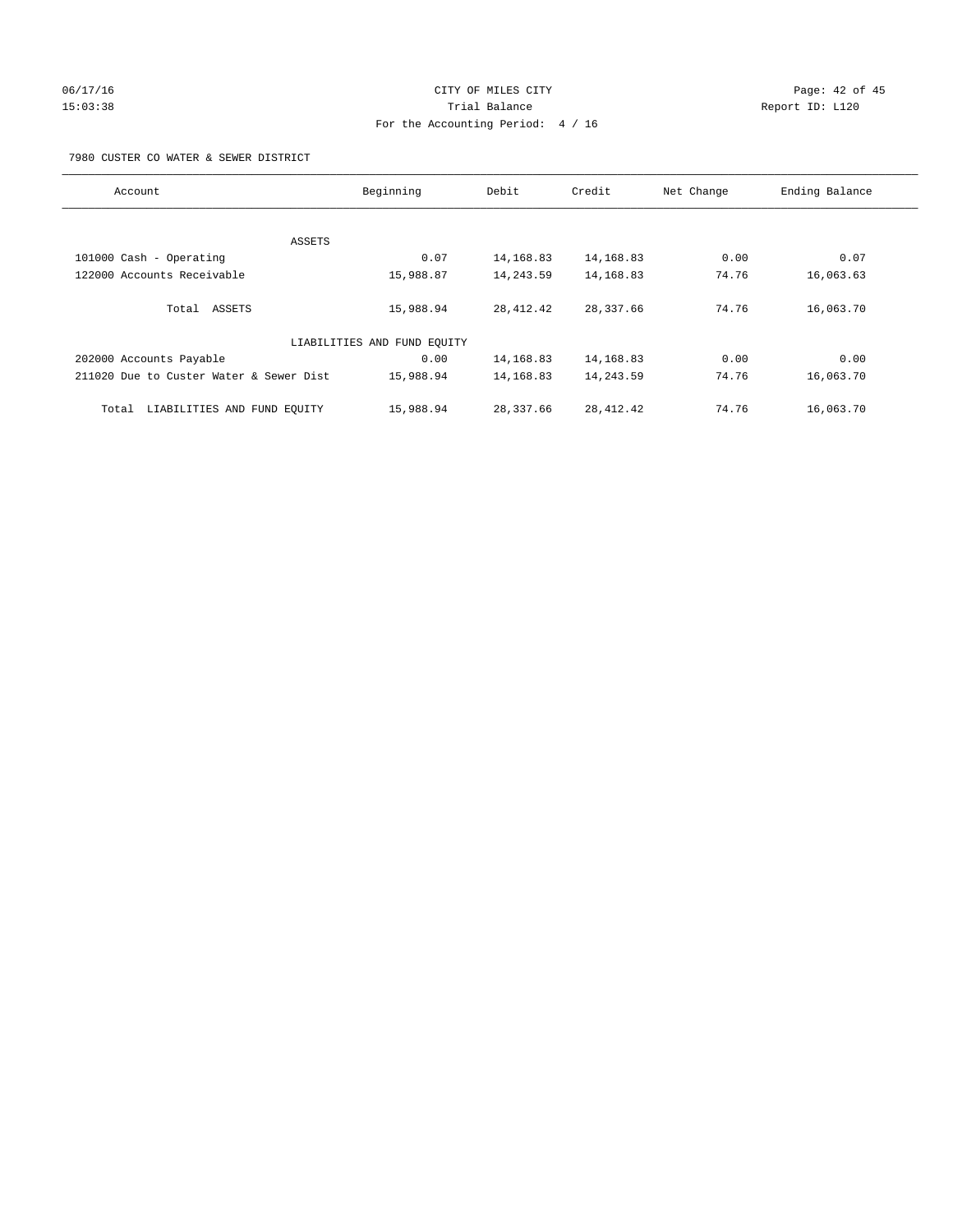# 06/17/16 Page: 43 of 45 15:03:38 Trial Balance Report ID: L120 For the Accounting Period: 4 / 16

7981 Interest Clearing

| Account                              | Beginning                   | Debit     | Credit       | Net Change | Ending Balance |
|--------------------------------------|-----------------------------|-----------|--------------|------------|----------------|
|                                      | ASSETS                      |           |              |            |                |
| 101000 Cash - Operating              | 14,962.51                   | 2,669.25  | 17,631.76 (  | 14,962.51) | 0.00           |
| Total ASSETS                         | 14,962.51                   | 2,669.25  | 17,631.76 (  | 14,962.51) | 0.00           |
|                                      | LIABILITIES AND FUND EQUITY |           |              |            |                |
| 212500 Due to Others                 | 14,962.51                   | 17,631.76 | 2,669.25 (   | 14,962.51) | 0.00           |
| LIABILITIES AND FUND EQUITY<br>Total | 14,962.51                   | 17,631.76 | $2,669.25$ ( | 14,962.51) | 0.00           |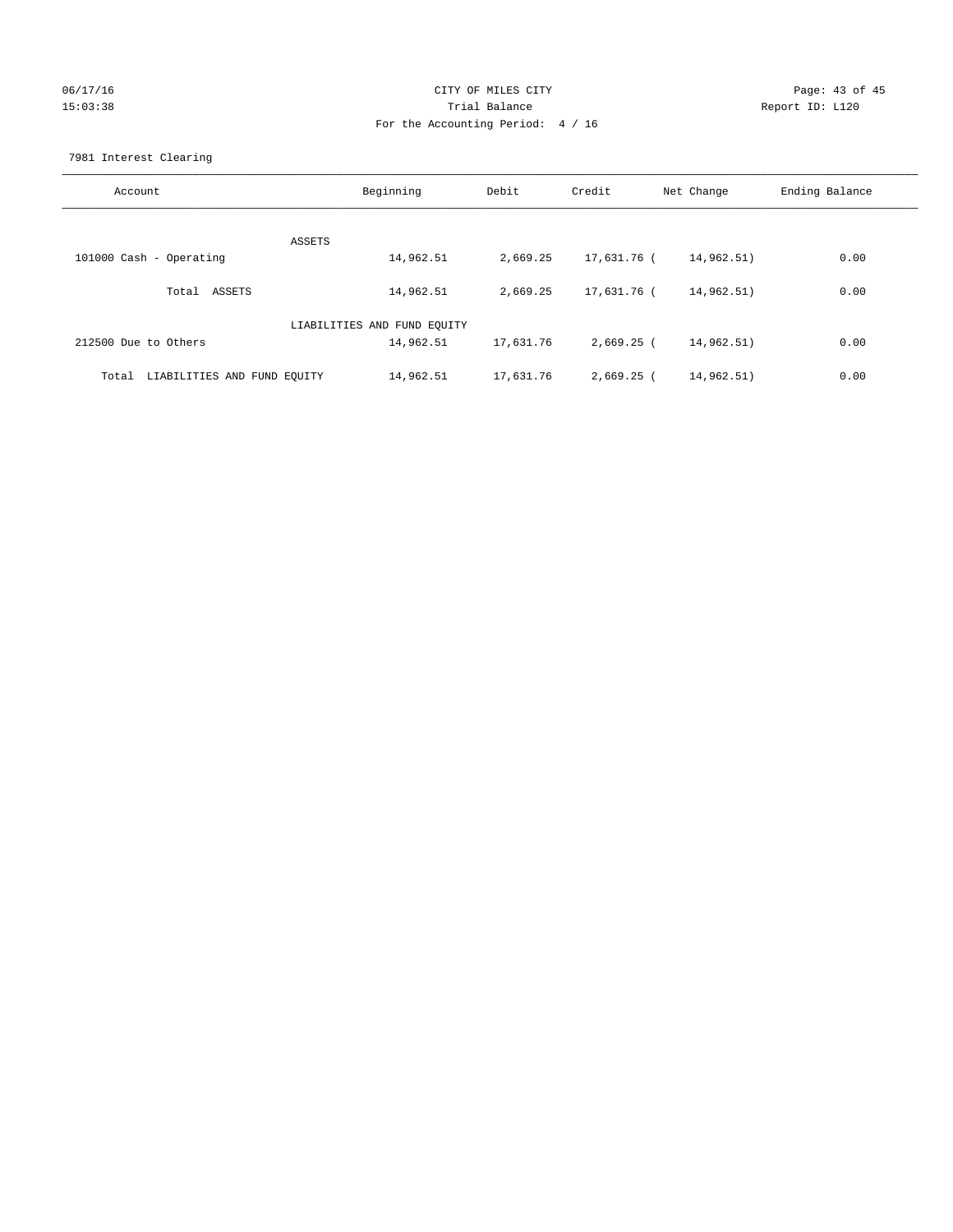# 06/17/16 Page: 44 of 45 15:03:38 Trial Balance Trial Balance Report ID: L120 For the Accounting Period: 4 / 16

#### 9000 GENERAL FIXED ASSETS GROUP OF ACCOUNTS FUND

| Account                                                    | Beginning                   | Debit | Credit | Net Change | Ending Balance  |
|------------------------------------------------------------|-----------------------------|-------|--------|------------|-----------------|
| ASSETS                                                     |                             |       |        |            |                 |
| 181000 Land                                                | 526,599.00                  | 0.00  | 0.00   | 0.00       | 526,599.00      |
| 182000 Buildings                                           | 1,986,836.00                | 0.00  | 0.00   | 0.00       | 1,986,836.00    |
| 182100 Allowance for Depr - Buildings (Cre(                | 684,991.00)                 | 0.00  | 0.00   | 0.00       | 684,991.00)     |
| 186000 Machinery and Equipment                             | 3,038,732.00                | 0.00  | 0.00   | 0.00       | 3,038,732.00    |
| 186100 Allowance for Depr - Machinery & Eq(                | 1,463,750.00)               | 0.00  | 0.00   | 0.00       | 1,463,750.00)   |
| 187000 Infrastructure                                      | 33,670,108.00               | 0.00  | 0.00   | 0.00       | 33,670,108.00   |
| 187100 Allowance For Depreciation - Infras( 16,321,771.00) |                             | 0.00  | 0.00   | 0.00       | 16,321,771.00)  |
| Total ASSETS                                               | 20,751,763.00               | 0.00  | 0.00   | 0.00       | 20, 751, 763.00 |
|                                                            | LIABILITIES AND FUND EQUITY |       |        |            |                 |
| 280000 INVESTMENT IN GENERAL FIXED ASSETS                  | 20,751,763.00               | 0.00  | 0.00   | 0.00       | 20, 751, 763.00 |
| LIABILITIES AND FUND EQUITY<br>Total                       | 20, 751, 763.00             | 0.00  | 0.00   | 0.00       | 20, 751, 763.00 |